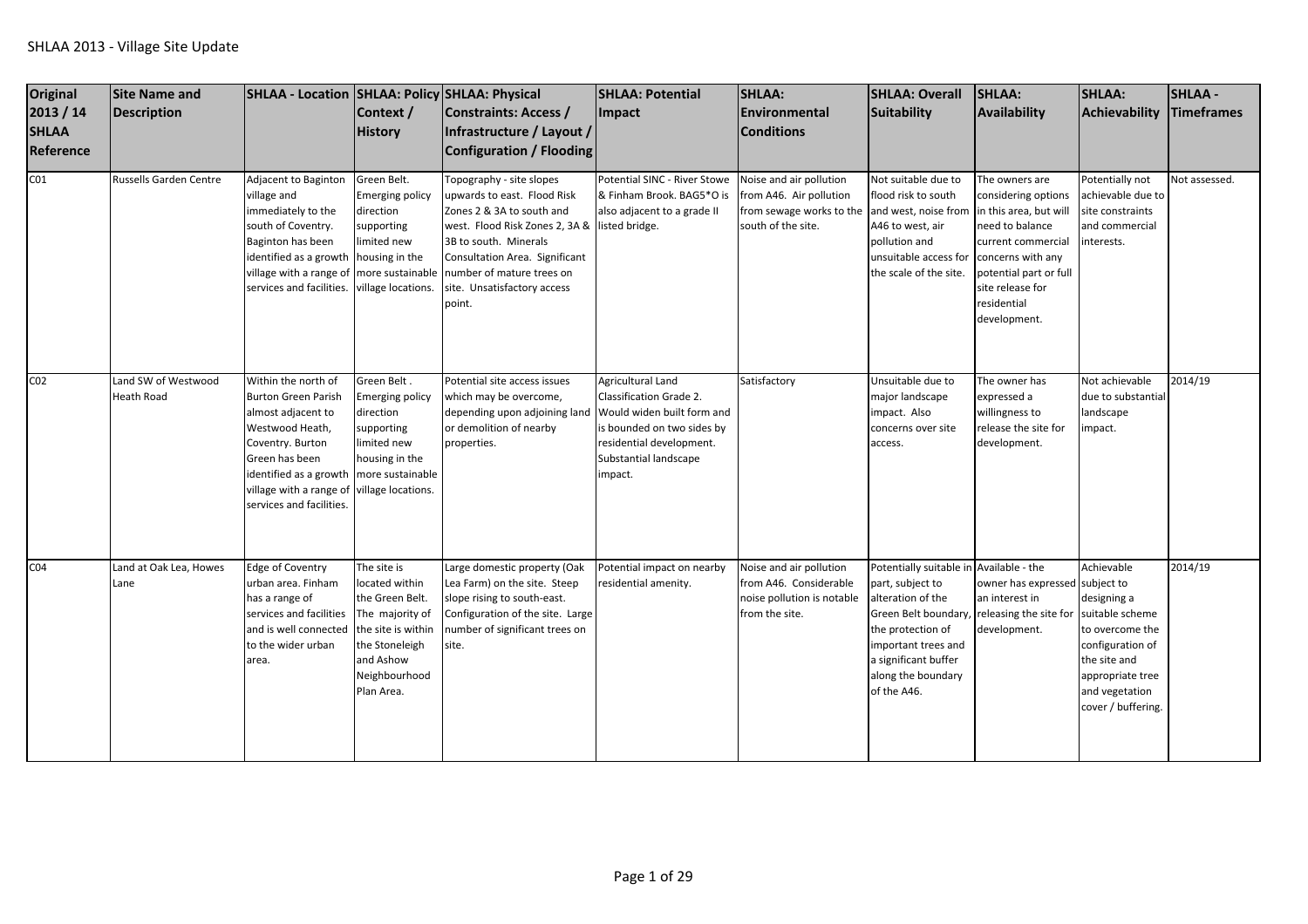| Original<br>2013 / 14<br><b>SHLAA</b><br>Reference | Site Name and<br>Description                   | SHLAA - Location SHLAA: Policy SHLAA: Physical                                                                                                                                                                    | Context /<br><b>History</b>                                                                                                                                                        | <b>Constraints: Access /</b><br>Infrastructure / Layout /<br><b>Configuration / Flooding</b>                                                                                                                                                             | <b>SHLAA: Potential</b><br><b>Impact</b>                                                                                                                                                                    | SHLAA:<br><b>Environmental</b><br><b>Conditions</b>                                                                                                        | <b>SHLAA: Overall</b><br>Suitability                                                                                                          | SHLAA:<br>Availability                                                                                  | <b>SHLAA:</b><br>Achievability                                                                                                                                               | <b>SHLAA-</b><br><b>Timeframes</b> |
|----------------------------------------------------|------------------------------------------------|-------------------------------------------------------------------------------------------------------------------------------------------------------------------------------------------------------------------|------------------------------------------------------------------------------------------------------------------------------------------------------------------------------------|----------------------------------------------------------------------------------------------------------------------------------------------------------------------------------------------------------------------------------------------------------|-------------------------------------------------------------------------------------------------------------------------------------------------------------------------------------------------------------|------------------------------------------------------------------------------------------------------------------------------------------------------------|-----------------------------------------------------------------------------------------------------------------------------------------------|---------------------------------------------------------------------------------------------------------|------------------------------------------------------------------------------------------------------------------------------------------------------------------------------|------------------------------------|
| CO <sub>5</sub>                                    | Land off Cromwell Lane,<br><b>Burton Green</b> | Within the north of<br><b>Burton Green Parish</b><br>almost adjacent to<br>Westwood Heath,<br>Coventry. Burton<br>Green has been<br>identified as a growth<br>village with a range of<br>services and facilities. | Green Belt.<br>Former sports<br>pitch / playfield.<br><b>Emerging policy</b><br>direction<br>supporting<br>limited new<br>housing in the<br>more sustainable<br>village locations. | Inadequate access through<br>land to the side and rear of<br>existing properties.                                                                                                                                                                        | Impact from traffic<br>movements on existing<br>access on adjacent<br>properties. High landscape<br>impact.                                                                                                 | Satisfactory                                                                                                                                               | Not suitable due to<br>high landscape<br>impact and<br>insufficient site<br>access.                                                           | The owners have<br>expressed a<br>willingness to<br>release the site for<br>development.                | Not achieable<br>due to landscape<br>mpact and<br>insufficient<br>vehicular access.                                                                                          | 2014/19                            |
| C07                                                | Land at Mill Hill                              | Adjacent to the village Green Belt.<br>and immediately<br>south of Coventry.<br>Baginton has been<br>identified as a growth<br>village with a range of housing in the<br>services and facilities.                 | Emerging policy<br>direction<br>supporting<br>limited new<br>more sustainable<br>village locations.                                                                                | Former Landfill Site - extensive<br>remediation required.<br>Japanese knotweed.<br>Significant trees and TPO on<br>site - mixed woodland<br>including Poplar, Sycamore and<br>Cherry. Public footpath runs<br>across the site in northerly<br>direction. | Adjacent to Conservation<br>Area and Baginton church<br>which is listed. Adjacent to<br><b>Scheduled Ancient</b><br>Monument. Potential SINC.<br>Minor infill opportunities<br>only. Site of Baginton Hall. | Landfill issues would need Not suitable as a<br>to be resolved. Air<br>pollution from sewage<br>works. Remediation<br>scheme approved in 2007. and Ancient | whole site due to<br>impact on<br><b>Conservation Area</b><br>Monument and air<br>pollution from<br>sewage works. May<br>be suitable in part. | Available - the<br>owners have<br>expressed an<br>interest in releasing<br>the site for<br>development. | Very limited<br>development<br>option. Any<br>partial re-<br>development of<br>the area, would<br>need to carefully<br>consider built<br>heritage issues<br>and remediation. | 2019/24                            |
| CO8                                                | Land off Friends Close                         | Adjacent to Baginton<br>village and<br>immediately to the<br>south of Coventry.<br>Baginton has been<br>identified as a growth<br>village with a range of<br>services and facilities.                             | Green Belt.<br><b>Emerging policy</b><br>direction<br>supporting<br>limited new<br>housing in the<br>more sustainable<br>village locations.                                        | Topography. Former landfill<br>site - extensive remediation<br>required. Significant trees on<br>site. Difficult site access in an<br>elevated location.                                                                                                 | In an elevated position<br>within close proximity to<br>exisiting dwellings. Impact<br>on trees and garden area<br>(Quarry Gardens).                                                                        | Landfill issues would need Not suitable due to<br>to be resolved. Air<br>pollution from sewage<br>works.                                                   | land contamination,<br>air pollution from<br>sewage works,<br>impact on trees amd<br>difficult site access.                                   | The owner has<br>historically<br>expressed a<br>willingness to<br>release the site for<br>development.  | Not achievable<br>due to site<br>constraints.                                                                                                                                | Not applicable.                    |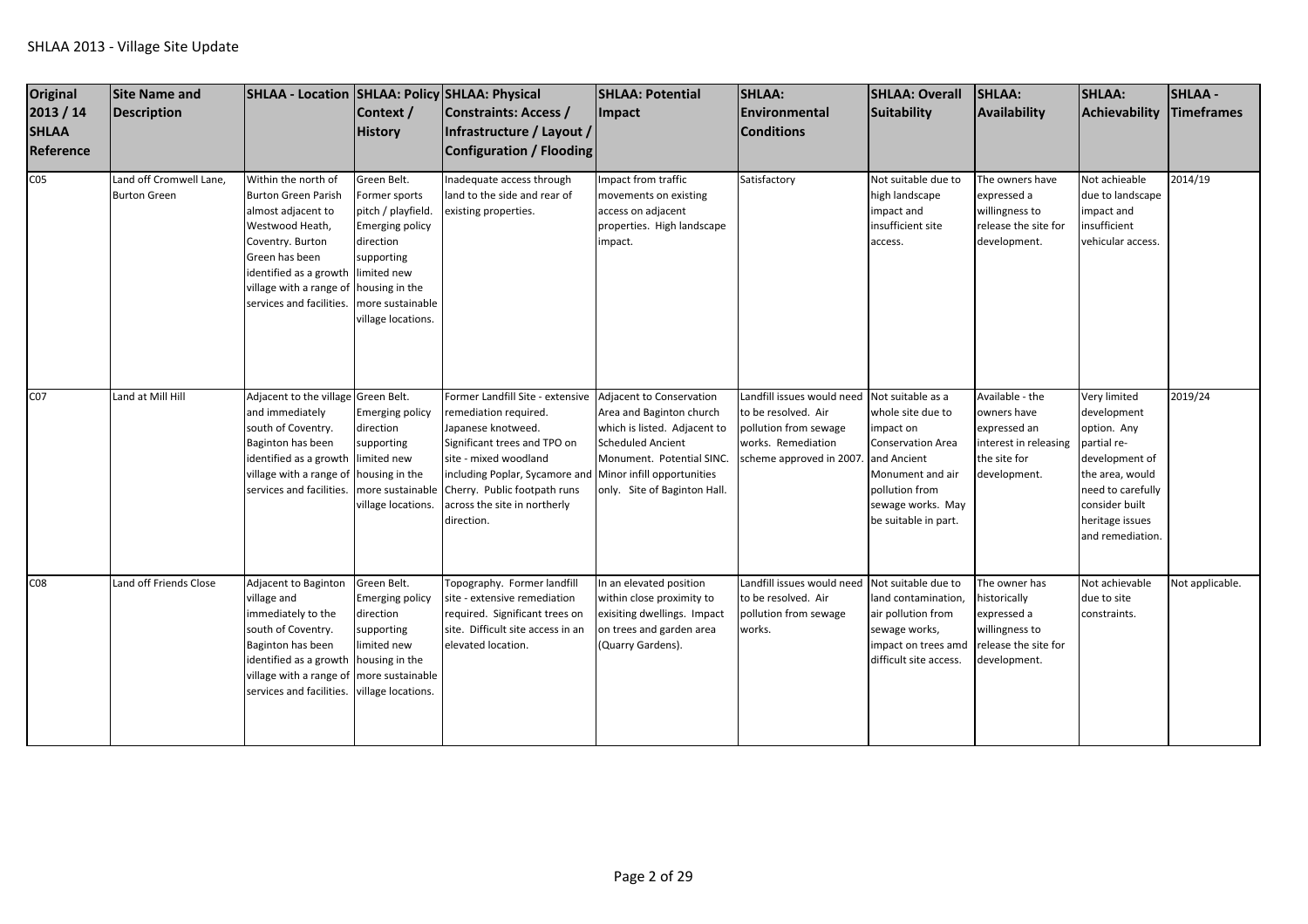| Original<br>2013 / 14<br><b>SHLAA</b><br>Reference | <b>Site Name and</b><br><b>Description</b> | SHLAA - Location   SHLAA: Policy   SHLAA: Physical                                                                                                                | Context /<br><b>History</b>                                                                                                                 | Constraints: Access /<br>Infrastructure / Layout /<br>Configuration / Flooding                                                                                                                                                               | <b>SHLAA: Potential</b><br>Impact                                                                                                                                                                                                                                                                                                                                                                                                                                                                                                      | <b>SHLAA:</b><br>Environmental<br><b>Conditions</b>                                                                      | <b>SHLAA: Overall</b><br>Suitability                                                                 | SHLAA:<br>Availability                                                                                                                                                                                                               | <b>SHLAA:</b><br>Achievability                                                                                                          | <b>SHLAA-</b><br>Timeframes |
|----------------------------------------------------|--------------------------------------------|-------------------------------------------------------------------------------------------------------------------------------------------------------------------|---------------------------------------------------------------------------------------------------------------------------------------------|----------------------------------------------------------------------------------------------------------------------------------------------------------------------------------------------------------------------------------------------|----------------------------------------------------------------------------------------------------------------------------------------------------------------------------------------------------------------------------------------------------------------------------------------------------------------------------------------------------------------------------------------------------------------------------------------------------------------------------------------------------------------------------------------|--------------------------------------------------------------------------------------------------------------------------|------------------------------------------------------------------------------------------------------|--------------------------------------------------------------------------------------------------------------------------------------------------------------------------------------------------------------------------------------|-----------------------------------------------------------------------------------------------------------------------------------------|-----------------------------|
| C <sub>20</sub>                                    | North of Rosswood Farm                     | Land south of<br>Baginton. Baginton<br>has been identified as<br>a growth village with<br>a range of services<br>and facilities.                                  | Green Belt.<br><b>Emerging policy</b><br>direction<br>supporting<br>limited new<br>housing in the<br>more sustainable<br>village locations. | Flood Zones 2, 3A and 3B to<br>the west. Topography, steep<br>slopes to the west. Public<br>footpath along western<br>perimeter. Airport<br>safeguarding constraints.<br>Potential minerals site.                                            | <b>Scheduled Ancient</b><br>Monument to North West.<br>Conservation Area to north.<br>Potential SINC River Sowe to<br>south west. Extending finger Coventry Airport.<br>of development into open<br>countryside - although there<br>are some development and<br>commercial operations along<br>Bubbenhall Road. BAG1*O<br>abuts a particularly open<br>part of the Baginton<br>Conservation Area to the<br>North. Millennium Field to<br>the north of the site.<br>Baginton Village Green West<br>pLWS abuts the site to the<br>north. | Air pollution from sewage Potentially suitable<br>works to south west.<br>Noise and air pollution<br>from flight path at | at a very small scale,<br>subject to<br>overcoming physical<br>constraints and<br>potential impacts. | The owners have<br>expressed a<br>willingness to<br>release the site for<br>development.                                                                                                                                             | Achievable<br>subject to<br>overcoming site<br>contraints and<br>proximity to<br>airport, which<br>might impact on<br>scheme viability. | 2014/19                     |
| C <sub>21</sub>                                    | Land east of Andrews<br>Close              | Eastern edge of<br>village location.<br>Baginton has been<br>identified as a growth supporting<br>village with a range of limited new<br>services and facilities. | Green Belt.<br><b>Emerging policy</b><br>direction<br>housing in the<br>more sustainable options.<br>village locations.                     | Former Landfill Site - extensive Site is located to the rear of<br>remediation required. Site is<br>located near an airport and has properties.<br>a narrow linear character,<br>which may limit development<br>options. Limited site access | existing residential                                                                                                                                                                                                                                                                                                                                                                                                                                                                                                                   | Landfill issues would need Not suitable due to<br>to be resolved. Air<br>pollution from sewage<br>works.                 | land contamination<br>and current location<br>within the Gateway<br>project area.                    | Site is currently<br>included in the<br>Gateway<br>development area<br>(identified<br>specifically for<br>environmental<br>buffering). Within<br>this current context<br>the site is unlikely to<br>be available for<br>development. | Not achievable<br>due to Gateway<br>project.                                                                                            | Not applicable.             |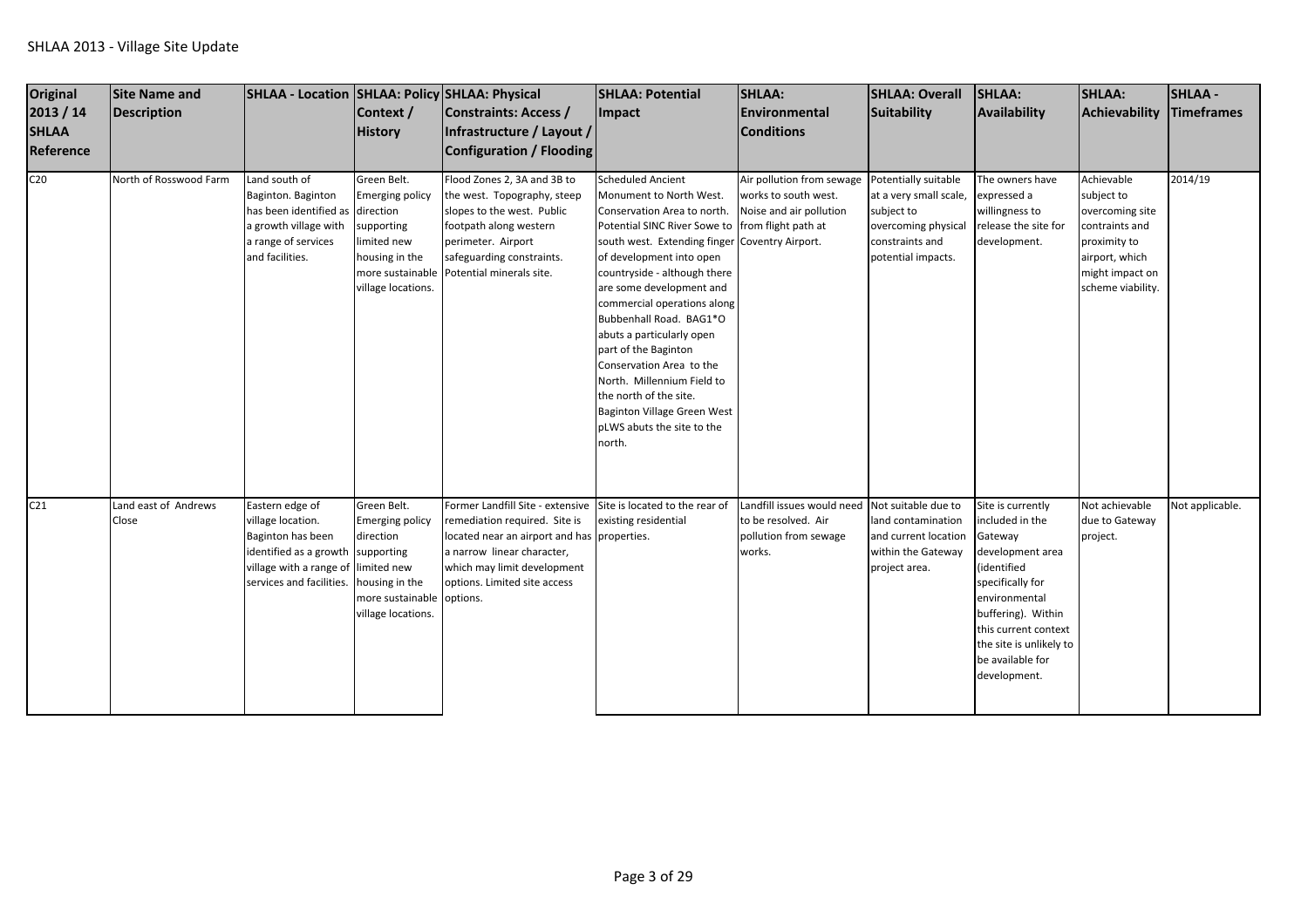| <b>Original</b><br>2013 / 14<br><b>SHLAA</b><br>Reference | <b>Site Name and</b><br>Description         | SHLAA - Location SHLAA: Policy SHLAA: Physical                                                                                                         | Context /<br><b>History</b>                                                                                                                                                        | <b>Constraints: Access /</b><br>Infrastructure / Layout /<br><b>Configuration / Flooding</b>                                                                                                                                                                                                             | <b>SHLAA: Potential</b><br><b>Impact</b>                                                                                                                    | <b>SHLAA:</b><br><b>IEnvironmental</b><br><b>Conditions</b> | <b>SHLAA: Overall</b><br><b>Suitability</b>                                                                                                                                                                                                      | <b>SHLAA:</b><br>Availability                                             | <b>SHLAA:</b><br>Achievability                                                                                                                                              | <b>SHLAA-</b><br><b>Timeframes</b> |
|-----------------------------------------------------------|---------------------------------------------|--------------------------------------------------------------------------------------------------------------------------------------------------------|------------------------------------------------------------------------------------------------------------------------------------------------------------------------------------|----------------------------------------------------------------------------------------------------------------------------------------------------------------------------------------------------------------------------------------------------------------------------------------------------------|-------------------------------------------------------------------------------------------------------------------------------------------------------------|-------------------------------------------------------------|--------------------------------------------------------------------------------------------------------------------------------------------------------------------------------------------------------------------------------------------------|---------------------------------------------------------------------------|-----------------------------------------------------------------------------------------------------------------------------------------------------------------------------|------------------------------------|
| L18                                                       | Allotment Land, Rugby<br>Road, Cubbington   | Edge of Cubbington<br>village. Cubbington<br>has been identified as Emerging policy<br>a growth village with<br>a range of services<br>and facilities. | Green Belt and<br>allotment land.<br>direction<br>supporting<br>limited new<br>housing in the<br>more sustainable<br>village locations.                                            | Access issues would need to be Loss of allotment land -<br>resolved in conjunction with<br>the wider development area.<br>Allotments will need to be<br>relocated.                                                                                                                                       | appropriate replacement<br>space would need to be<br>identified. Possible impact<br>on nearby residential<br>amenity. Need to minimise<br>landscape impact. | Satisfactory                                                | Site configuration<br>and access restricts<br>development options development.<br>for this site in<br>isolation. However<br>opportunity to<br>consider as part of a<br>larger scheme which<br>turns the Rugby Road<br>/ Coventry Road<br>corner. | Landowner is willing Only deliverable<br>to release land for              | in conjunction<br>with land<br>outlined in<br>CU2*O.<br>Allotments would<br>need to be<br>relocated to<br>another area, as<br>part of the overall<br>development<br>option. | 2014/2019                          |
| L <sub>18</sub>                                           | Land opposite Willow<br><b>Sheet Meadow</b> | Edge of Cubbington<br>village. Cubbington<br>a growth village with<br>a range of services<br>and facilities.                                           | Green Belt.<br>small affordable<br>housing scheme.<br><b>Emerging policy</b><br>direction<br>supporting<br>limited new<br>housing in the<br>more sustainable<br>village locations. | Suitable site access and<br>Some history as a internal road connections<br>has been identified as possible site for a would need to be agreed that<br>services both CU01 and CU02.<br>Environmental screening will<br>be required and the relocation<br>of the allotments will need to<br>be considered. | Impact on open landscape<br>character.                                                                                                                      | Satisfactory                                                | <b>Extremely large</b><br>SHLAA area, which<br>may have<br>development<br>potential at a small<br>scale.                                                                                                                                         | Landowner is willing Comprehensive<br>to release land for<br>development. | scheme required<br>in conjunction<br>with CU01.<br>Relocation of<br>allotments<br>required as part<br>of the wider<br>scheme.                                               | 2014/2019                          |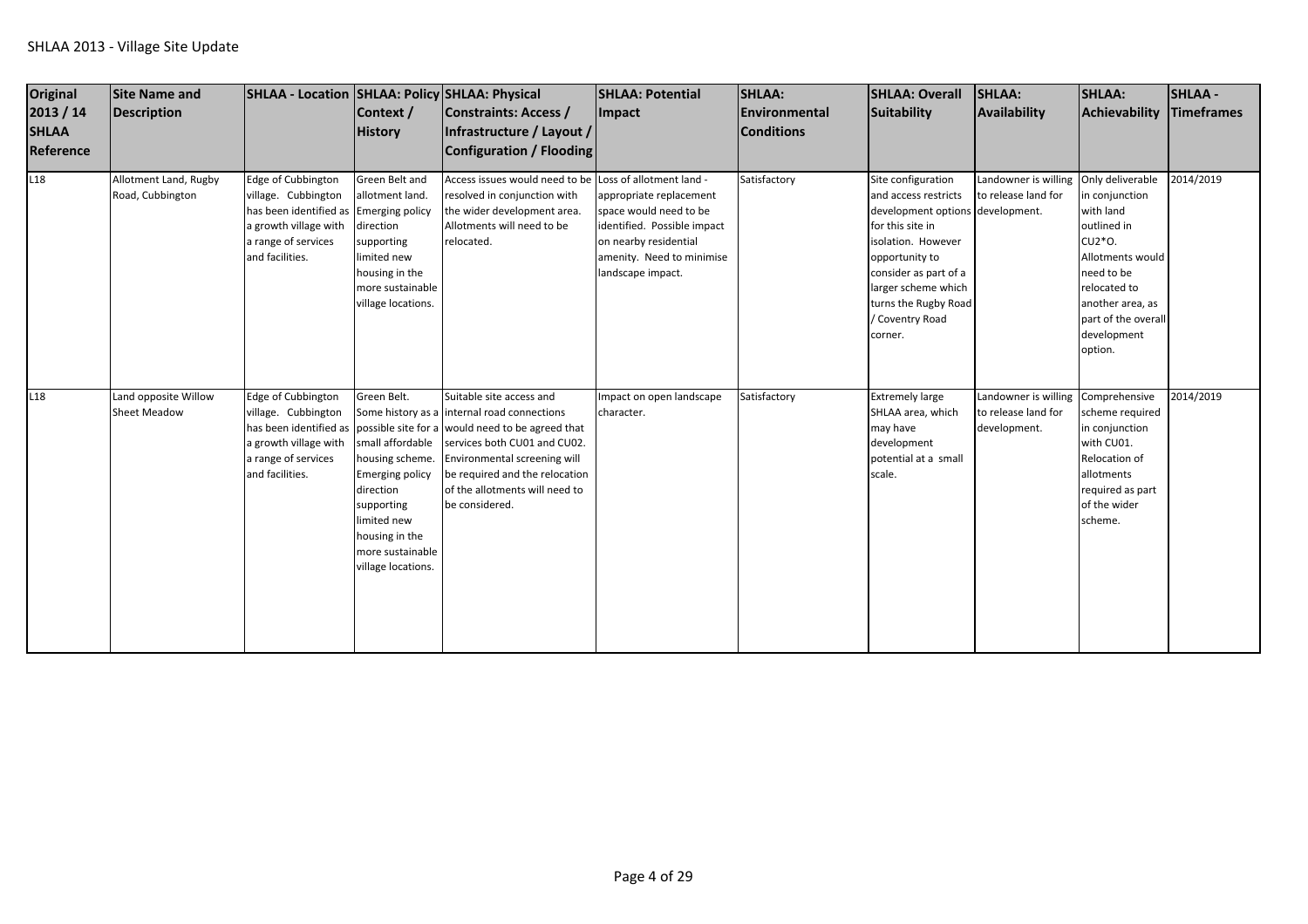| <b>Original</b><br>2013 / 14<br><b>SHLAA</b><br>Reference | <b>Site Name and</b><br><b>Description</b> | SHLAA - Location SHLAA: Policy SHLAA: Physical                                                                                                         | Context /<br><b>History</b>                                                                                                                      | Constraints: Access /<br>Infrastructure / Layout /<br>Configuration / Flooding                                                                             | <b>SHLAA: Potential</b><br>Impact                                                                                                                                                                                                        | SHLAA:<br>Environmental<br><b>Conditions</b>                                                                                                                                            | <b>SHLAA: Overall</b><br>Suitability                                             | SHLAA:<br>Availability                                      | SHLAA:<br>Achievability                                                                   | <b>SHLAA-</b><br><b>Timeframes</b> |
|-----------------------------------------------------------|--------------------------------------------|--------------------------------------------------------------------------------------------------------------------------------------------------------|--------------------------------------------------------------------------------------------------------------------------------------------------|------------------------------------------------------------------------------------------------------------------------------------------------------------|------------------------------------------------------------------------------------------------------------------------------------------------------------------------------------------------------------------------------------------|-----------------------------------------------------------------------------------------------------------------------------------------------------------------------------------------|----------------------------------------------------------------------------------|-------------------------------------------------------------|-------------------------------------------------------------------------------------------|------------------------------------|
| L22                                                       | Allotment Gardens,<br>Coventry Road        | Edge of Cubbington<br>village. Cubbington<br>has been identified as Emerging policy<br>a growth village with<br>a range of services<br>and facilities. | Green Belt and<br>allotment land.<br>direction<br>supporting<br>limited new<br>housing in the<br>more sustainable<br>village locations.          | Insufficient visability splays<br>particularly in relation to<br>current speed levels. Will<br>require the relocation of the<br>current allotment gardens. | Extending a ribbon of<br>development into open<br>countryside within an area<br>of high landscape value.                                                                                                                                 | Satisfactory - although<br>there may be some<br>limited site contamination and potential<br>from the previous nearby<br>land use on the now<br>developed Cotton Mill<br>Spinney Estate. | Not suitable due to<br>insufficient access<br>landscape impact.                  | Landowner is willing<br>to release land for<br>development. | Not currently<br>achievable, due<br>to insufficient<br>access and<br>landscape<br>impact. | 2014/2019                          |
| L43                                                       | Waverley Equestrian<br>Centre              | Edge of Cubbington<br>village. Cubbington<br>has been identified as<br>a growth village with<br>a range of services<br>and facilities.                 | Green Belt land.<br><b>Emerging policy</b><br>direction<br>supporting<br>limited new<br>housing in the<br>more sustainable<br>village locations. | Insufficient visability splays<br>particularly in relation to<br>current speed levels. Minerals<br>consultation area.                                      | Extending a ribbon of<br>development into open<br>countryside within an area<br>of high landscape value. Site from the previous nearby<br>would need to come forward land use on the now<br>jointly with the allotment<br>frontage site. | Satisfactory - although<br>there may be some<br>limited site contamination and potential<br>developed Cotton Mill<br>Spinney Estate.                                                    | Not suitable due to<br>insufficient access<br>andscape impact.                   | Landowner is willing<br>to release land for<br>development. | Not currently<br>achievable, due<br>to insufficient<br>access and<br>landscape<br>impact. | 2014/19                            |
| L53                                                       | North of Bungalow Farm                     | Edge of Cubbington<br>village. Cubbington<br>has been identified as direction<br>a growth village with<br>a range of services<br>and facilities.       | Green Belt.<br><b>Emerging policy</b><br>supporting<br>limited new<br>housing in the<br>more sustainable<br>village locations.                   | Elevated site in a highly visible<br>location. Proximity to sports<br>and social club. Vehcile access<br>likely to be difficult.                           | Surface water flow off site.<br>High landscape impact.                                                                                                                                                                                   | Satisfactory                                                                                                                                                                            | Not suitable due to<br>insufficient access<br>and potential<br>landscape impact. | Not confirmed                                               | Not achievable<br>due to access<br>difficulties.                                          | Not assessed.                      |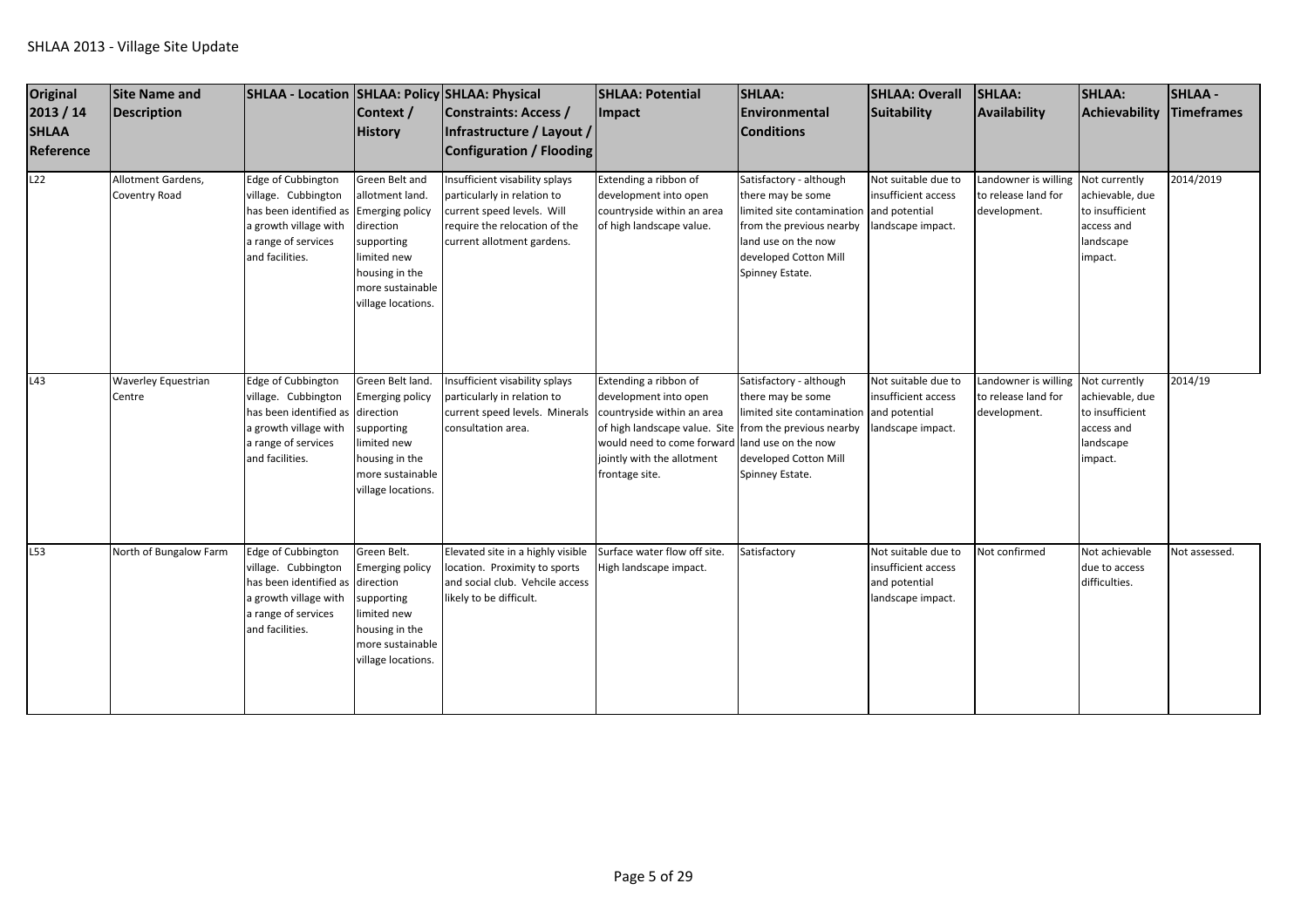| <b>Original</b><br>2013 / 14<br><b>SHLAA</b><br>Reference | Site Name and<br>Description | SHLAA - Location SHLAA: Policy SHLAA: Physical                                                                                                                                 | Context /<br><b>History</b>                                                                                                                                                     | Constraints: Access /<br>Infrastructure / Layout /<br>Configuration / Flooding                                                                                                                                                                                                 | <b>SHLAA: Potential</b><br>Impact                                                                                                                                                                   | <b>SHLAA:</b><br><b>Environmental</b><br><b>Conditions</b> | <b>SHLAA: Overall</b><br>Suitability                                                                                     | <b>SHLAA:</b><br>Availability                                                                                                                              | <b>SHLAA:</b><br>Achievability                                                                                                                                                                                        | <b>SHLAA-</b><br><b>Timeframes</b> |
|-----------------------------------------------------------|------------------------------|--------------------------------------------------------------------------------------------------------------------------------------------------------------------------------|---------------------------------------------------------------------------------------------------------------------------------------------------------------------------------|--------------------------------------------------------------------------------------------------------------------------------------------------------------------------------------------------------------------------------------------------------------------------------|-----------------------------------------------------------------------------------------------------------------------------------------------------------------------------------------------------|------------------------------------------------------------|--------------------------------------------------------------------------------------------------------------------------|------------------------------------------------------------------------------------------------------------------------------------------------------------|-----------------------------------------------------------------------------------------------------------------------------------------------------------------------------------------------------------------------|------------------------------------|
| <b>R02</b>                                                | South of School              | Edge of village and<br>extending beyond.<br><b>Bishop's Tachbrook</b><br>has been identified as limited new<br>a growth village with<br>a range of services<br>and facilities. | <b>Emerging policy</b><br>direction<br>supporting<br>housing in the<br>village<br>locations. Neighb part of the site.<br>ourhood Plan<br>area.                                  | The roads in the current estate<br>by the school are narrow and<br>congested. Site access would<br>need to come through a new<br>connection off the main road.<br>more sustainable National Grid high pressure gas and associated facilites.<br>pipeline runs through southern | Impact on the physical form<br>of the village. Will need a<br>masterplan to consider<br>wider implications of any<br>development on playing field<br>Landscape impact will need<br>to be minimised. | Satisfactory.                                              | Potential suitable<br>subject to suitable<br>access being<br>identified and a<br>suitable master plan<br>being in place. | The site is available<br>at an early stage in<br>the plan process<br>with provisional<br>discussions<br>undertaken with<br>developer interests<br>in 2012. | Development is<br>achievable<br>subject to<br>establishing<br>suitable access<br>arrangements<br>and the<br>development of a<br>masterplan to<br>integrate the<br>development and<br>minimise<br>landscape<br>impact. | 2014/19                            |
| R <sub>10</sub>                                           | South of Barford House       | <b>Within Barford</b><br>Village. Barford has<br>been identified as a<br>growth village with a<br>range of services and<br>facilities.                                         | Part of a locally<br>listed park and<br>garden.<br><b>Emerging policy</b><br>direction<br>supporting<br>limited new<br>housing in the<br>more sustainable<br>village locations. | Protected hedgerows and trees Impact on the setting of<br>within Barford House Estate.                                                                                                                                                                                         | Listed Building - Barford<br>House. Impact on<br>Conservation Area. Impact<br>on Historic Parkland /<br>Garden.                                                                                     | Satisfactory                                               | Not suitable due to<br>impact on historic<br>parkland / garden<br>and setting of an<br>important listed<br>building.     | Owner has<br>expressed a<br>willingness to bring<br>forward the site for<br>development along<br>with RO9.                                                 | Achieveable<br>subject to<br>overcoming the<br>mitigation of<br>mpact.                                                                                                                                                | 2014/19                            |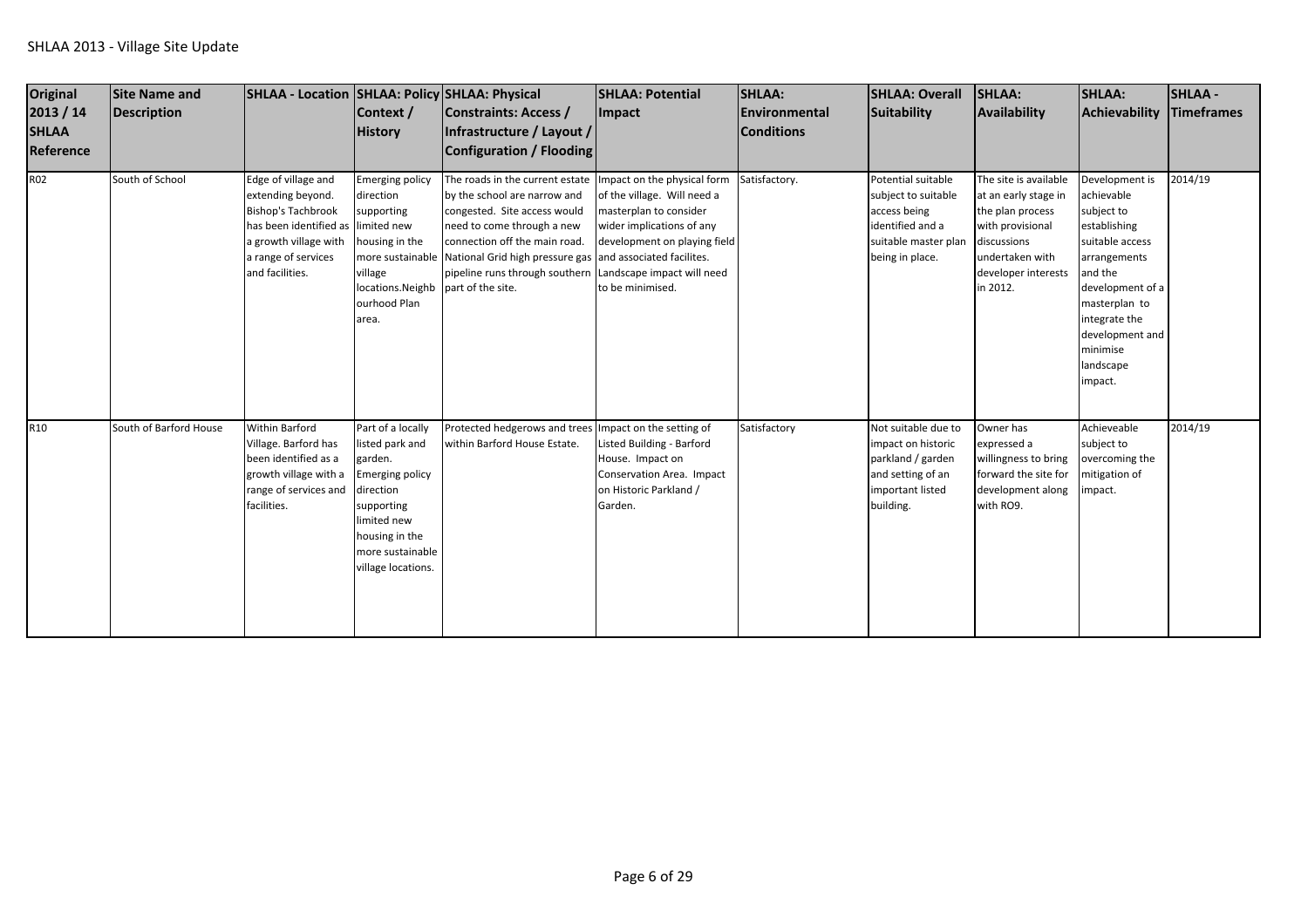| <b>Original</b><br>2013 / 14<br><b>SHLAA</b><br>Reference | Site Name and<br>Description                     | SHLAA - Location SHLAA: Policy SHLAA: Physical                                                                | Context /<br><b>History</b>                                                                                                                                                                       | Constraints: Access /<br> Infrastructure / Layout /<br>Configuration / Flooding                        | <b>SHLAA: Potential</b><br><b>Impact</b>                                                                                            | <b>SHLAA:</b><br><b>IEnvironmental</b><br><b>Conditions</b>                        | <b>SHLAA: Overall</b><br>Suitability                                                                         | SHLAA:<br>Availability                                                                                                           | <b>SHLAA:</b><br>Achievability Timeframes                                                             | <b>SHLAA -</b> |
|-----------------------------------------------------------|--------------------------------------------------|---------------------------------------------------------------------------------------------------------------|---------------------------------------------------------------------------------------------------------------------------------------------------------------------------------------------------|--------------------------------------------------------------------------------------------------------|-------------------------------------------------------------------------------------------------------------------------------------|------------------------------------------------------------------------------------|--------------------------------------------------------------------------------------------------------------|----------------------------------------------------------------------------------------------------------------------------------|-------------------------------------------------------------------------------------------------------|----------------|
| R <sub>15</sub>                                           | Land west of Wellesbourne Within Barford<br>Road | Village. Barford has<br>been identified as a<br>growth village with a<br>range of services and<br>facilities. | Priority given to<br>the re-use of<br>oreviously<br>developed land.<br><b>Emerging policy</b><br>direction<br>supporting<br>imited new<br>ousing in the<br>more sustainable<br>village locations. | The site may contain the<br>reminants of previous uses.<br>Small site with slightly<br>awkward layout. | Site is located near<br>residential properties and an land issues associated<br>appropriate level of<br>screening with be required. | Potential contaminated<br>with current and previous similiar character to<br>uses. | Potential suitable for The site is currently<br>small scale scheme in occupied by a car<br>nearby dwellings. | sales business, but<br>the promoter<br>suggests that the site business<br>could come available relocation and<br>within 2 years. | Potentially<br>achievable<br>subject to<br>resolving<br>addressing any<br>site remediation<br>issues. | 2014/2019      |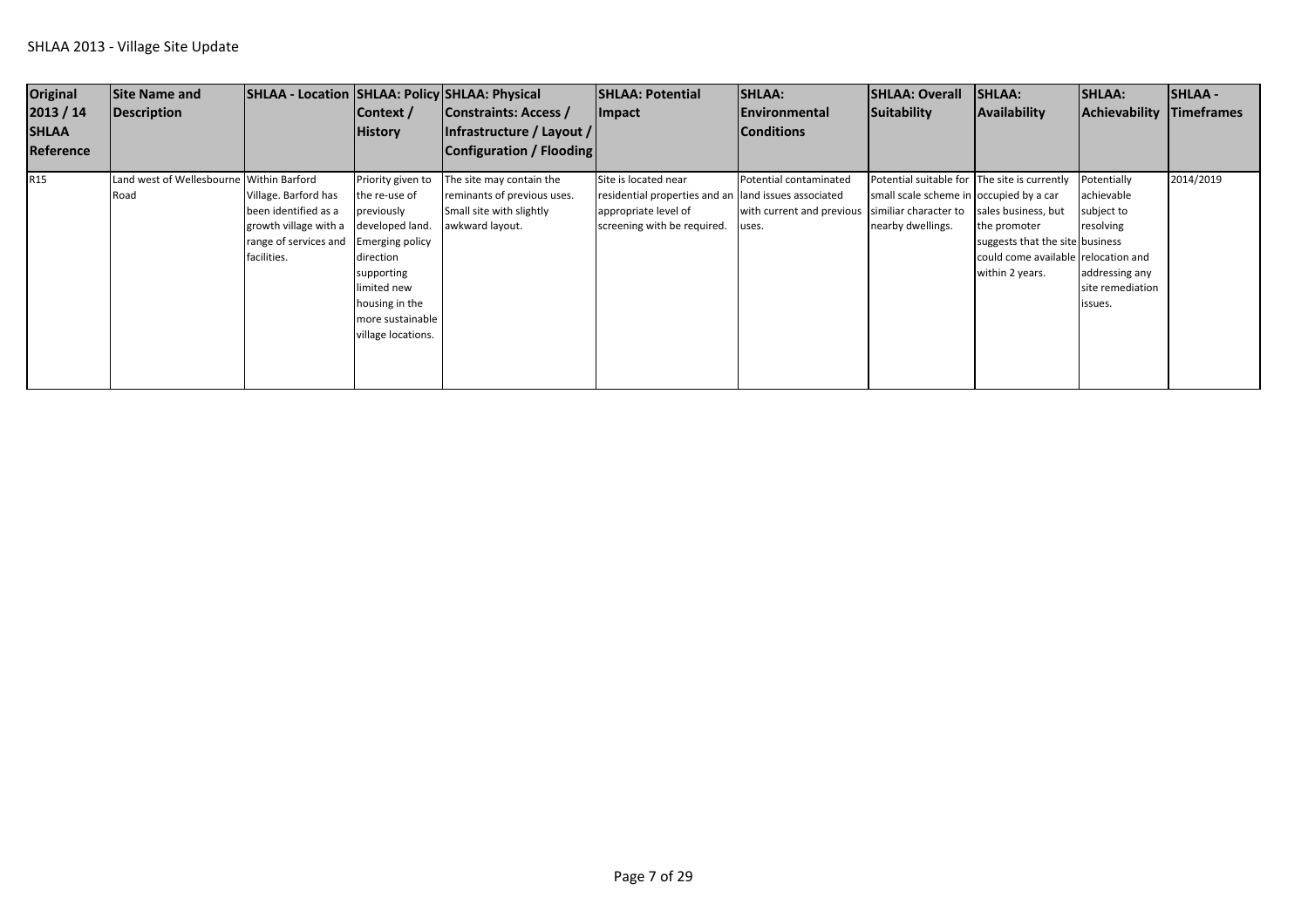| Original        | <b>Site Name and</b> | SHLAA - Location SHLAA: Policy SHLAA: Physical |                        |                                                                | <b>SHLAA: Potential</b>        | <b>SHLAA:</b>                                                         | <b>SHLAA: Overall</b>                 | SHLAA:               | <b>SHLAA:</b>    | <b>SHLAA-</b> |
|-----------------|----------------------|------------------------------------------------|------------------------|----------------------------------------------------------------|--------------------------------|-----------------------------------------------------------------------|---------------------------------------|----------------------|------------------|---------------|
| 2013 / 14       | <b>Description</b>   |                                                | Context /              | Constraints: Access /                                          | Impact                         | Environmental                                                         | Suitability                           | Availability         | Achievability    | Timeframes    |
| <b>SHLAA</b>    |                      |                                                | <b>History</b>         | Infrastructure / Layout /                                      |                                | <b>Conditions</b>                                                     |                                       |                      |                  |               |
| Reference       |                      |                                                |                        | Configuration / Flooding                                       |                                |                                                                       |                                       |                      |                  |               |
|                 |                      |                                                |                        |                                                                |                                |                                                                       |                                       |                      |                  |               |
| R <sub>16</sub> | Sherbourne Nursery   | Edge of Barford                                | <b>Barford Village</b> | The development of a suitable                                  | Adjacent to the Barford        | No major issues - potential Potentially suitable in Nursery no longer |                                       |                      | The settlement   | 2014/2019     |
|                 |                      | Village. Barford has                           |                        | Design Statement access to the site which is                   | Conservation Area which        | for limited site                                                      | part subject to                       | active on site and   | option is        |               |
|                 |                      | been identified as a                           | (VDS) resists          | sensitive to conservation                                      | contains a number of listed    | contamination due to                                                  | suitable access and                   | area has been        | proposed at a    |               |
|                 |                      | growth village with a                          | further                | matters is critical. Local                                     | buildings and as a result      | previous use.                                                         | overcoming concerns cleared ready for |                      | reduced scale to |               |
|                 |                      | range of services and                          | development of         | drainage and sewage                                            | these sites have the           |                                                                       | regarding impact on                   | development,         | the total SHLAA  |               |
|                 |                      | facilities.                                    | land between the       | infrastructure may also need to potential to negatively effect |                                |                                                                       | the Conservation                      | subject to progress  | site to          |               |
|                 |                      |                                                | village and            | be enhanced.                                                   | the character and              |                                                                       | Area.                                 | on planning          | accommodate      |               |
|                 |                      |                                                | bypass. Access         |                                                                | appearance of the              |                                                                       |                                       | application matters. | concerns about   |               |
|                 |                      |                                                | would also punch       |                                                                | conservation area and          |                                                                       |                                       |                      | the scale of     |               |
|                 |                      |                                                | through a strip of     |                                                                | possibly the settings of the   |                                                                       |                                       |                      | development      |               |
|                 |                      |                                                | buildings in the       |                                                                | listed buildings. Will require |                                                                       |                                       |                      | previously       |               |
|                 |                      |                                                | designated             |                                                                | a house to be removed from     |                                                                       |                                       |                      | proposed and     |               |
|                 |                      |                                                | conservation           |                                                                | the Conservation Area.         |                                                                       |                                       |                      | proximity to     |               |
|                 |                      |                                                | area. Emerging         |                                                                |                                |                                                                       |                                       |                      | bypass.          |               |
|                 |                      |                                                | policy direction       |                                                                |                                |                                                                       |                                       |                      | Landowner is     |               |
|                 |                      |                                                | supporting             |                                                                |                                |                                                                       |                                       |                      | currently        |               |
|                 |                      |                                                | limited new            |                                                                |                                |                                                                       |                                       |                      | considering      |               |
|                 |                      |                                                | housing in the         |                                                                |                                |                                                                       |                                       |                      | options.         |               |
|                 |                      |                                                | more sustainable       |                                                                |                                |                                                                       |                                       |                      |                  |               |
|                 |                      |                                                | village locations.     |                                                                |                                |                                                                       |                                       |                      |                  |               |
|                 |                      |                                                | The VDS indicates      |                                                                |                                |                                                                       |                                       |                      |                  |               |
|                 |                      |                                                | that large scale       |                                                                |                                |                                                                       |                                       |                      |                  |               |
|                 |                      |                                                | development            |                                                                |                                |                                                                       |                                       |                      |                  |               |
|                 |                      |                                                | would be               |                                                                |                                |                                                                       |                                       |                      |                  |               |
|                 |                      |                                                | inappropriate for      |                                                                |                                |                                                                       |                                       |                      |                  |               |
|                 |                      |                                                | the village.           |                                                                |                                |                                                                       |                                       |                      |                  |               |
|                 |                      |                                                |                        |                                                                |                                |                                                                       |                                       |                      |                  |               |
|                 |                      |                                                |                        |                                                                |                                |                                                                       |                                       |                      |                  |               |
|                 |                      |                                                |                        |                                                                |                                |                                                                       |                                       |                      |                  |               |
|                 |                      |                                                |                        |                                                                |                                |                                                                       |                                       |                      |                  |               |
|                 |                      |                                                |                        |                                                                |                                |                                                                       |                                       |                      |                  |               |
|                 |                      |                                                |                        |                                                                |                                |                                                                       |                                       |                      |                  |               |
|                 |                      |                                                |                        |                                                                |                                |                                                                       |                                       |                      |                  |               |
|                 |                      |                                                |                        |                                                                |                                |                                                                       |                                       |                      |                  |               |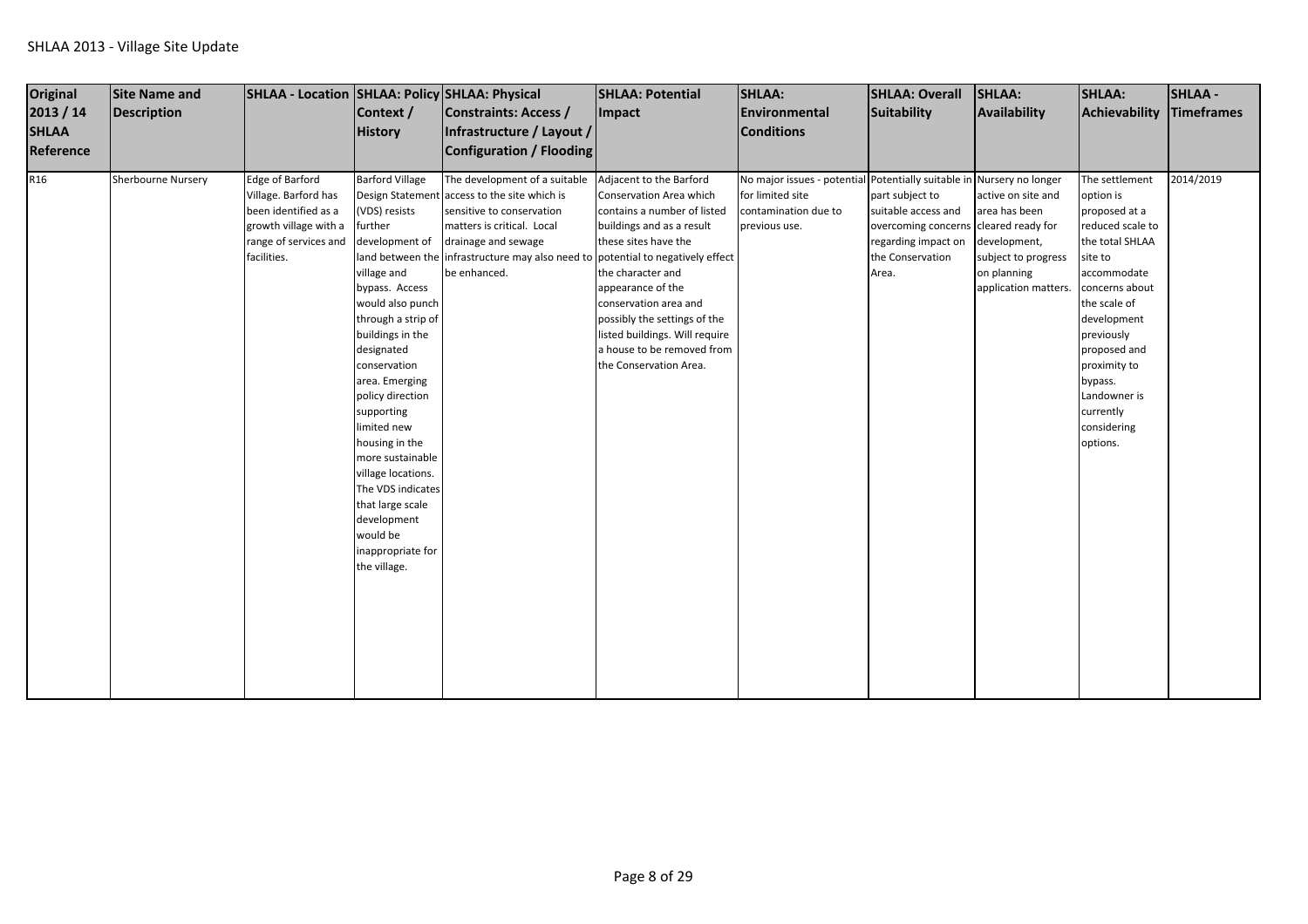| <b>Original</b><br>2013 / 14<br><b>SHLAA</b><br><b>Reference</b> | <b>Site Name and</b><br>Description       | SHLAA - Location SHLAA: Policy SHLAA: Physical                                                                                                                                 | Context /<br><b>History</b>                                                                                                                                    | <b>Constraints: Access /</b><br>Infrastructure / Layout /<br><b>Configuration / Flooding</b>                                                                                                                                     | <b>SHLAA: Potential</b><br><b>Impact</b>                                                                                                                                            | <b>SHLAA:</b><br><b>Environmental</b><br><b>Conditions</b>                                                                                                          | <b>SHLAA: Overall</b><br>Suitability                                                                                                                                                                                 | <b>SHLAA:</b><br><b>Availability</b>                                                                                                         | <b>SHLAA:</b><br>Achievability                                                                                              | <b>SHLAA-</b><br><b>Timeframes</b> |
|------------------------------------------------------------------|-------------------------------------------|--------------------------------------------------------------------------------------------------------------------------------------------------------------------------------|----------------------------------------------------------------------------------------------------------------------------------------------------------------|----------------------------------------------------------------------------------------------------------------------------------------------------------------------------------------------------------------------------------|-------------------------------------------------------------------------------------------------------------------------------------------------------------------------------------|---------------------------------------------------------------------------------------------------------------------------------------------------------------------|----------------------------------------------------------------------------------------------------------------------------------------------------------------------------------------------------------------------|----------------------------------------------------------------------------------------------------------------------------------------------|-----------------------------------------------------------------------------------------------------------------------------|------------------------------------|
| R <sub>22</sub>                                                  | Land west of Bishop's<br><b>Tachbrook</b> | Edge of village and<br>extending beyond.<br><b>Bishop's Tachbrook</b><br>has been identified as limited new<br>a growth village with<br>a range of services<br>and facilities. | <b>Emerging policy</b><br>direction<br>supporting<br>housing in the<br>more sustainable<br>village<br>locations.Neighb<br>ourhood Plan<br>area.                | An electricity line traverses the<br>site                                                                                                                                                                                        | Northern part of the site<br>would impact on views from<br>southern edge of Warwick /<br>Leamington. High landscape<br>impact based upon recent<br>survey work.                     | Satisfactory                                                                                                                                                        | Due to the zone's<br>high visibility, and<br>the area of young<br>trees on the<br>settlement edge, this site is available for<br>zone is considered<br>unsuitable for<br>development.                                | The site is under the<br>control of a single<br>landowner who has<br>confirmed that the<br>development.                                      | The site is<br>capable of<br>achieving<br>development<br>within 5 years,<br>but will result in<br>high landscape<br>impact. | 2014/19                            |
| R31                                                              | Land at Tachbrook Hill<br>Farm            | Edge of Village and<br>extending beyond.<br><b>Bishop's Tachbrook</b><br>has been identified as<br>a growth village with<br>a range of services<br>and facilities.             | <b>Emerging policy</b><br>direction<br>supporting<br>limited new<br>housing in the<br>more sustainable<br>village<br>locations.Neighb<br>ourhood Plan<br>area. | TPO113 on site. Site access<br>may be restricted due to<br>insufficient visibility splay.<br>Layout would need to respect<br>existing residential properties<br>and connect well with existing<br>village.                       | mpact on the physical form<br>of the village. Little potential<br>connectivity to the village -<br>essentially a new estate on<br>the edge of the village. High<br>andscape impact. | Satisfactory                                                                                                                                                        | Unsuitable as a large<br>development due to<br>landscape impact,<br>erosion of rural<br>character and<br>concerns over<br>suitable site access,<br>site configuration<br>and connectivity to<br>existing built form. | Land in single<br>ownership and the<br>owner has expressed due to high<br>an interest in<br>bringing the site<br>forward for<br>development. | Not achieable as<br>a large scheme<br>landscape impact<br>and associated<br>issues.                                         | 2014/19                            |
| <b>R38</b>                                                       | Land north of Birmingham<br>Road          | <b>Edge of Hatton Park</b><br>village. Hatton Park<br>has been identified as direction<br>a growth village with<br>a range of services<br>and facilities.                      | Green Belt.<br>Emerging policy<br>supporting<br>limited new<br>housing in the<br>more sustainable<br>village locations.                                        | Smiths Covert potential LWS to<br>the north of the site. Surface<br>water flooding towards south<br>of the site boundary associated<br>with flood storage issues<br>locally. Visibility splay is not<br>sufficient to the right. | Loss of open field landscape.<br>Potential loss of some high<br>value linear landscape<br>features (hedgerows<br>primarily).                                                        | Satisfactory - moderate<br>traffic levels and desk top subject to resolving<br>study required regarding<br>any site contamination<br>from previous hospital<br>use. | Potentially suitable<br>site access and<br>surface water issues.                                                                                                                                                     | Owner has<br>expressed an<br>interest in releasing<br>the site for<br>development.                                                           | Achievable<br>subject to<br>overcoming<br>access and<br>surface water<br>flooding issues.                                   | 2014/19                            |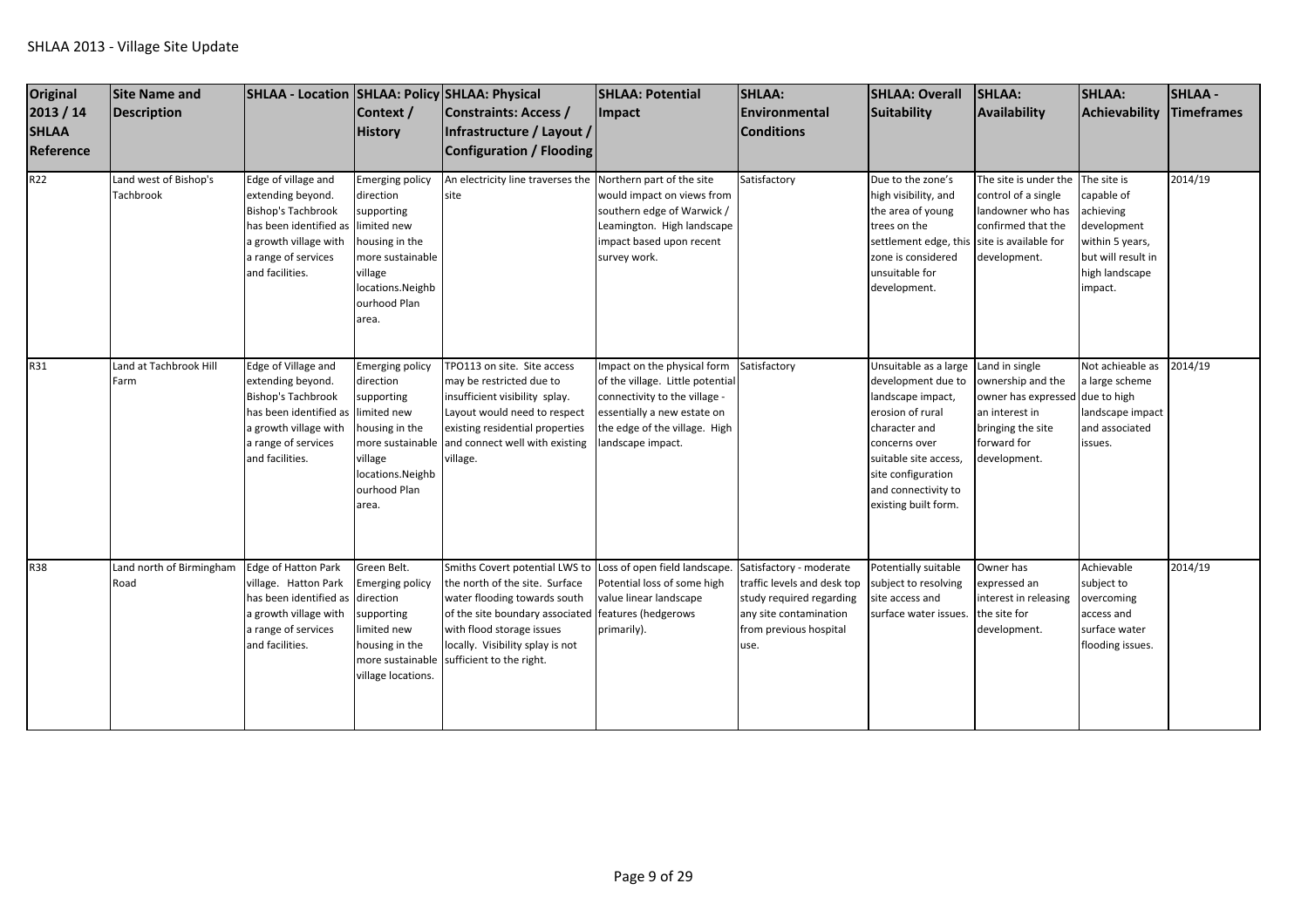| Original<br>2013 / 14<br><b>SHLAA</b><br>Reference<br>R40 | <b>Site Name and</b><br><b>Description</b><br>Land at the Gatehouse | SHLAA - Location SHLAA: Policy SHLAA: Physical<br>Edge of village.                                                              | Context /<br><b>History</b><br>Green Belt.                                                                                                                                                  | Constraints: Access /<br>Infrastructure / Layout /<br>Configuration / Flooding<br>Located near railway cut -                                                                                                                                                                                                                                             | <b>SHLAA: Potential</b><br>Impact<br>Protected roadside tree to                                                                                                         | SHLAA:<br><b>Environmental</b><br><b>Conditions</b><br>Satisfactory subject to | <b>SHLAA: Overall</b><br>Suitability<br>Suitable for small                  | SHLAA:<br>Availability<br>Owners have                                                    | <b>SHLAA:</b><br>Achievability<br>Achievable                                                       | <b>SHLAA -</b><br><b>Timeframes</b><br>2014/19 |
|-----------------------------------------------------------|---------------------------------------------------------------------|---------------------------------------------------------------------------------------------------------------------------------|---------------------------------------------------------------------------------------------------------------------------------------------------------------------------------------------|----------------------------------------------------------------------------------------------------------------------------------------------------------------------------------------------------------------------------------------------------------------------------------------------------------------------------------------------------------|-------------------------------------------------------------------------------------------------------------------------------------------------------------------------|--------------------------------------------------------------------------------|-----------------------------------------------------------------------------|------------------------------------------------------------------------------------------|----------------------------------------------------------------------------------------------------|------------------------------------------------|
|                                                           |                                                                     | <b>Shrewley Common</b><br>has a very limited<br>range of services and<br>facilities.                                            | <b>Emerging policy</b><br>direction<br>supporting<br>limited new<br>housing in less<br>sustainable<br>locations, subject<br>to a full business<br>case being<br>established.                | ootential noise issues.                                                                                                                                                                                                                                                                                                                                  | the south east.                                                                                                                                                         | noise alleviation.                                                             | scale development to<br>round-off the village<br>envelope.                  | expressed a<br>willingness to bring<br>forward the site for<br>housing.                  | subject to<br>suitable noise<br>alleviation<br>matters and any<br>impacts on site<br>viability.    |                                                |
| R41                                                       | Land south of Southam<br>Road                                       | Edge of Village.<br>Radford Semele has<br>been identified as a<br>growth village with a<br>range of services and<br>facilities. | <b>Emerging policy</b><br>direction<br>supporting<br>limited new<br>housing in the<br>more sustainable<br>village locations.                                                                | Footpath runs east to west<br>through the site. Buffer<br>required along the brook to the along the valley of the brook<br>south for surface water<br>drainage. South eastern part<br>of the site is within Gas<br>Pipeline Consultation Zone.<br>Vehicle access into the site is<br>unlikely to be achievable due<br>to insufficient visibility splays. | Development may have<br>potential to worsen drainage and clay quarry nearby.<br>to the south of the village.<br>Major impact on high value<br>open landscape character. | Satisfactory - small sand                                                      | Not suitable due to<br>poor vehicle access<br>and high landscape<br>impact. | Owner has<br>expressed a<br>willingness to bring<br>the site forward for<br>development. | Not achievable<br>due to poor<br>vehicle access.                                                   | 2014/19                                        |
| <b>R51</b>                                                | Land SE of Shrewley<br>Common                                       | Edge of village.<br><b>Shrewley Common</b><br>has a very limited<br>range of services and<br>facilities.                        | Green Belt.<br><b>Emerging policy</b><br>direction<br>supporting<br>limited new<br>housing in less<br>sustainable<br>locations, subject<br>to a full business<br>case being<br>established. | - Located near railway cut<br>ootential noise issues.                                                                                                                                                                                                                                                                                                    | Potential loss of current<br>house.                                                                                                                                     | Satisfactory subject to<br>noise alleviation.                                  | Suitable for small<br>scale development to<br>finish village<br>envelope.   | Owners have<br>expressed a<br>willingness to bring<br>forward the site for<br>housing.   | Achievable<br>subject to<br>suitable noise<br>alleviation and<br>any impacts on<br>site viability. | 2014/19                                        |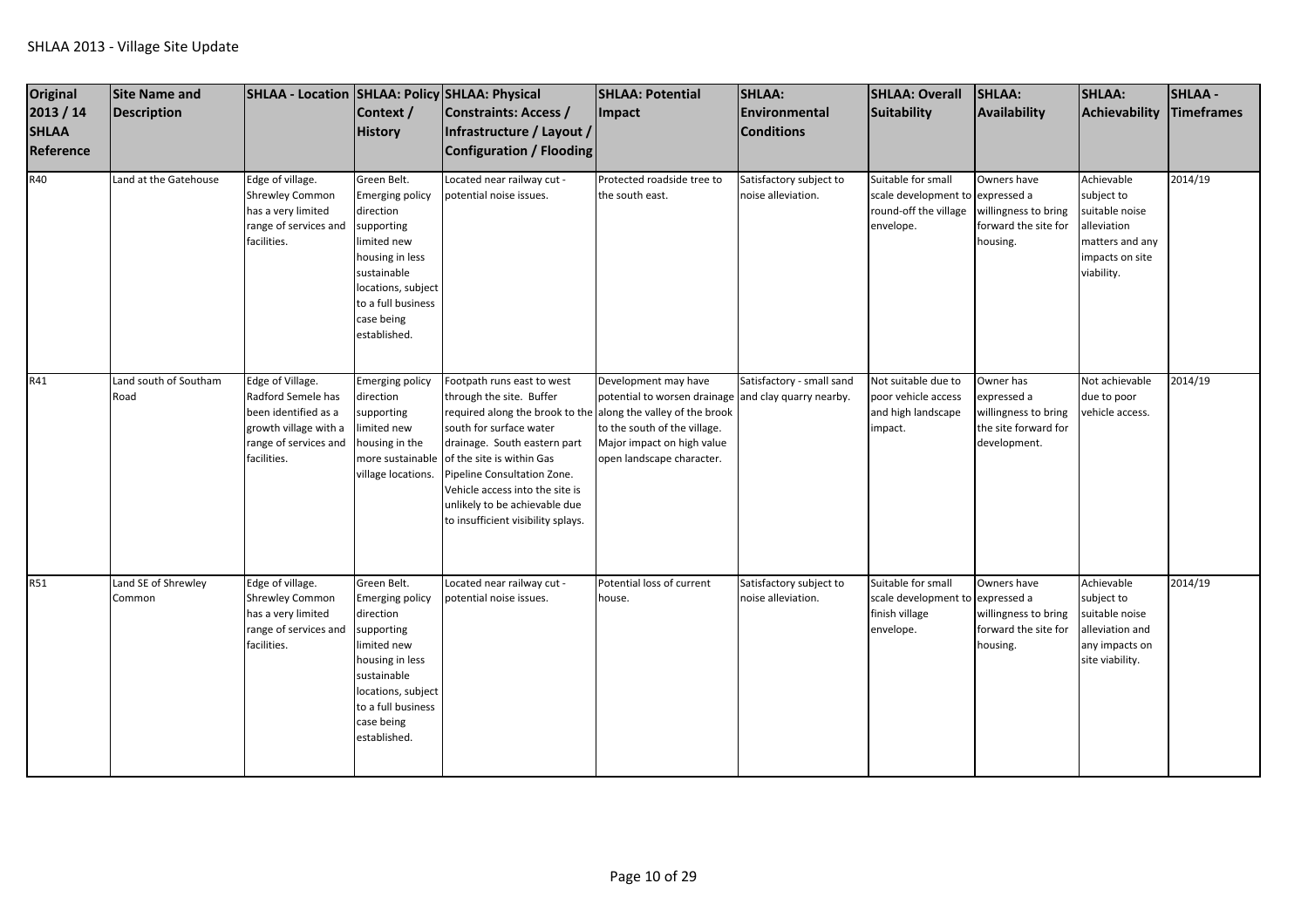| Original<br>2013 / 14<br><b>SHLAA</b><br>Reference | <b>Site Name and</b><br>Description | SHLAA - Location   SHLAA: Policy   SHLAA: Physical                                                                                                               | Context /<br><b>History</b>                                                                                                  | Constraints: Access /<br>Infrastructure / Layout /<br>Configuration / Flooding                                                                                                                                             | <b>SHLAA: Potential</b><br><b>Impact</b>                                                                                                                                                                         | SHLAA:<br><b>Environmental</b><br><b>Conditions</b>                                                                               | <b>SHLAA: Overall</b><br>Suitability                                                                                                | SHLAA:<br>Availability                                                             | <b>SHLAA:</b><br>Achievability                                                    | <b>SHLAA-</b><br>Timeframes |
|----------------------------------------------------|-------------------------------------|------------------------------------------------------------------------------------------------------------------------------------------------------------------|------------------------------------------------------------------------------------------------------------------------------|----------------------------------------------------------------------------------------------------------------------------------------------------------------------------------------------------------------------------|------------------------------------------------------------------------------------------------------------------------------------------------------------------------------------------------------------------|-----------------------------------------------------------------------------------------------------------------------------------|-------------------------------------------------------------------------------------------------------------------------------------|------------------------------------------------------------------------------------|-----------------------------------------------------------------------------------|-----------------------------|
| <b>R53</b>                                         | Rear of the Hamlet                  | Edge of village. Leek<br>Wootton has been<br>identified as a growth supporting<br>village with a range of limited new<br>services and facilities. housing in the | <b>Emerging policy</b><br>direction<br>village locations.<br>Green Belt<br>considerations.                                   | Would require third party<br>access agreement. Site<br>borders protected Ancient<br>Woodland to the north and<br>west of the site. Noise from<br>more sustainable A46. A gas pipeline traverses<br>the site.               | Potential SINC along A46<br>corridor to the east.<br>Ancient Woodland to the<br>north and east.<br>Inappropriate northern<br>extension to limits of the<br>village. High landscape<br>scoring.                   | Satisfactory - although<br>substantial road / traffic<br>noise issues will need to<br>be addressed as part of<br>any development. | Not suitable due to<br>access and<br>environmental<br>impacts.                                                                      | Owner has<br>expressed an<br>interest in releasing<br>the site for<br>development. | Not achievable<br>due to<br>development<br>impacts.                               | Not assessed.               |
| <b>R54</b>                                         | Land North of Hill Wootton<br>Road  | Edge of village. Leek<br>Wootton has been<br>identified as a growth supporting<br>village with a range of limited new<br>services and facilities. housing in the | <b>Emerging policy</b><br>direction<br>more sustainable<br>village locations.<br>Green Belt<br>considerations.               | Nosie from A46. Works on<br>access and visibility splays may bounds the site immediately substantial road / traffic<br>require the removal of trees on to the east. Loss of trees<br>frontage. Narrow<br>development site. | <b>Wootton Spinneys pLWS</b><br>would impact significantly on be addressed as part of<br>the landscape character of<br>the area. Loss of important<br>environmental buffer<br>between the settlement and<br>A46. | Satisfactory - although<br>noise issues will need to<br>any development.                                                          | Not suitable due to<br>impact on trees<br>along the frontage<br>and loss of<br>environmental buffer development.<br>to A46.         | Owner has<br>expressed an<br>interest in releasing<br>the site for                 | Potentially<br>achievable but<br>may result in a<br>loss of the tree<br>corridor. | Not assessed.               |
| <b>R56</b>                                         | South West Radford<br>Semele        | Edge of Village.<br>Radford Semele has<br>been identified as a<br>growth village with a<br>range of services and<br>facilities.                                  | <b>Emerging policy</b><br>direction<br>supporting<br>limited new<br>housing in the<br>more sustainable<br>village locations. | Footpaths run along west and<br>eastern boundaries of the site.<br>Hedgerows have high habitat<br>value.                                                                                                                   | Potential impact on flooding Satisfactory<br>of whitnash Brook to west.<br>The development of the<br>whole site would be out of<br>scale with existing village.<br>High landscape value<br>assessment            |                                                                                                                                   | Potential suitable in<br>part, subject to the<br>results of traffic<br>impact work and<br>sufficient<br>environmental<br>screening. | Owner has<br>expressed an<br>interest in releasing<br>the site for<br>development. | Achieveable<br>subject to traffic<br>impact results.                              | 2014/19                     |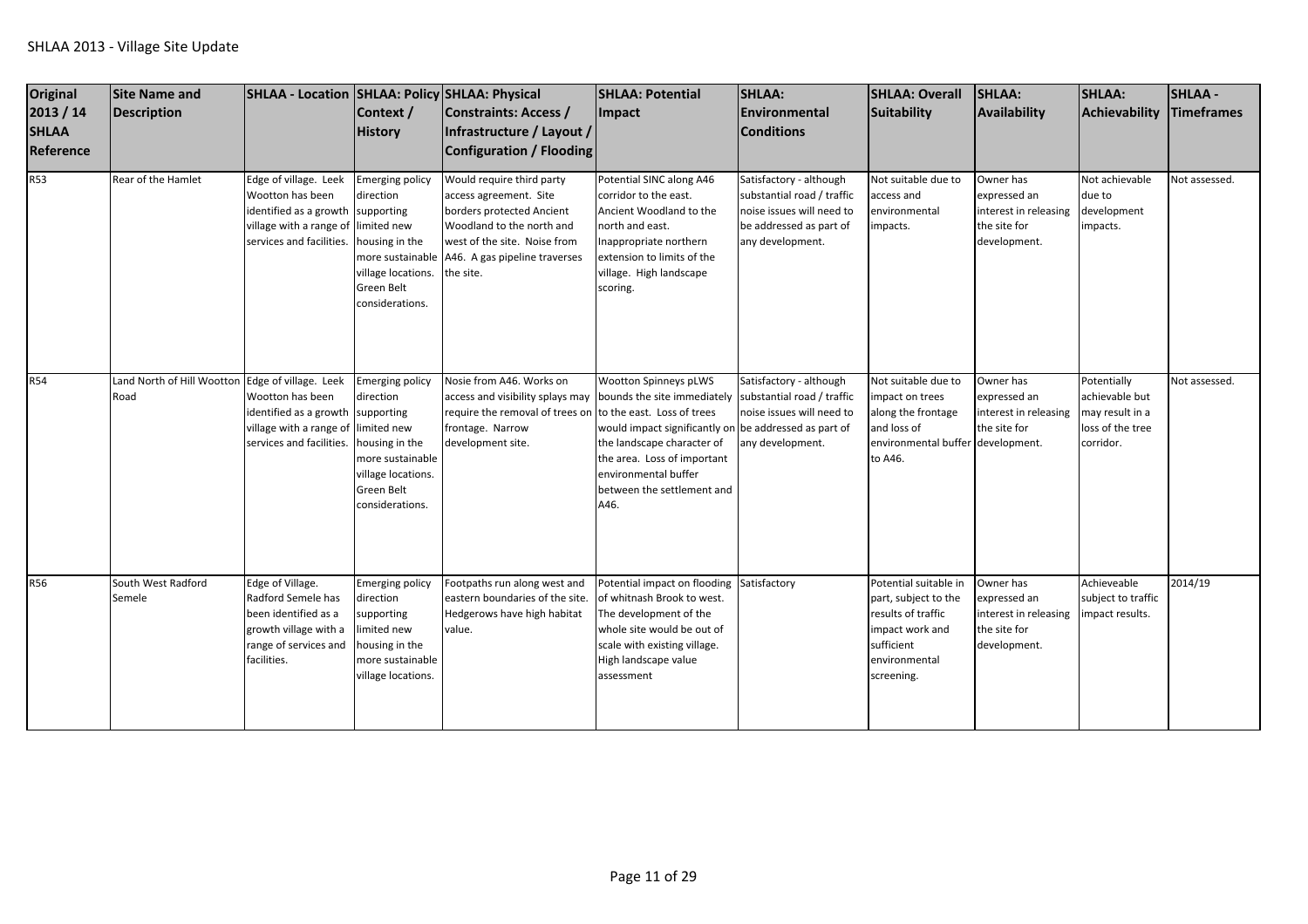| Original<br>2013 / 14<br><b>SHLAA</b><br>Reference | <b>Site Name and</b><br><b>Description</b> | SHLAA - Location SHLAA: Policy SHLAA: Physical                                                                                                    | Context /<br><b>History</b>                                                                                                                                           | Constraints: Access /<br>Infrastructure / Layout /<br>Configuration / Flooding                                                                                                                                                                                                                          | <b>SHLAA: Potential</b><br><b>Impact</b>                                                                                                     | <b>SHLAA:</b><br>Environmental<br><b>Conditions</b>                          | <b>SHLAA: Overall</b><br>Suitability                                                    | SHLAA:<br>Availability                                                             | <b>SHLAA:</b><br>Achievability                       | <b>SHLAA-</b><br><b>Timeframes</b> |
|----------------------------------------------------|--------------------------------------------|---------------------------------------------------------------------------------------------------------------------------------------------------|-----------------------------------------------------------------------------------------------------------------------------------------------------------------------|---------------------------------------------------------------------------------------------------------------------------------------------------------------------------------------------------------------------------------------------------------------------------------------------------------|----------------------------------------------------------------------------------------------------------------------------------------------|------------------------------------------------------------------------------|-----------------------------------------------------------------------------------------|------------------------------------------------------------------------------------|------------------------------------------------------|------------------------------------|
| R62                                                | Land off Warwick Road                      | Edge of village. Leek<br>Wootton has been<br>identified as a growth supporting<br>village with a range of limited new<br>services and facilities. | <b>Emerging policy</b><br>direction<br>housing in the<br>village locations.<br>Green Belt<br>considerations.                                                          | Relationship of the site to the<br>rest of the village - only the<br>south eastern corner is<br>adjacent to the built up area of landscape scoring.<br>the village. A gas pipeline<br>more sustainable traverses the site.                                                                              | Protected woodland and<br>potential SINC immediately<br>to the west of the site. High                                                        | Satisfactory, but not wel<br>related to the village.                         | Not suitable due to<br>relationship to the<br>settlement and high<br>landscape scoring. | Owner has<br>expressed an<br>interest in releasing<br>the site for<br>development. | Not achievable<br>due to<br>development<br>impacts.  | Not assessed.                      |
| <b>R67</b>                                         | Land north of Southam<br>Road              | Edge of Village.<br>Radford Semele has<br>been identified as a<br>growth village with a<br>range of services and<br>facilities.                   | Emerging policy<br>direction<br>supporting<br>limited new<br>housing in the<br>village locations.                                                                     | Access into the sites cannot be Development of this site<br>achieved. Unlikely to be an<br>option to reduce speed level<br>and knock-on reduction in<br>visibility splay requirements.<br>more sustainable Eastern part of the site is<br>within a Gas Pipeline<br>Consultation Zone.                   | would lead to an<br>inappropriate eastern<br>protrusion into open<br>countryside with loss of<br>hedgerows. Area of high<br>landscape value. | Satisfactory                                                                 | Not suitable due to<br>poor vehicle access<br>and high landscape<br>impact.             | Owner has<br>expressed an<br>interest in releasing<br>the site for<br>development. | Not achievable<br>due to poor<br>vehicle access.     | Not assessed.                      |
| R71                                                | West of Station Road                       | Edge of the village<br>location. Hatton<br>Station has a very<br>limited range of<br>services and facilities.                                     | Green Belt.<br><b>Emerging policy</b><br>direction<br>supporting<br>limited new<br>housing in less<br>sustainable<br>to a full business<br>case being<br>established. | Access into the site can not be<br>achieved. Carriageway on the<br>side road is not wide enough<br>for two vehicles to pass each<br>other. Configuration of the site<br>particularly at northern end<br>where the narrowest part of<br>locations, subject the site is bounded on two<br>sides by roads. | High landscape impact.                                                                                                                       | Close proximity to road<br>network. High levels of<br>ambient traffic noise. | Not suitable due to<br>site access problems<br>and landscape<br>impact.                 | Owner has<br>expressed an<br>interest in releasing<br>the site for<br>development. | Not achievable<br>due to insufficent<br>site access. | 2014/19                            |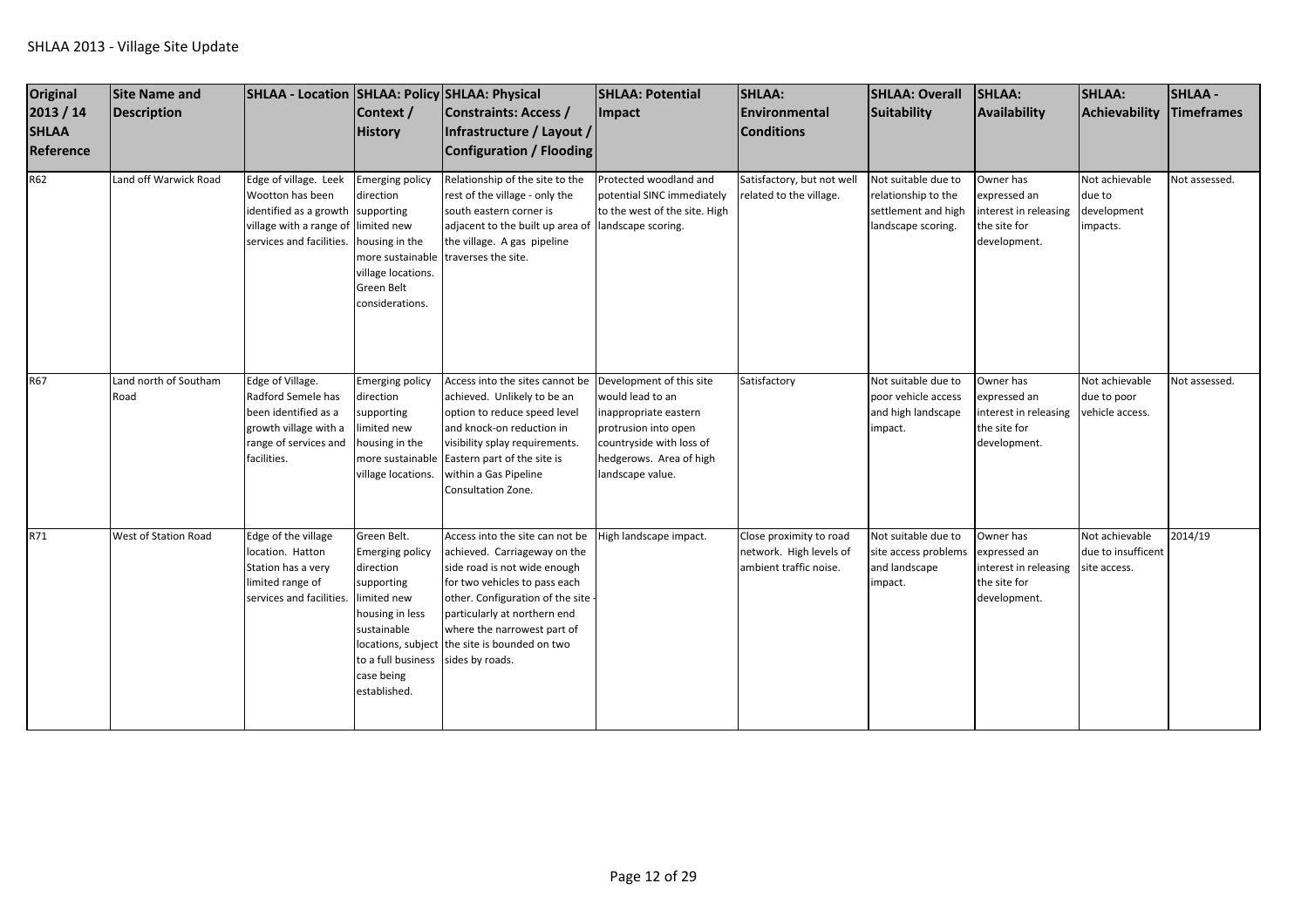| <b>Original</b><br>2013 / 14<br><b>SHLAA</b><br>Reference<br>R74 | <b>Site Name and</b><br><b>Description</b><br>Land south of Arras<br>Boulevard | SHLAA - Location   SHLAA: Policy   SHLAA: Physical<br>Edge of Hampton<br>Magna village.<br>Hampton Magna has<br>been identified as a<br>growth village with a<br>range of services and<br>facilities. | Context /<br><b>History</b><br>Green Belt.<br><b>Emerging policy</b><br>direction<br>supporting<br>limited new<br>housing in the<br>more sustainable<br>village locations.                  | Constraints: Access /<br>Infrastructure / Layout /<br>Configuration / Flooding<br>Footpath traverses southern<br>edge of the site. HBA Local<br>wildlife site adjacent to the site<br>in south west corner. Drainage<br>and sewage infrastructure is<br>limited locally. | <b>SHLAA: Potential</b><br>Impact<br>Site is relatively prominent in Satisfactory<br>the landscape with<br>intervisibility with historic<br>core of Warwick. Site levels<br>will require addressing.<br>Need to effectively manage<br>on-site surface water.<br>Relatively high landscape                                                                                                  | <b>SHLAA:</b><br>Environmental<br><b>Conditions</b>                                                | <b>SHLAA: Overall</b><br><b>Suitability</b><br>Some suitability<br>subject to sufficient<br>site screening and<br>high quality layout<br>sensitively positioned development.<br>in relation to the<br>exisiting settlement. | <b>SHLAA:</b><br>Availability<br>Owner has<br>expressed an<br>nterest in releasing<br>the site for | <b>SHLAA:</b><br>Achievability<br>Achievable<br>subject to<br>overcoming<br>landscape and<br>site screening<br>issues.       | <b>SHLAA -</b><br><b>Timeframes</b><br>2014/2019 |
|------------------------------------------------------------------|--------------------------------------------------------------------------------|-------------------------------------------------------------------------------------------------------------------------------------------------------------------------------------------------------|---------------------------------------------------------------------------------------------------------------------------------------------------------------------------------------------|--------------------------------------------------------------------------------------------------------------------------------------------------------------------------------------------------------------------------------------------------------------------------|--------------------------------------------------------------------------------------------------------------------------------------------------------------------------------------------------------------------------------------------------------------------------------------------------------------------------------------------------------------------------------------------|----------------------------------------------------------------------------------------------------|-----------------------------------------------------------------------------------------------------------------------------------------------------------------------------------------------------------------------------|----------------------------------------------------------------------------------------------------|------------------------------------------------------------------------------------------------------------------------------|--------------------------------------------------|
| R75                                                              | 407 Birmingham Road and<br>land to West                                        | Opposite the edge of<br>Hatton Park village.<br>Hatton Park has been<br>identified as a growth direction<br>village with a range of supporting<br>services and facilities.                            | Green Belt and<br>listed buildings.<br><b>Emerging policy</b><br>limited new<br>housing in the<br>more sustainable<br>village locations.                                                    | Appropriate access would be<br>equired onto a busy main<br>oad. Listed Lock House, close<br>to western boundary. Canal<br>border along south edge.                                                                                                                       | scoring.<br>Potential impact on Grand<br>Union Canal potential LWS.<br>Listed lock house close to<br>western boundary.<br>Consultation required with<br><b>Canal and River Trust</b><br>regarding potential impact<br>on adjacent Hatton Locks.<br>Aspects of the site are of<br>high and medium landscape<br>value. Potential ribbon<br>development impact.<br>Historic earthworks noted. | Satisfactory                                                                                       | Not suitable due to<br>impact on potential<br>LWS, canal corridor<br>and area of high<br>landscape value.                                                                                                                   | Owner has<br>expressed an<br>nterest in releasing<br>the site for<br>development.                  | Not assessed.                                                                                                                | 2014/19                                          |
| R77                                                              | Former Storage Depot,<br>Oakdene Crescent                                      | Edge of the village<br>location. Hatton<br>Station has a very<br>limited range of<br>services and facilities.                                                                                         | Green Belt.<br><b>Emerging policy</b><br>direction<br>supporting<br>limited new<br>housing in less<br>sustainable<br>locations, subject<br>to a full business<br>case being<br>established. | Narrow site access. Close<br>proximity to railway corridor.<br>Brook corridor around edge of<br>site. Potential site<br>contamination from previous<br>use. Evidence of protected<br>species on site.                                                                    | Close proximity to existing<br>residential properties. Loss<br>of informal recreational<br>open space. High landscape<br>value.                                                                                                                                                                                                                                                            | Potential site<br>contamination associated<br>with nearby railway use<br>and previous use on site. | Potentially suitable in Owner has<br>part subject to<br>overcoming physical<br>constraints and<br>appropriate<br>provision of habitat<br>for protected<br>species.                                                          | expressed an<br>interest in releasing<br>the site for<br>development.                              | Achievable<br>subject to<br>overcoming site<br>constraints, on<br>site species issues<br>and a full viability<br>evaluation. | 2014/19                                          |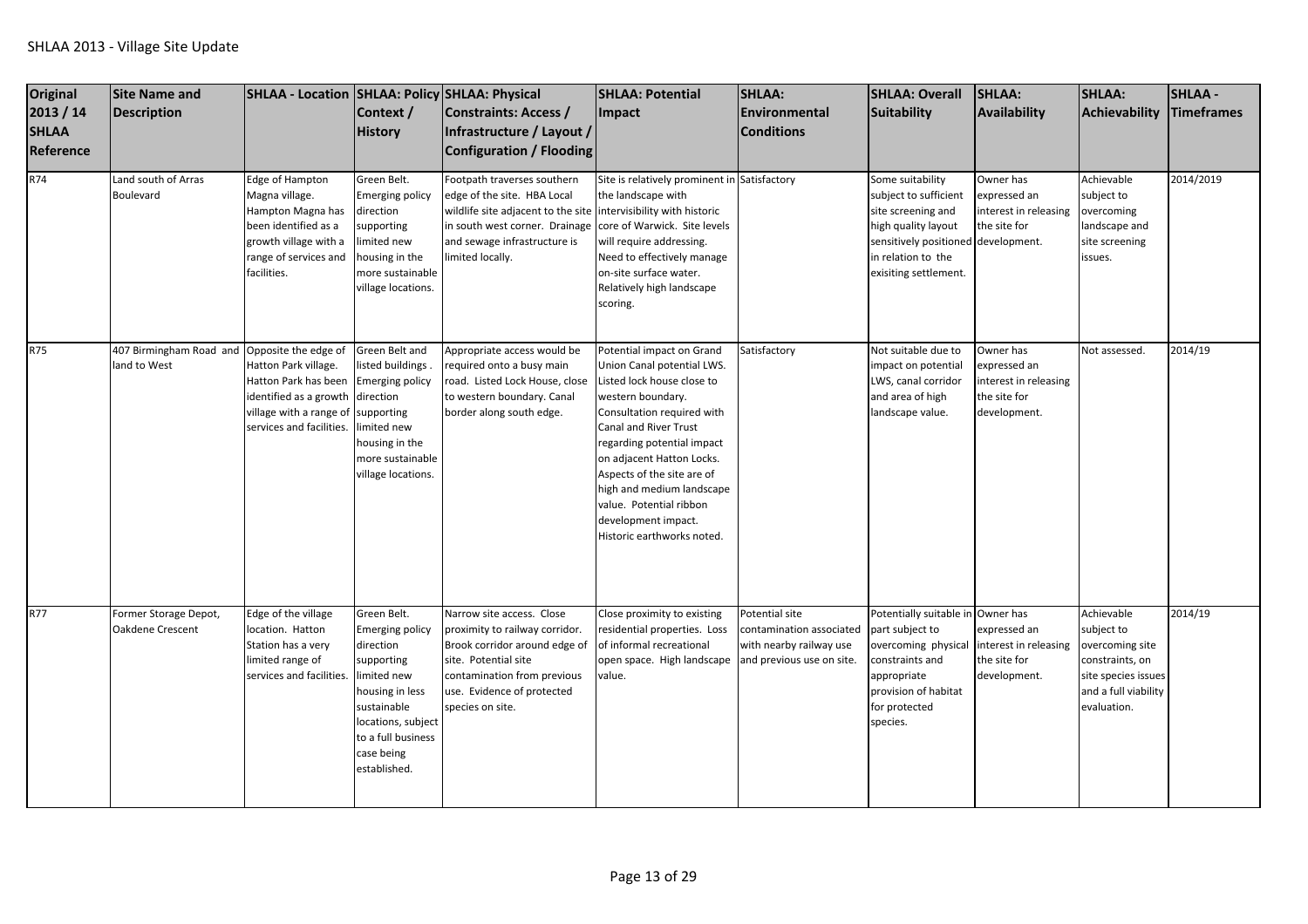| <b>Original</b><br>2013 / 14<br><b>SHLAA</b><br>Reference | <b>Site Name and</b><br><b>Description</b> | SHLAA - Location   SHLAA: Policy   SHLAA: Physical                                                                                      | Context /<br><b>History</b>                                                                                                                                                                                         | Constraints: Access /<br>Infrastructure / Layout /<br>Configuration / Flooding                                                                                                            | <b>SHLAA: Potential</b><br>Impact                                                                                | <b>SHLAA:</b><br>Environmental<br><b>Conditions</b>                                                                                                                                                               | <b>SHLAA: Overall</b><br>Suitability                                                                                                                                       | SHLAA:<br>Availability                                                                                                                   | <b>SHLAA:</b><br>Achievability                                                    | <b>SHLAA-</b><br>Timeframes |
|-----------------------------------------------------------|--------------------------------------------|-----------------------------------------------------------------------------------------------------------------------------------------|---------------------------------------------------------------------------------------------------------------------------------------------------------------------------------------------------------------------|-------------------------------------------------------------------------------------------------------------------------------------------------------------------------------------------|------------------------------------------------------------------------------------------------------------------|-------------------------------------------------------------------------------------------------------------------------------------------------------------------------------------------------------------------|----------------------------------------------------------------------------------------------------------------------------------------------------------------------------|------------------------------------------------------------------------------------------------------------------------------------------|-----------------------------------------------------------------------------------|-----------------------------|
| <b>R83</b>                                                | Land off Wasperton Lane<br>Extended        | Edge of Barford<br>Village. Barford has<br>been identified as a<br>growth village with a<br>range of services and<br>facilities.        | The site was<br>originally<br>unit affordable<br>housing scheme.<br><b>Emerging policy</b><br>direction<br>supporting<br>limited new<br>housing in the<br>more sustainable<br>village locations.                    | Strong re-defined boundary<br>required. Site may have<br>identified for a 11 options for extension subject<br>to landownership and<br>environmental considerations.                       | May encourage the further<br>erosion of the field<br>landscape in this area. High<br>/ medium landscape scoring. | Not major issues<br>identified.                                                                                                                                                                                   | Concerns over<br>erosion of the wider<br>agricultural<br>landscape. Very<br>open landscape<br>which may<br>encourage spawl.                                                | The landowner<br>withdrew interest in<br>an affordable<br>housing project<br>during 2012. No<br>further discussions<br>have taken place. | Open field<br>landscape with<br>reasonably good<br>access onto<br>Wasperton Road. | 2019/2024                   |
| R84                                                       | Land off Bremridge Close                   | <b>Edge of Barford</b><br>Village. Barford has<br>been identified as a<br>growth village with a<br>range of services and<br>facilities. | <b>Barford Village</b><br>resists further<br>development of<br>land between the<br>village and<br>bypass. Access<br>would be<br>through the<br>existing estate.<br>Outside of<br>defined<br>settlement<br>boundary. | Fairly long access to the site<br>Design Statement through an established<br>residential area may limit site<br>appeal and reduce residential<br>amenity by increasing traffic<br>levels. | Potential reduction in<br>residential amenity.                                                                   | None detailed - SHLAA<br>mentions that trees are<br>restricted to the site<br>boundaries and therefore nearby scheme and<br>minimial losses would be<br>anticipated as a rsult of<br>the proposed<br>development. | Potentially suitable<br>subject to minimising indicated that the<br>residential impact on<br>the possible<br>provision of a<br>secondary pedestrian<br>access to the site. | The promoter has<br>site is available for<br>development.                                                                                | Generally a level<br>field with access<br>through existing<br>new estate.         | 2014/2019                   |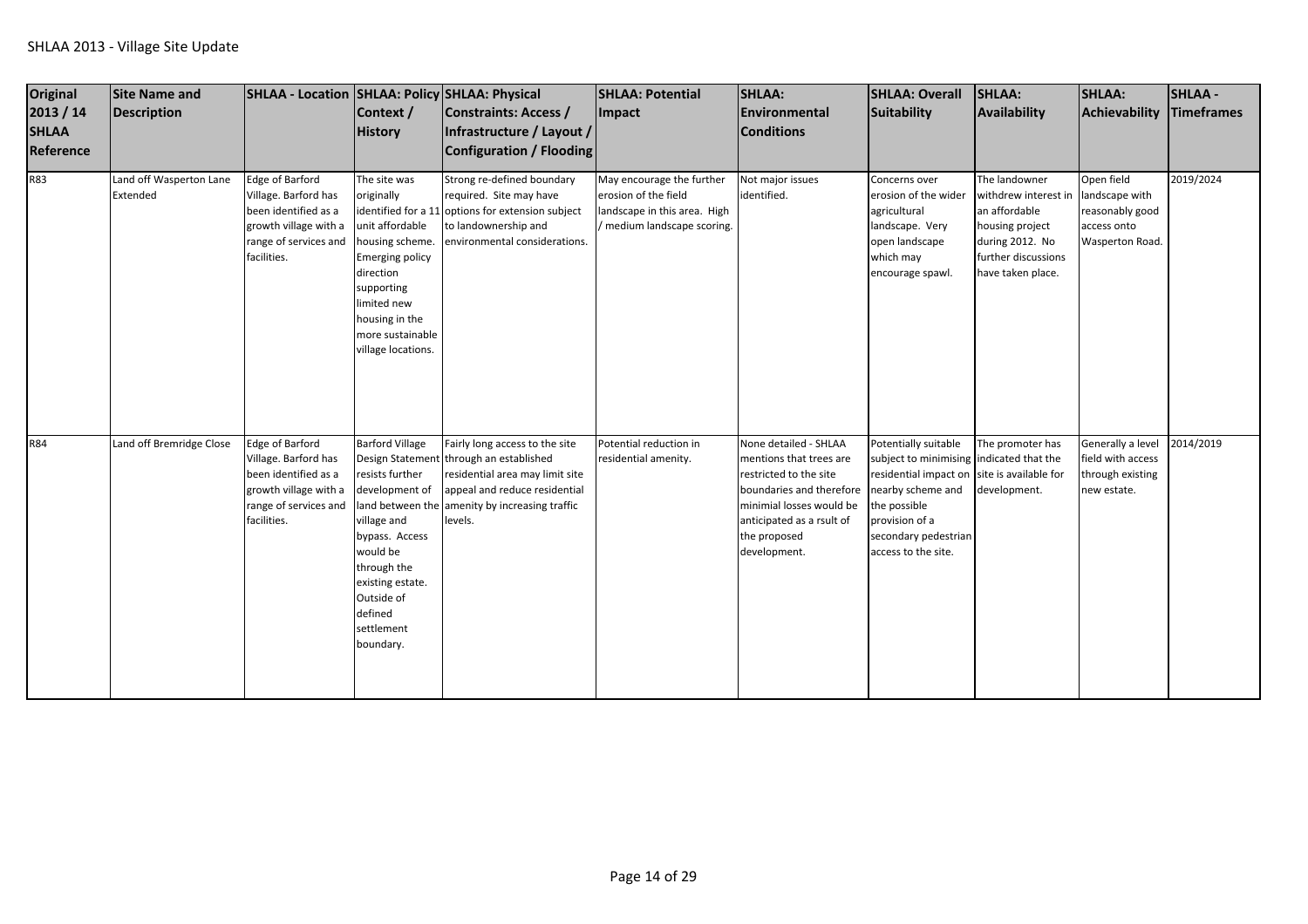| Original<br>2013 / 14<br><b>SHLAA</b><br>Reference | Site Name and<br>Description         | SHLAA - Location SHLAA: Policy SHLAA: Physical                                                                                               | Context /<br><b>History</b>                                                                                                                                                                | Constraints: Access /<br>Infrastructure / Layout /<br>Configuration / Flooding                                                                                                                                                                                                                                                | <b>SHLAA: Potential</b><br>Impact                                                                                                          | <b>SHLAA:</b><br>Environmental<br><b>Conditions</b>                                                              | <b>SHLAA: Overall</b><br>Suitability                                                                                                  | SHLAA:<br>Availability                                                                                                               | SHLAA:<br>Achievability                                                                                                                                                           | <b>SHLAA-</b><br>Timeframes |
|----------------------------------------------------|--------------------------------------|----------------------------------------------------------------------------------------------------------------------------------------------|--------------------------------------------------------------------------------------------------------------------------------------------------------------------------------------------|-------------------------------------------------------------------------------------------------------------------------------------------------------------------------------------------------------------------------------------------------------------------------------------------------------------------------------|--------------------------------------------------------------------------------------------------------------------------------------------|------------------------------------------------------------------------------------------------------------------|---------------------------------------------------------------------------------------------------------------------------------------|--------------------------------------------------------------------------------------------------------------------------------------|-----------------------------------------------------------------------------------------------------------------------------------------------------------------------------------|-----------------------------|
| <b>R85</b>                                         | Land to the south of<br>Westham Lane | Ajdacent to village<br>envelope. Barford<br>has been identified as<br>a growth village with<br>a range of services<br>and facilities.        | <b>Barford Village</b><br><b>Design Statement</b><br>resists further<br>development of<br>land between the<br>village and<br>bypass. Access<br>would be<br>through the<br>existing estate. | Fairly long access to the site<br>through an established<br>esidential area may limit site<br>appeal and reduce residential<br>amenity by increasing traffic<br>levels.                                                                                                                                                       | May encourage the knock<br>through of an access road to<br>a larger development area.<br>The Granville Arms is<br>currently on the market. | Satisfactory                                                                                                     | Not suitable due to<br>length of access to<br>the site and potential<br>to encourage a knock<br>through in the<br>current built form. | Owner has<br>expressed a<br>willingness to bring<br>forward the site for<br>development along<br>with an adjacent<br>parcel of land. | Consists generally 2014/19<br>of two fields with<br>access off<br>Westham Lane.<br>Any new<br>development<br>would need to be<br>linked to<br>development off<br>Bremridge Close. |                             |
| R86                                                | Land north of Telephone<br>Exchange  | <b>Edge of Barford</b><br>Village. Barford has<br>been identified as a<br>growth village with a<br>range of services and<br>facilities.      | <b>Barford Village</b><br>resists further<br>development of<br>village and<br>policy direction<br>supporting<br>limited new<br>housing in the<br>more sustainable<br>village locations.    | Part of the SHLAA area is<br>Design Statement located within Flood Zone 2<br>and Flood Zone 3. Small part of nearby residential amenity.<br>the site fronting onto Bridge<br>land between the Street is located within the<br>Barford Conservation Area.<br>bypass. Emerging Highway access to the site is<br>below standard. | Potential impact on<br>conservation area and                                                                                               | Potential high traffic noise Not suitable due to<br>levels from an elevated<br>section of the Barford<br>bypass. | insufficient highways<br>access, potential<br>noise pollution and<br>partial site flooding.                                           | There are no<br>ownership<br>constraints. A<br>promotional<br>agreement has beer<br>entered into with<br>the landowner.              | The promoter<br>believes that<br>flood risk and<br>conservation area<br>constraints can<br>be overcome.<br>Highways access<br>issues are unlikely<br>to be overcome.              | 2014/2019                   |
| R86                                                | Land Off Brome Hall Lane             | Edge of village.<br>Kingswood has been<br>identified as a growth direction<br>village with a range of supporting<br>services and facilities. | Green Belt.<br><b>Emerging policy</b><br>limited new<br>housing in the<br>more sustainable<br>village locations.                                                                           | Stratford Upon Avon canal<br>potential LWS borders the<br>south eastern edge of the site.<br>Site is slightly separated from<br>the main built up form and<br>would have a significant impact<br>on landscape character.                                                                                                      | Listed building located near<br>the north of the site.<br>solated development.                                                             | Not assessed.                                                                                                    | Not suitable due to<br>high landscape<br>impact and<br>separation from the<br>main settlement.                                        | Not assessed.                                                                                                                        | Not assessed.                                                                                                                                                                     | Not assessed.               |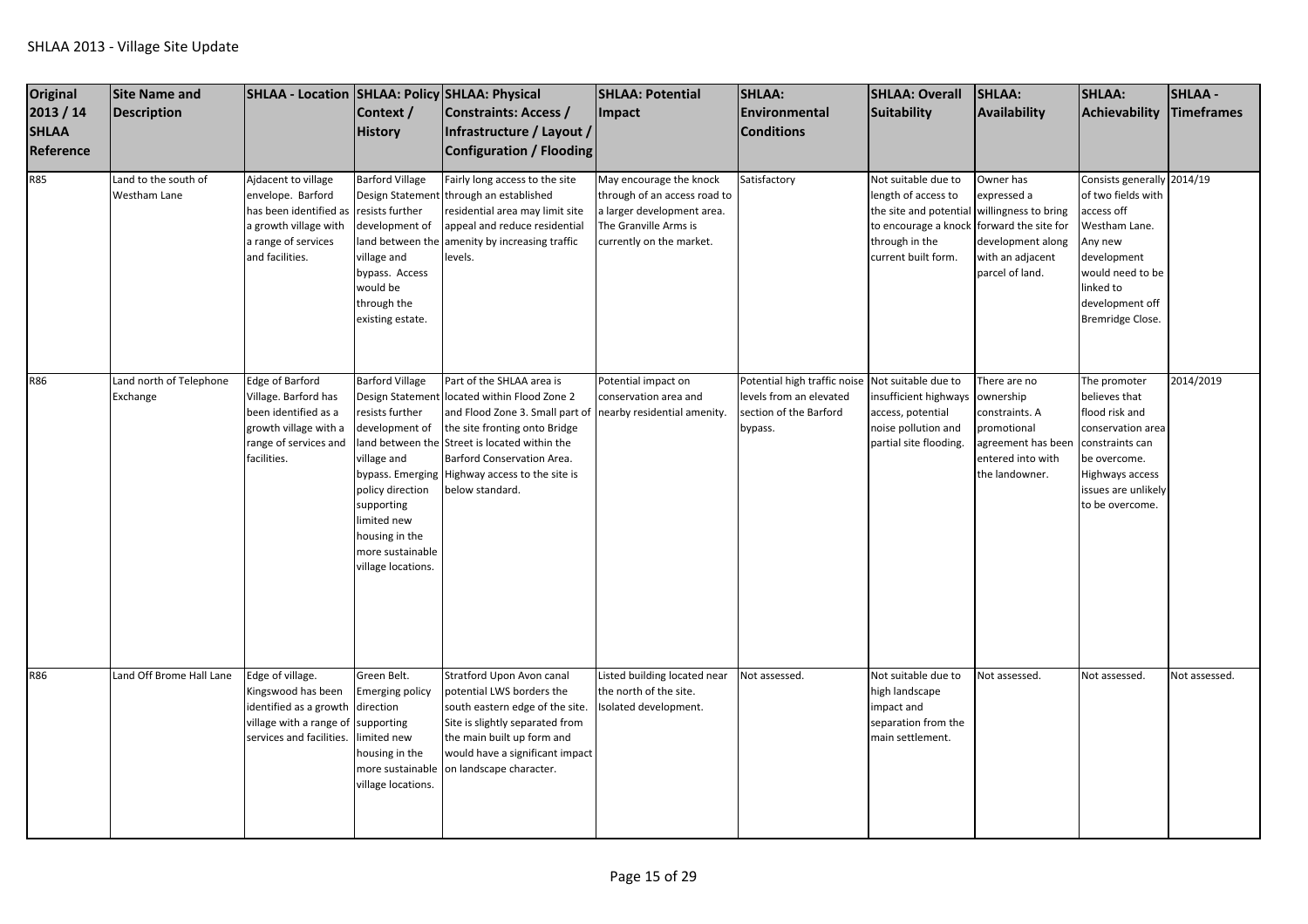| <b>Original</b><br>2013 / 14<br><b>SHLAA</b><br><b>Reference</b><br><b>R87</b> | Site Name and<br>Description<br>Red Lane to the south of<br>New Farm | SHLAA - Location SHLAA: Policy SHLAA: Physical<br>Within the linear, Red Green Belt.<br>Lane corridor, which is Emerging policy<br>within Burton Green<br>Parish. Burton Green<br>has been identified as                        | Context /<br><b>History</b><br>direction<br>supporting<br>limited new                                                                       | <b>Constraints: Access /</b><br>Infrastructure / Layout /<br><b>Configuration / Flooding</b><br>Some significant trees and<br>hedgerows. | <b>SHLAA: Potential</b><br>Impact<br>Flat open landscape, with<br>significat hedgerow frontage<br>planting and and some<br>mature trees. Loss of Grade<br>2 Agricultural Land. Would                                                    | <b>SHLAA:</b><br>Environmental<br><b>Conditions</b><br>Satisfactory | <b>SHLAA: Overall</b><br>Suitability<br>Impact on the<br>character of the area.<br>Would create<br>additional ribbon<br>development along                                                     | <b>SHLAA:</b><br><b>Availability</b><br>Owner has<br>expressed a<br>willingness to bring<br>forward the site for<br>development. | <b>SHLAA:</b><br>Achievability<br>Not suitable due<br>to promotion of<br>ribbon<br>development and<br>high landscape | <b>SHLAA-</b><br><b>Timeframes</b><br>2014 / 2019 |
|--------------------------------------------------------------------------------|----------------------------------------------------------------------|---------------------------------------------------------------------------------------------------------------------------------------------------------------------------------------------------------------------------------|---------------------------------------------------------------------------------------------------------------------------------------------|------------------------------------------------------------------------------------------------------------------------------------------|-----------------------------------------------------------------------------------------------------------------------------------------------------------------------------------------------------------------------------------------|---------------------------------------------------------------------|-----------------------------------------------------------------------------------------------------------------------------------------------------------------------------------------------|----------------------------------------------------------------------------------------------------------------------------------|----------------------------------------------------------------------------------------------------------------------|---------------------------------------------------|
|                                                                                |                                                                      | a growth village with<br>a range of services<br>and facilities.                                                                                                                                                                 | housing in the<br>more sustainable<br>village locations.                                                                                    |                                                                                                                                          | result in ribbon development<br>along Red Lane. Reasonably<br>high landscape impact.                                                                                                                                                    |                                                                     | Red Lane and may<br>encourage other<br>similar types of<br>development.                                                                                                                       |                                                                                                                                  | impact.                                                                                                              |                                                   |
| <b>R88</b>                                                                     | Land North of The Small<br>Holding, Red Lane, Burton<br>Green        | Within the linear, Red Green Belt.<br>Lane corridor, which is Emerging policy<br>within Burton Green<br>Parish. Burton Green<br>has been identified as<br>a growth village with<br>a range of services<br>and facilities.       | direction<br>supporting<br>limited new<br>housing in the<br>more sustainable<br>village locations.                                          | Some significant trees and<br>hedgerows.                                                                                                 | Flat open landscape, with<br>significat hedgerow frontage<br>planting and and some<br>mature trees. Loss of Grade<br>2 Agricultural Land. Would<br>result in ribbon development<br>along Red Lane. Reasonably<br>high landscape impact. | Satisfactory                                                        | Impact on the<br>landscape and<br>character of the area.<br>Would create<br>additional ribbon<br>development along<br>Red Lane and may<br>encourage other<br>similar types of<br>development. | Owner has<br>expressed a<br>willingness to bring<br>forward the site for<br>development.                                         | Not suitable due<br>to promotion of<br>ribbon<br>development and<br>high landscape<br>impact.                        | Not assessed                                      |
| R89                                                                            | Land off Hodgetts Lane                                               | Land to the rear of<br>properties off<br>Hodgetts Lane and<br>Cromwell Lane,<br><b>Burton Green Village</b><br><b>Burton Green has</b><br>been identified as a<br>growth village with a<br>range of services and<br>facilities. | Green Belt.<br><b>Emerging policy</b><br>direction<br>supporting<br>limited new<br>housing in the<br>more sustainable<br>village locations. | The site relies upon HS2<br>coming forward within the plan amenity.<br>period to provide land and and<br>suitable access.                | mpact on residential                                                                                                                                                                                                                    | Satisfactory                                                        | Not suitable at this<br>stage due to lack of<br>access and proximity<br>/ location in relation<br>to HS2.                                                                                     | The owners have<br>expressed a<br>willingness to<br>release the site for<br>development.                                         | Not suitable due<br>to proximity /<br>relationship to<br><b>HS2.</b>                                                 | 2014/19                                           |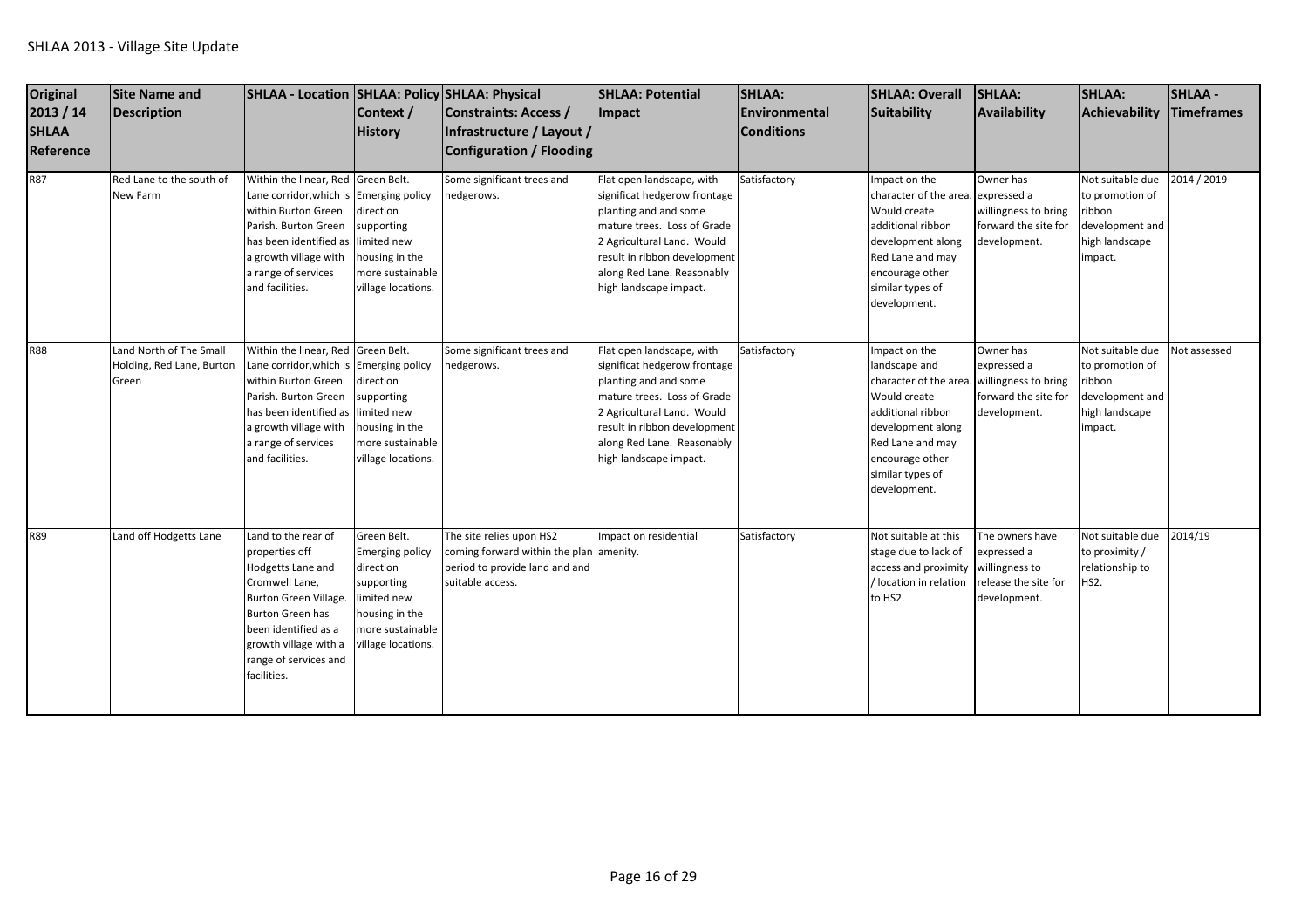| Original<br>2013 / 14<br><b>SHLAA</b><br>Reference | <b>Site Name and</b><br>Description                        | SHLAA - Location SHLAA: Policy SHLAA: Physical                                                                                                                                                                        | Context /<br><b>History</b>                                                                                            | Constraints: Access /<br>Infrastructure / Layout /<br>Configuration / Flooding                                                                                                                                                                                                                                                                                                                                                                                    | <b>SHLAA: Potential</b><br>Impact                                                                                                                                                      | SHLAA:<br><b>IEnvironmental</b><br><b>Conditions</b>                                                                                                                                                                                                                                                                                                                                                                  | <b>SHLAA: Overall</b><br>Suitability                                                                                                                                                                | <b>SHLAA:</b><br>Availability                                                            | <b>SHLAA:</b><br><b>Achievability</b>                                                                         | <b>SHLAA-</b><br><b>Timeframes</b>              |
|----------------------------------------------------|------------------------------------------------------------|-----------------------------------------------------------------------------------------------------------------------------------------------------------------------------------------------------------------------|------------------------------------------------------------------------------------------------------------------------|-------------------------------------------------------------------------------------------------------------------------------------------------------------------------------------------------------------------------------------------------------------------------------------------------------------------------------------------------------------------------------------------------------------------------------------------------------------------|----------------------------------------------------------------------------------------------------------------------------------------------------------------------------------------|-----------------------------------------------------------------------------------------------------------------------------------------------------------------------------------------------------------------------------------------------------------------------------------------------------------------------------------------------------------------------------------------------------------------------|-----------------------------------------------------------------------------------------------------------------------------------------------------------------------------------------------------|------------------------------------------------------------------------------------------|---------------------------------------------------------------------------------------------------------------|-------------------------------------------------|
| <b>R90</b>                                         | <b>Burrow Hill Nursery</b>                                 | Land located along<br>northern edge of Red<br>Lane and Hobb Lane,<br><b>Burton Green Village.</b><br><b>Burton Green has</b><br>been identified as a<br>growth village with a<br>range of services and<br>facilities. | Green Belt.<br><b>Emerging policy</b><br>direction<br>supporting<br>imited new<br>housing in the<br>village locations. | <b>BPA Managed Pipeline (high</b><br>pressure liquid fuel) runs<br>through north east corner of<br>the site. Previous use and<br>buildings on many parts of the<br>site. Mature trees and<br>more sustainable hedgrerows along frontage.<br>Need to consider development<br>relationship and access to<br>dwellings not included in the<br>potential development area.<br>Long Meadow Farm Grade 2<br>listed building is immediately<br>to the south of the site. | Significant change in<br>landscape character.<br>Potential loss of hedgerows<br>and trees. May require<br>closure / relocation of<br>business. Landscape impact<br>may be significant. | Need to effectively<br>manage surface water run part, subject to<br>off / flows, given the site's protection of<br>slightly elevated position.<br>BPA high pressure fuel<br>pipeline cuts across the<br>northern edge of the site.<br>A 3 metre each side of the<br>pipeline easement will be<br>required. Detail approval<br>process will need to be<br>adhered to as part of site<br>development<br>considerations. | Some potential in<br>landscape character<br>and vegetation.                                                                                                                                         | The owners have<br>expressed a<br>willingness to<br>release the site for<br>development. | Potentially<br>achievable<br>subject to<br>overcoming<br>ayout and<br>landscaping<br>considerations.          | 2014/19 - but also<br>subject to HS2<br>issues. |
| R91                                                | Land at the rear of Peeping Land located to the<br>Tom Pub | rear of Cromwell<br>Lane, Burton Green<br>Village. Burton Green<br>has been identified as<br>a growth village with<br>a range of services<br>and facilities.                                                          | Green Belt.<br>Emerging policy<br>direction<br>supporting<br>limited new<br>housing in the<br>village locations.       | Access through Public House<br>car park would be required.<br>Relationship to public house<br>for layout and design.<br>Development would present an<br>isolated finger of growth<br>more sustainable outside the linear corridor of<br>Cromwell Lane.                                                                                                                                                                                                            | Potential impact on nearby<br>residential amenity. Physical<br>layout not in keeping with<br>nearby built form.                                                                        | Satisfactory                                                                                                                                                                                                                                                                                                                                                                                                          | Requires third party<br>site access<br>agreement.<br>Relationship with the release the site for<br>pub critical and may<br>encourage further<br>development,<br>including the re-use<br>of the pub. | The owner has<br>expressed a<br>willingness to<br>development.                           | Potentially<br>achievable<br>subject to<br>overcoming<br>layout, access<br>and landscaping<br>considerations. | 2014/19                                         |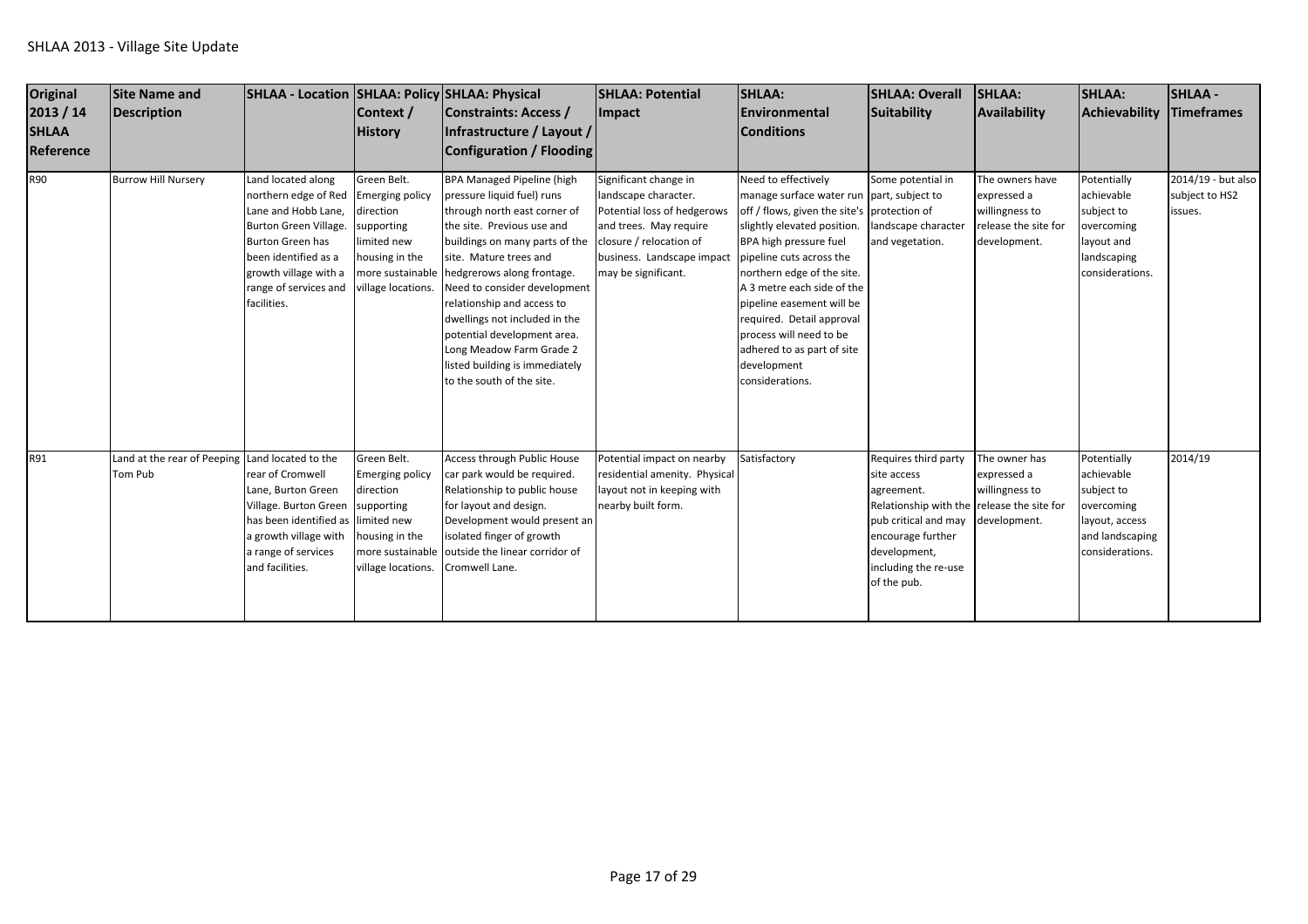| <b>Original</b><br>2013 / 14<br><b>SHLAA</b><br>Reference | <b>Site Name and</b><br><b>Description</b>         | SHLAA - Location SHLAA: Policy SHLAA: Physical                                                                                                           | Context /<br><b>History</b>                                                                                                                                                                                                | Constraints: Access /<br>Infrastructure / Layout /<br>Configuration / Flooding                                                                                                                                                                                                    | <b>SHLAA: Potential</b><br>Impact                                                                       | <b>SHLAA:</b><br>Environmental<br><b>Conditions</b>                                                   | <b>SHLAA: Overall</b><br>Suitability                                                                           | <b>SHLAA:</b><br>Availability                                                                                                 | <b>SHLAA:</b><br>Achievability                                                                                     | <b>SHLAA-</b><br>Timeframes |
|-----------------------------------------------------------|----------------------------------------------------|----------------------------------------------------------------------------------------------------------------------------------------------------------|----------------------------------------------------------------------------------------------------------------------------------------------------------------------------------------------------------------------------|-----------------------------------------------------------------------------------------------------------------------------------------------------------------------------------------------------------------------------------------------------------------------------------|---------------------------------------------------------------------------------------------------------|-------------------------------------------------------------------------------------------------------|----------------------------------------------------------------------------------------------------------------|-------------------------------------------------------------------------------------------------------------------------------|--------------------------------------------------------------------------------------------------------------------|-----------------------------|
| R92                                                       | Former Tennis Courts,<br>Warwickshire Police HQ    | Edge of village. Leek<br>Wootton has been<br>identified as a growth supporting<br>village with a range of limited new<br>services and facilities.        | <b>Emerging policy</b><br>direction<br>housing in the<br>more sustainable<br>village locations.<br>Green Belt and<br>also listed<br>building<br>considerations.<br>Other status<br>issues - see<br>existing local<br>plan. | Access would need to be made<br>along the existing driveway.<br>The development would need<br>to be of a high standard<br>reflecting its relationship to an<br>mportant listed building.<br>Suitable screening will be<br>required. Tree Preservation<br>Order covering the site. | Adjacent / forms part of<br>locally listed park and<br>garden. Impact on setting of<br>listed building. | Satisfactory                                                                                          | Potentially suitable<br>site but as part of<br>wider masterplan.                                               | andowner has<br>marketed the site for as part of a<br>sale and has outline<br>design plans for<br>residential<br>development. | Needs to be seen 2014/19<br>comprehensive<br>masterplan for<br>the development<br>of the former<br>Police HQ site. |                             |
| R94                                                       | Land west of Stanks Farm                           | Edge of Hampton<br>Magna village.<br>Hampton Magna has<br>been identified as a<br>growth village with a<br>range of services and<br>facilities.          | Green Belt.<br><b>Emerging policy</b><br>direction<br>supporting<br>limited new<br>housing in the<br>more sustainable<br>village locations.                                                                                | Close proximity to railway line<br>and station. Drainage and<br>sewage infrastructure is limited impact on open field<br>locally.                                                                                                                                                 | Major eastwards extension<br>of the settlement. Major<br>landscape.                                     | Satisfactory subject to<br>suitable noise alleviation<br>conected to the railway<br>line and station. | Some potential for<br>development but<br>would result in a<br>major eastwards<br>extension of<br>Hampton Magna | Owner has<br>expressed an<br>interest in releasing<br>the site for<br>development.                                            | Achievable to<br>overcoming noise<br>issues and<br>minimising<br>landscape<br>impact.                              | 2014/2019                   |
| <b>R95</b>                                                | Land north of Montgomery Edge of Hampton<br>Avenue | Magna and Hampton<br>on the Hill villages.<br>Hampton Magna has<br>been identified as a<br>growth village with a<br>range of services and<br>facilities. | Green Belt.<br><b>Emerging policy</b><br>direction<br>supporting<br>limited new<br>housing in the<br>more sustainable<br>village locations.                                                                                | Appropriate site access can not Loss of sensitive frontage,<br>be achieved. Drainage and<br>sewage infrastructure is limited<br>locally. Trees / hedgerows are<br>strong features.                                                                                                | coalescence of settlements                                                                              | Satisfactory                                                                                          | Not suitable due to<br>insufficent highways<br>access and<br>coalescence of<br>settlements                     | Not assessed                                                                                                                  | Not achievable<br>due to<br>insufficient site<br>access and<br>potential impact<br>on frontage.                    | Not assessed.               |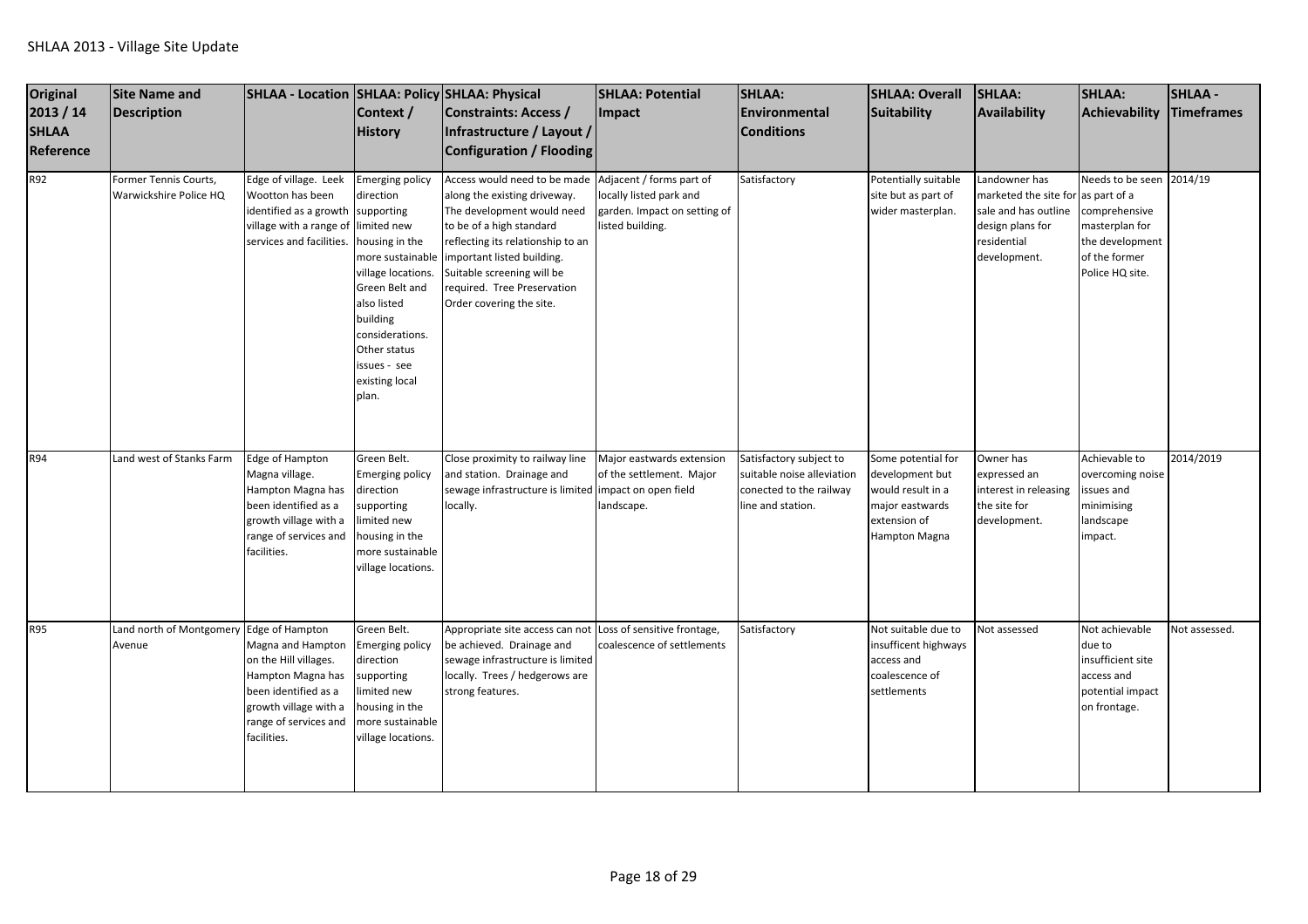| <b>Original</b><br>2013 / 14<br><b>SHLAA</b><br>Reference | <b>Site Name and</b><br><b>Description</b>         | SHLAA - Location   SHLAA: Policy   SHLAA: Physical                                                                                              | Context /<br><b>History</b>                                                                                                                 | Constraints: Access /<br>Infrastructure / Layout /<br>Configuration / Flooding                                                                                     | <b>SHLAA: Potential</b><br><b>Impact</b>                                                                                         | <b>SHLAA:</b><br>Environmental<br><b>Conditions</b>                                                                    | <b>SHLAA: Overall</b><br>Suitability                                                                                    | SHLAA:<br>Availability                                                     | <b>SHLAA:</b><br><b>Achievability</b>                 | <b>SHLAA -</b><br><b>Timeframes</b> |
|-----------------------------------------------------------|----------------------------------------------------|-------------------------------------------------------------------------------------------------------------------------------------------------|---------------------------------------------------------------------------------------------------------------------------------------------|--------------------------------------------------------------------------------------------------------------------------------------------------------------------|----------------------------------------------------------------------------------------------------------------------------------|------------------------------------------------------------------------------------------------------------------------|-------------------------------------------------------------------------------------------------------------------------|----------------------------------------------------------------------------|-------------------------------------------------------|-------------------------------------|
| R96                                                       | Maple Lodge                                        | Edge of Hampton<br>Magna village.<br>Hampton Magna has<br>been identified as a<br>growth village with a<br>range of services and<br>facilities. | Green Belt.<br><b>Emerging policy</b><br>direction<br>supporting<br>limited new<br>housing in the<br>more sustainable<br>village locations. | The site slopes downhill away<br>from Old Budbrooke Road.                                                                                                          | High landscape impact. May Satisfactory subject to<br>encourage further erosion of<br>Green Belt to the west of<br>Hampton Magna | further research regarding high landscape<br>any potential lead<br>pollution.                                          | Not suitable due to<br>impact.                                                                                          | The site is in single<br>ownership and can<br>be delivered<br>immediately. | Not achievable<br>due to high<br>landscape<br>impact. | 2014/19                             |
| R97                                                       | Land south of Lloyd Close                          | Edge of Hampton<br>Magna village.<br>Hampton Magna has<br>been identified as a<br>growth village with a<br>range of services and<br>facilities. | Green Belt.<br><b>Emerging policy</b><br>direction<br>supporting<br>limited new<br>housing in the<br>more sustainable<br>village locations. | Site levels could be<br>problematic.                                                                                                                               | High residential impact.<br>Major impact on open field<br>landscape.                                                             | Satisfactory                                                                                                           | Not suitable due to<br>major impact on<br>residential amenity.<br>Initital developer<br>interest has not<br>progressed. | Not confirmed                                                              | Initial developer<br>interest not<br>progressed.      | Not assessed.                       |
| R98                                                       | Land to the east of Clinton<br>Avenue / Gould Road | Edge of Hampton<br>Magna village.<br>Hampton Magna has<br>been identified as a<br>growth village with a<br>range of services and<br>facilities. | Green Belt.<br><b>Emerging policy</b><br>direction<br>supporting<br>limited new<br>housing in the<br>more sustainable<br>village locations. | A46 road corridor is within<br>close proximity. Drainage and<br>sewage infrastructure is limited location. Surface water<br>locally. Proximity to sewage<br>works. | High landscape impact in a<br>very visable Green Belt<br>drainage off from field.                                                | Noise issues from the A46 Not suitable due to<br>will need to be tackled as<br>will any odor from the<br>sewage works. | high landscape<br>impact and proximity interest in releasing<br>to A46 / sewage<br>works.                               | Owner has<br>expressed an<br>the site for<br>development.                  | Not achievable<br>due to high<br>landscape<br>impact. | 2014/2019                           |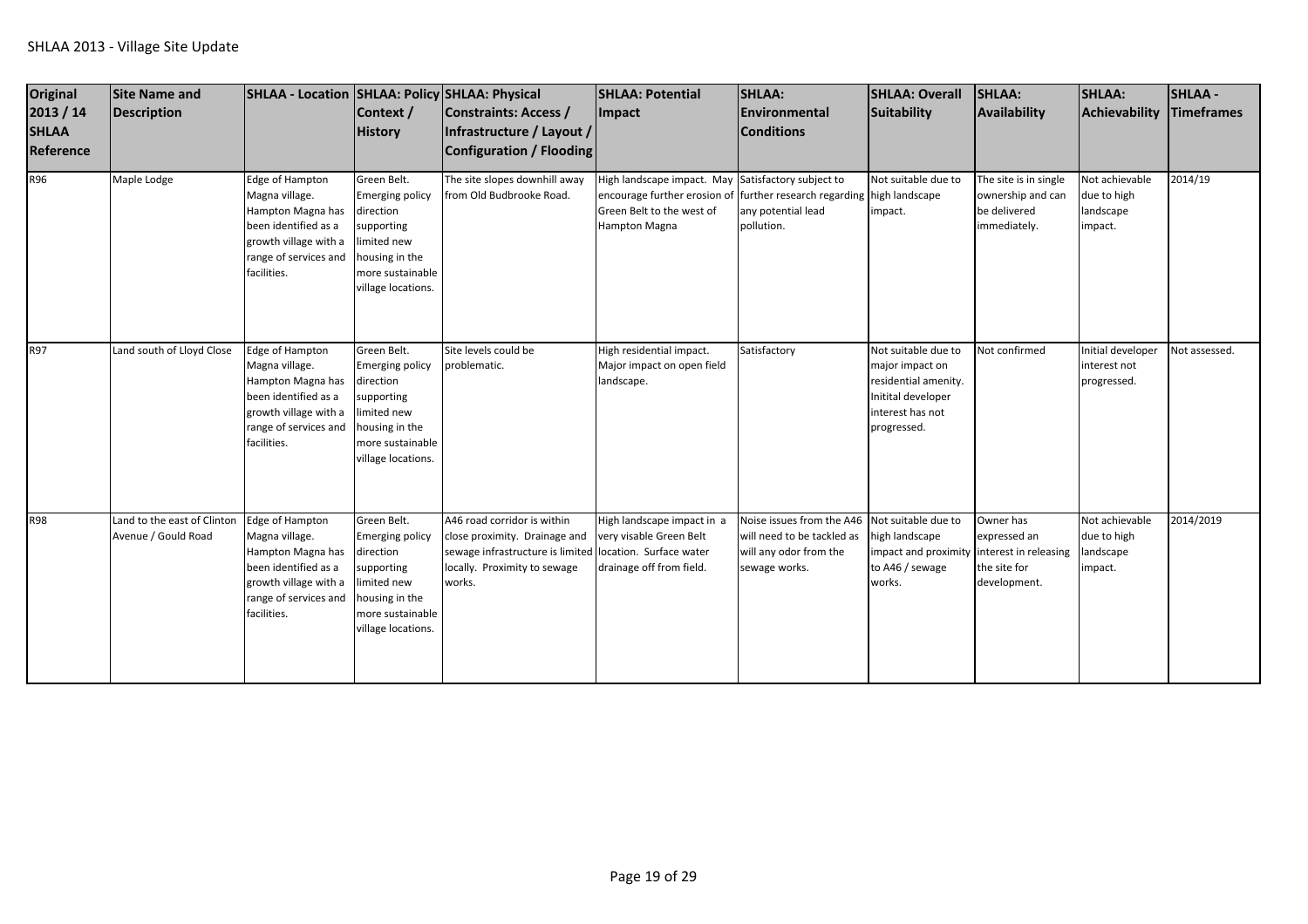| <b>Original</b><br>2013 / 14<br><b>SHLAA</b><br>Reference | Site Name and<br>Description                                                 | SHLAA - Location SHLAA: Policy SHLAA: Physical                                                                                                                               | Context /<br><b>History</b>                                                                                                                                         | Constraints: Access /<br>Infrastructure / Layout /<br>Configuration / Flooding                                                                                                                      | <b>SHLAA: Potential</b><br>Impact                                                                                                                                                                                                                                                                 | <b>SHLAA:</b><br>Environmental<br><b>Conditions</b>                 | <b>SHLAA: Overall</b><br>Suitability                                                                                                                                                  | <b>SHLAA:</b><br><b>Availability</b>                                               | <b>SHLAA:</b><br>Achievability                                                                                                           | <b>SHLAA-</b><br>Timeframes |
|-----------------------------------------------------------|------------------------------------------------------------------------------|------------------------------------------------------------------------------------------------------------------------------------------------------------------------------|---------------------------------------------------------------------------------------------------------------------------------------------------------------------|-----------------------------------------------------------------------------------------------------------------------------------------------------------------------------------------------------|---------------------------------------------------------------------------------------------------------------------------------------------------------------------------------------------------------------------------------------------------------------------------------------------------|---------------------------------------------------------------------|---------------------------------------------------------------------------------------------------------------------------------------------------------------------------------------|------------------------------------------------------------------------------------|------------------------------------------------------------------------------------------------------------------------------------------|-----------------------------|
| R99                                                       | Land north of Grand Union<br>Canal                                           | Opposite the edge of<br>Hatton Park village.<br>Hatton Park has been<br>identified as a growth supporting<br>village with a range of limited new<br>services and facilities. | Green Belt.<br><b>Emerging policy</b><br>direction<br>housing in the<br>more sustainable potential LWS.<br>village locations.                                       | Hatton Hill Fields potential LWS Substantial landscape<br>borders the eastern edge of<br>the site. Hatton Locks<br>Meadows LWS borders the<br>southern edge of the site.<br>Wider Grand Union Canal | impact. Potential impact on<br>LWS areas. Development<br>site is separated slightly from<br>main built up area. Could be<br>perceived as ribbon<br>development in parts.                                                                                                                          | Satisfactory                                                        | Not suitable due to<br>landscape impact,<br>potential impact on<br>LWS's and partial<br>seperation from<br>main built up form of<br>Hatton Park, leading<br>to ribbon<br>development. | Owner has<br>expressed an<br>interest in releasing<br>the site for<br>development. | Not assessed.                                                                                                                            | 2014/19                     |
| R100                                                      | Land south of<br>Charingworth Drive/<br><b>Birmingham Road</b><br>Roundabout | Edge of Hatton Park<br>village. Hatton Park<br>has been identified as<br>a growth village with<br>a range of services<br>and facilities.                                     | Green Belt and<br>listed buildings.<br><b>Emerging policy</b><br>direction<br>supporting<br>limited new<br>housing in the<br>more sustainable<br>village locations. | Appropriate access would be<br>required onto a busy main<br>road. Listed Lock House, close<br>to eastern boundary. Canal<br>border along south edge.                                                | Potential impact on Grand<br>Union Canal potential LWS.<br>Listed lock house close to<br>eastern boundary.<br>Consultation required with<br>Canal and River Trust<br>regarding potential impact<br>on adjacent Hatton Locks.<br>Aspects of the site are of<br>high and medium landscape<br>value. | Satisfactory                                                        | Not suitable due to<br>impact on potential<br>LWS, canal corridor<br>and area of high<br>landscape value.                                                                             | Availability has not<br>been confirmed.                                            | Hedgerow and<br>tree fronted site<br>which may hold<br>significant<br>environmental<br>benefits which<br>could reduce<br>deliverability. | Not assessed.               |
| R101                                                      | Land north-west of Severn<br><b>Trent Treatment Works</b>                    | Opposite the edge of<br>Hatton Park village.<br>Hatton Park has been<br>identified as a growth<br>village with a range of<br>services and facilities.                        | Green Belt.<br><b>Emerging policy</b><br>direction<br>supporting<br>limited new<br>housing in the<br>more sustainable<br>village locations.                         | Hatton Hill Fields potential LWS<br>covers the site. Hatton Locks<br>Meadows LWS borders the<br>southern edge of the site.<br><b>Wider Grand Union Canal</b><br>potential LWS.                      | Loss of potential LWS.<br>Impact on other LWS areas.<br><b>Adjacent to Hatton House</b><br>which is a listed building,<br>part of the site may also be a<br>locally listed park and<br>garden.                                                                                                    | Close proximity to Severn<br><b>Trent Water Treatment</b><br>works. | Not suitable due to<br>loss of a potential<br>LWS.                                                                                                                                    | Availability has not<br>been confirmed.                                            | Marketability<br>may be a factor<br>given its<br>proximity to the<br>treatment works.                                                    | Not assessed.               |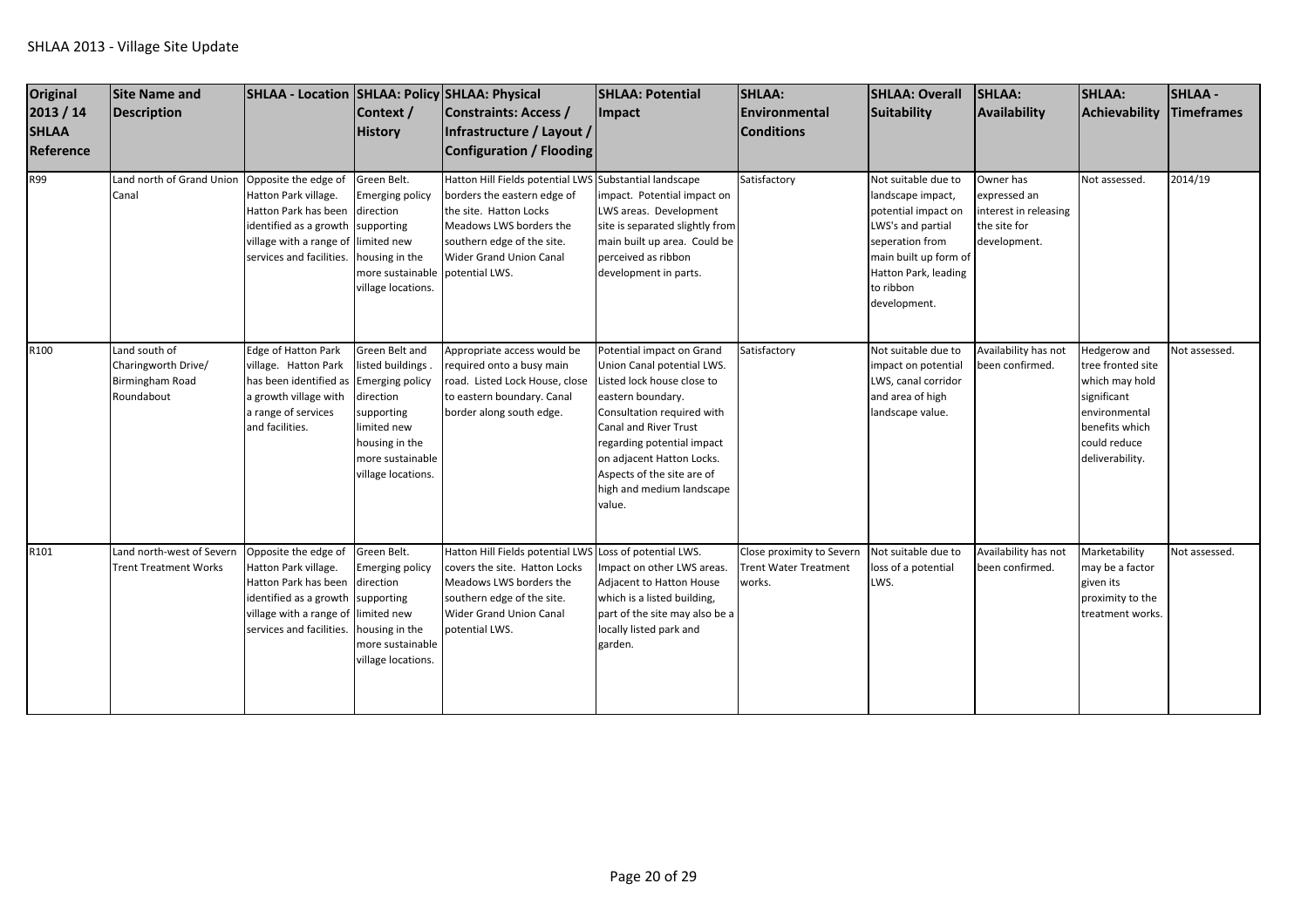| Original<br>2013 / 14<br><b>SHLAA</b><br>Reference | Site Name and<br>Description                         | SHLAA - Location SHLAA: Policy SHLAA: Physical                                                                | Context /<br><b>History</b>                                                                                                                                                                 | Constraints: Access /<br>Infrastructure / Layout /<br>Configuration / Flooding                                                                                                                                                                                                                                                                                                                                                                                                                                                                                                                      | <b>SHLAA: Potential</b><br><b>Impact</b>                                                                                                                              | <b>SHLAA:</b><br>Environmental<br><b>Conditions</b>                           | SHLAA: Overall<br>Suitability                                                                                                                                                                                           | SHLAA:<br>Availability                                                             | <b>SHLAA:</b><br>Achievability                                                                                                                                                         | <b>SHLAA-</b><br>Timeframes |
|----------------------------------------------------|------------------------------------------------------|---------------------------------------------------------------------------------------------------------------|---------------------------------------------------------------------------------------------------------------------------------------------------------------------------------------------|-----------------------------------------------------------------------------------------------------------------------------------------------------------------------------------------------------------------------------------------------------------------------------------------------------------------------------------------------------------------------------------------------------------------------------------------------------------------------------------------------------------------------------------------------------------------------------------------------------|-----------------------------------------------------------------------------------------------------------------------------------------------------------------------|-------------------------------------------------------------------------------|-------------------------------------------------------------------------------------------------------------------------------------------------------------------------------------------------------------------------|------------------------------------------------------------------------------------|----------------------------------------------------------------------------------------------------------------------------------------------------------------------------------------|-----------------------------|
| R102                                               | Land off Station Road                                | Edge of the village<br>location. Hatton<br>Station has a very<br>limited range of<br>services and facilities. | Green Belt.<br><b>Emerging policy</b><br>direction<br>supporting<br>limited new<br>housing in less<br>sustainable<br>locations, subject<br>to a full business<br>case being<br>established. | Very close proximity to<br>motorway corridor. Only<br>suitable for small scale linear<br>development.                                                                                                                                                                                                                                                                                                                                                                                                                                                                                               | Loss of agricultural land.<br>Medium landscape value.                                                                                                                 | Very close proximity to<br>motorway. High levels of<br>ambient traffic noise. | Some limited<br>potential subject to<br>suitable<br>environmental<br>screening and noise<br>abatement.                                                                                                                  | Owner has<br>expressed an<br>interest in releasing<br>the site for<br>development. | Will require a<br>review of viability<br>given the size of<br>the scheme and<br>requirements for<br>environmental<br>screening and<br>noise alleviation.                               | 2014/19                     |
| R104                                               | Former Aylesbury House<br><b>Hotel and Surrounds</b> | Edge of village<br>location. Hockley<br>Heath has a wide<br>range of local service<br>and facilities.         | Green Belt and<br>listed building<br>policies.                                                                                                                                              | Aylesbury House is a listed<br>building with a historic walled<br>garden. Development would<br>need to be carefully managed<br>within this context. Visibility<br>splay for access is insufficent,<br>but evidence of previous<br>commercial use on site. Layout<br>and design of the site would<br>require close involvement of<br><b>WDC Conservation Team.</b><br>Development within the<br>grounds of the former hotel<br>are required to cross-subsidise<br>the re-build / conversion of the<br>listed house. Newer buildings<br>and hardstanding on site will<br>require demolishing / reuse. | Impact on listed building.<br>Parts of the site are fairly<br>open. Small gap between<br>the property and its curtilage asbestos found on site.<br>and Hockley Heath. | Satisfactory - although<br>attention will need to be<br>paid to managing any  | Suitable in part,<br>subject to<br>establishing a clear<br>policy position on<br>development in<br>these types of<br>locations /<br>circumstances and<br>the development of a<br>suitable masterplan<br>for the scheme. | Owner has<br>expressed an<br>interest in releasing<br>the site for<br>development. | Delivery will be<br>dependent upon<br>new policy<br>directions,<br>scheme viability<br>modelling and<br>the development<br>of a satisfactory<br>masterplan for<br>this sensitive site. | $2019+$                     |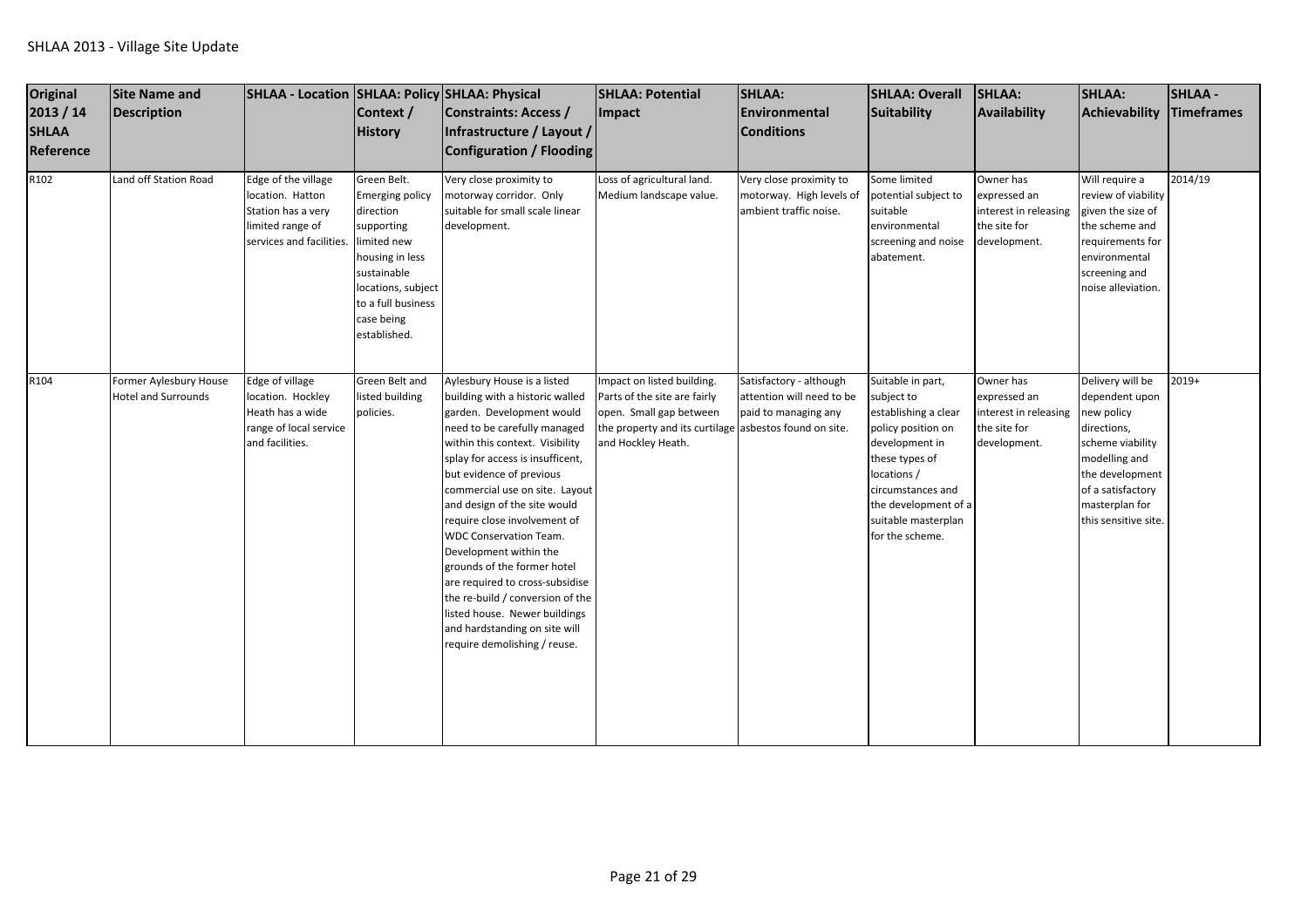| Original<br>2013 / 14<br><b>SHLAA</b><br>Reference | <b>Site Name and</b><br><b>Description</b>                                                                                          | SHLAA - Location SHLAA: Policy SHLAA: Physical                                                                                                         | Context /<br><b>History</b>                                                                                                                | Constraints: Access /<br>Infrastructure / Layout /<br>Configuration / Flooding                                                                                                                                       | <b>SHLAA: Potential</b><br><b>Impact</b>                                                                                                                                                                                                                            | <b>SHLAA:</b><br>Environmental<br><b>Conditions</b>              | <b>SHLAA: Overall</b><br>Suitability                                                                                                                          | SHLAA:<br>Availability                                                                    | <b>SHLAA:</b><br>Achievability                                                                                                             | <b>SHLAA -</b><br>Timeframes |
|----------------------------------------------------|-------------------------------------------------------------------------------------------------------------------------------------|--------------------------------------------------------------------------------------------------------------------------------------------------------|--------------------------------------------------------------------------------------------------------------------------------------------|----------------------------------------------------------------------------------------------------------------------------------------------------------------------------------------------------------------------|---------------------------------------------------------------------------------------------------------------------------------------------------------------------------------------------------------------------------------------------------------------------|------------------------------------------------------------------|---------------------------------------------------------------------------------------------------------------------------------------------------------------|-------------------------------------------------------------------------------------------|--------------------------------------------------------------------------------------------------------------------------------------------|------------------------------|
| R105                                               | Swallowfield Stud                                                                                                                   | Within the village<br>envelope. Kingswood Emerging policy<br>has been identified as<br>a growth village with<br>a range of services<br>and facilities. | Green Belt.<br>direction<br>supporting<br>limited new<br>housing in the<br>more sustainable<br>village locations.                          | Regular site flooding linked to<br>nearby brook.                                                                                                                                                                     | Loss of equestrian land.                                                                                                                                                                                                                                            | Localised flooding                                               | Not suitable due to<br>localised flooding.                                                                                                                    | No confirmation of<br>landowner interest.                                                 | Not achievable<br>due to flooding<br>and uncertainty<br>about landowner<br>interest.                                                       | Not assessed.                |
| R108                                               | Meadow House,<br>Kingswood - near the edge<br>of settlement location<br>within the main built-up<br>form of Kingswood<br>settlement | Edge of village.<br>Kingswood has been<br>identified as a growth<br>village with a range of<br>services and facilities.                                | Green Belt.<br><b>Emerging policy</b><br>direction<br>supporting<br>imited new<br>housing in the<br>more sustainable<br>village locations. | SFRA - Areas Susceptible to<br>surface water flooding less and<br>more. / River Alne Local<br>Wildlife Site (LWS) runs along<br>the western edge of the site.<br>SFRA - Minor Rivers down the<br>middle of the site. | Neighbouring Kingswood<br>Farm is Grade 2 listed. / 1-5<br>Old Warwick Road opposite<br>the site is Grade 2 listed.<br>Development may have an<br>adverse impact on surface<br>water drainage in the<br>locality. Adjacent to listed<br>waterways and listed locks. | Part of the site may be<br>subject to surface water<br>flooding. | May be suitable in<br>part subject to<br>detailed accessment<br>of surface water<br>flooding issues and<br>suitable protection of<br>local wildlife corridor. | Development option<br>available within 2<br>years.                                        | Potentially<br>achievable<br>development<br>level (20 units),<br>subject to<br>accommodating<br>local surface<br>water flooding<br>issues. | 2014/19                      |
| R109                                               | Kingswood Farm, Old<br>Warwick Road - edge of<br>settlement location, within<br>the main built-up form of<br>Kingswood Settlement   | Edge of village.<br>Kingswood has been<br>identified as a growth direction<br>village with a range of<br>services and facilities.                      | Green Belt.<br><b>Emerging policy</b><br>supporting<br>imited new<br>housing in the<br>more sustainable<br>village locations.              | <b>Grand Union Canal Potential</b><br>SINC towards the eastern<br>boundary of the site. Access to north westen section of the<br>the site needs to be resolved.                                                      | Kingswood Farm is a grade 2 Satisfactory<br>listed building within the<br>site. Adjacent to listed<br>waterways and listed locks.                                                                                                                                   |                                                                  | Potentially suitable in Available for<br>part subject to<br>resolving site access<br>and protecting the<br>Kingswood Farm<br>listed building.                 | development subject achievable for<br>to discussion with<br>neighbour over<br>timescales. | Potentially<br>small scale<br>development -<br>subject to<br>resolving<br>primarily site<br>access issues.                                 | 2014/19                      |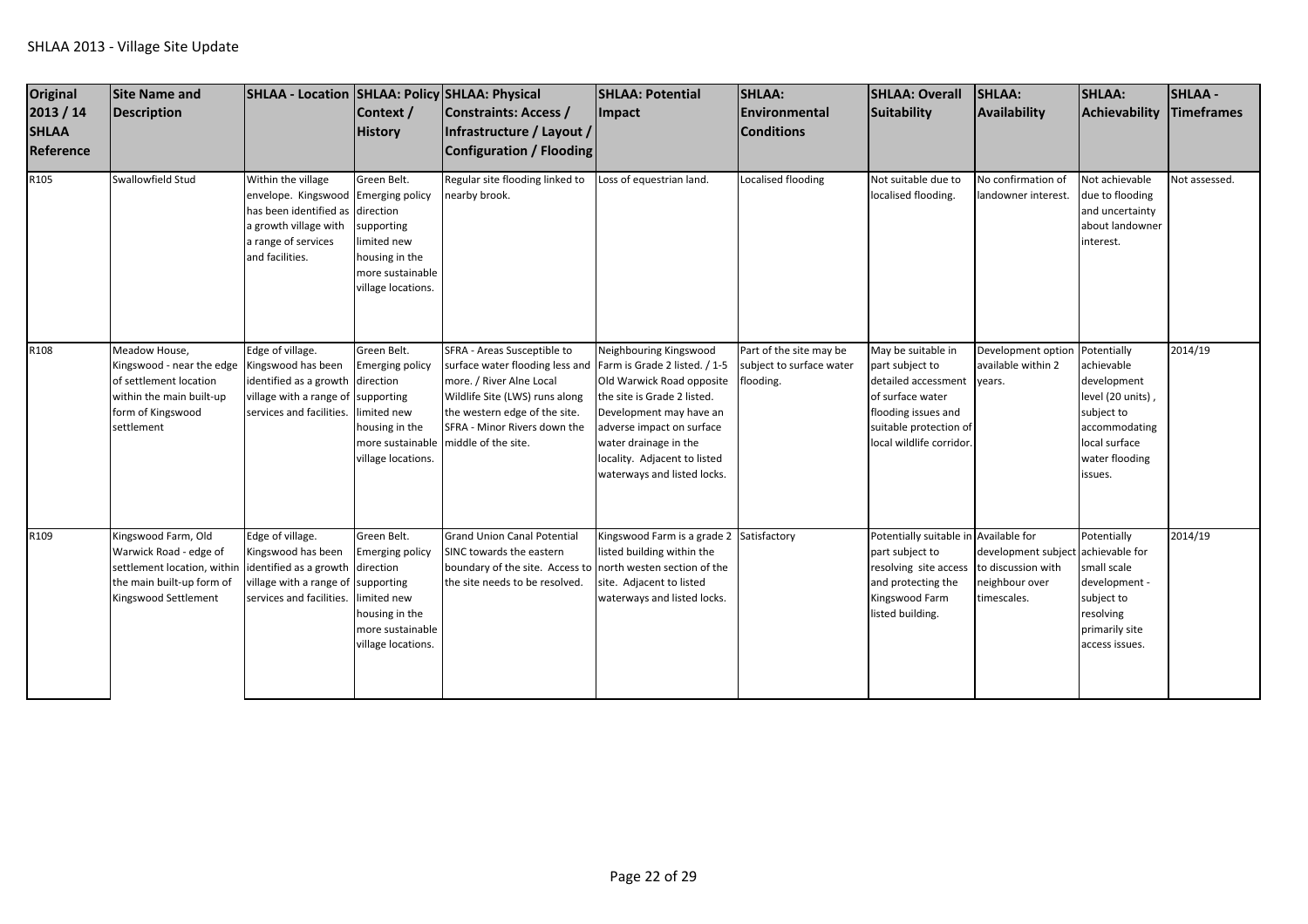| <b>Original</b><br>2013 / 14<br><b>SHLAA</b><br>Reference | <b>Site Name and</b><br>Description                                                                                                       | SHLAA - Location SHLAA: Policy SHLAA: Physical                                                                                                                   | Context /<br><b>History</b>                                                                          | Constraints: Access /<br>Infrastructure / Layout /<br><b>Configuration / Flooding</b>                                                                                                                                  | <b>SHLAA: Potential</b><br>Impact                                                                                                                         | SHLAA:<br>Environmental<br><b>Conditions</b> | <b>SHLAA: Overall</b><br>Suitability                                                      | SHLAA:<br>Availability                                                             | <b>SHLAA:</b><br><b>Achievability</b>                          | <b>SHLAA-</b><br><b>Timeframes</b> |
|-----------------------------------------------------------|-------------------------------------------------------------------------------------------------------------------------------------------|------------------------------------------------------------------------------------------------------------------------------------------------------------------|------------------------------------------------------------------------------------------------------|------------------------------------------------------------------------------------------------------------------------------------------------------------------------------------------------------------------------|-----------------------------------------------------------------------------------------------------------------------------------------------------------|----------------------------------------------|-------------------------------------------------------------------------------------------|------------------------------------------------------------------------------------|----------------------------------------------------------------|------------------------------------|
| R110                                                      | Land south of Kingswood<br>Close - Potential linear infill envelope. Kingswood Emerging policy<br>location within Kingswood<br>Settlement | Within the village<br>has been identified as direction<br>a growth village with<br>a range of services<br>and facilities.                                        | Green Belt.<br>supporting<br>limited new<br>housing in the<br>more sustainable<br>village locations. | Number of tree preservation<br>orders along the frontage of<br>the site. Site access will<br>require the removal of a<br>number of mature trees.<br>Narrow development site. In<br>an area of high landscape<br>value. | Listed building towards the<br>south east of the site -<br>potentially significant impact<br>on setting. Significant<br>impact on landscape<br>character. | Satisfactory                                 | Not suitable due to<br>impact on tree<br>frontage and<br>significant landscape<br>impact. | Owner has<br>expressed an<br>interest in releasing<br>the site for<br>development. | Not achievable<br>due to<br>environmental<br>impact.           | Not assessed.                      |
| R111                                                      | <b>Station Lane, Opposite</b><br>Gowen Bank                                                                                               | Within the village<br>envelope. Kingswood Emerging policy<br>has been identified as direction<br>a growth village with<br>a range of services<br>and facilities. | Green Belt.<br>supporting<br>limited new<br>housing in the<br>more sustainable<br>village locations. | Small number of tree<br>preservation orders along site<br>frontage. Site access will<br>require the removal of a<br>number of mature trees.<br>Narrow development site. In<br>an area of high landscape<br>value.      | Significant impact on<br>landscape character. Access<br>will require removal of tree<br>frontage.                                                         | Satisfactory                                 | Not suitable due to<br>impact on tree<br>frontage and<br>significant landscape<br>impact. | Owner has<br>expressed an<br>interest in releasing<br>the site for<br>development. | Not achievable<br>due to<br>environmental<br>impact.           | Not assessed.                      |
| R113                                                      | Land south of the Stables,<br><b>Station Lane</b>                                                                                         | Within the village<br>envelope. Kingswood Emerging policy<br>has been identified as direction<br>a growth village with<br>a range of services<br>and facilities. | Green Belt.<br>supporting<br>limited new<br>housing in the<br>more sustainable<br>village locations. | Access very limited and would<br>have to be made off existing<br>driveway. Substantial number<br>of tree preservation orders. In<br>an area of medium to high<br>landscape value.                                      | Potential impact on<br>landscape character - but<br>the site is also well screened.                                                                       | Satisfactory                                 | Some limited<br>potential but<br>restricted by very<br>poor site access.                  | Owner has<br>expressed an<br>interest in releasing<br>the site for<br>development. | Achievable<br>subject to<br>minimising<br>landscape<br>impact. | 2014/19                            |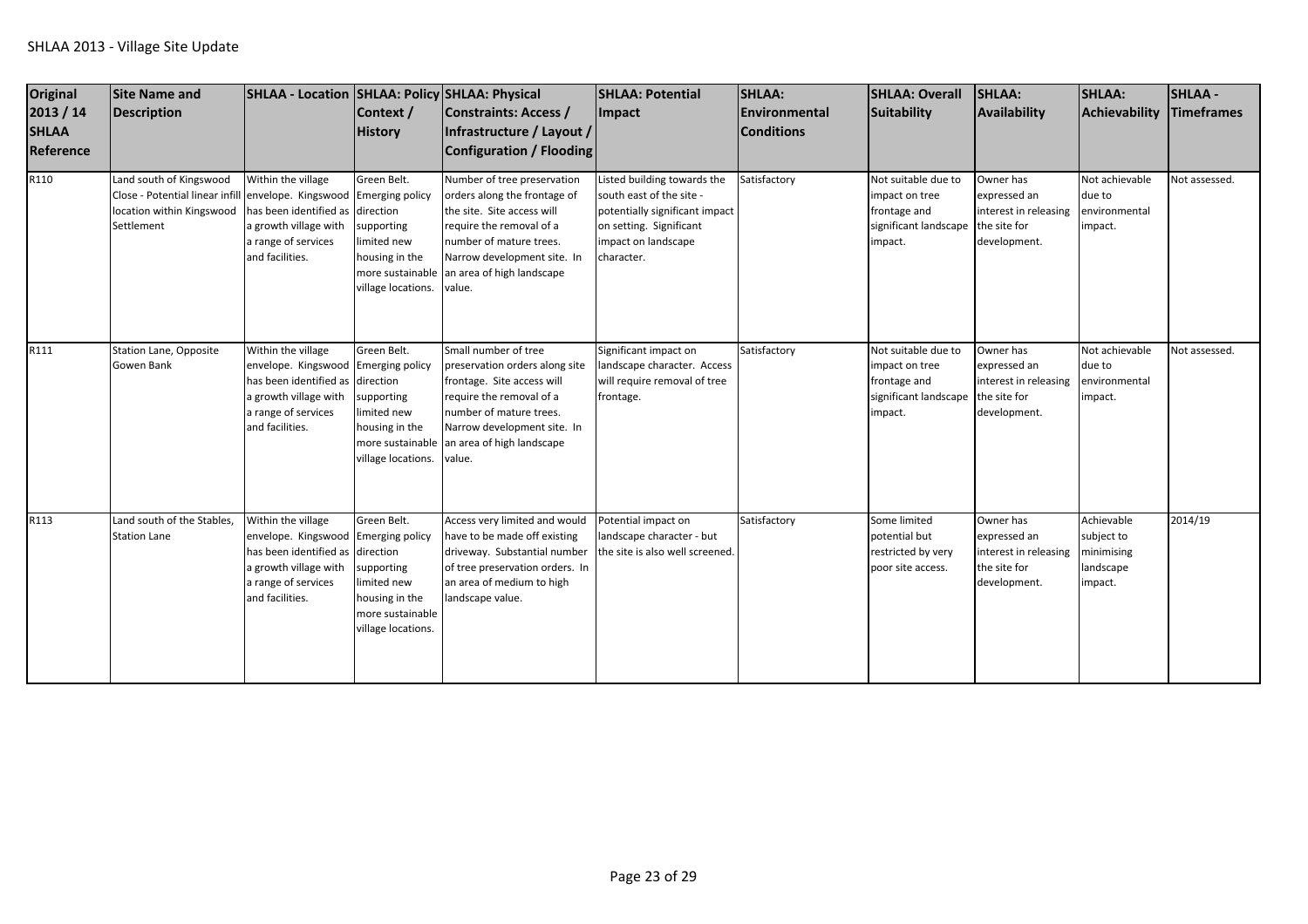| Original<br>2013 / 14<br><b>SHLAA</b><br>Reference | <b>Site Name and</b><br><b>Description</b>                      | SHLAA - Location   SHLAA: Policy   SHLAA: Physical                                                                                     | Context /<br><b>History</b>                                                                                                                | <b>Constraints: Access /</b><br>Infrastructure / Layout /<br><b>Configuration / Flooding</b>                                                                                                                                                    | <b>SHLAA: Potential</b><br>Impact                                                                                   | SHLAA:<br>Environmental<br><b>Conditions</b> | <b>SHLAA: Overall</b><br>Suitability                                                                                  | <b>SHLAA:</b><br><b>Availability</b>                                                   | <b>SHLAA:</b><br>Achievability                                                  | <b>SHLAA-</b><br>Timeframes |
|----------------------------------------------------|-----------------------------------------------------------------|----------------------------------------------------------------------------------------------------------------------------------------|--------------------------------------------------------------------------------------------------------------------------------------------|-------------------------------------------------------------------------------------------------------------------------------------------------------------------------------------------------------------------------------------------------|---------------------------------------------------------------------------------------------------------------------|----------------------------------------------|-----------------------------------------------------------------------------------------------------------------------|----------------------------------------------------------------------------------------|---------------------------------------------------------------------------------|-----------------------------|
| R114                                               | Land to the South of Rising Edge of village.<br>Lane, Kingswood | Kingswood has been<br>identified as a growth<br>village with a range of<br>services and facilities.                                    | Green Belt.<br><b>Emerging policy</b><br>direction<br>supporting<br>imited new<br>housing in the<br>more sustainable<br>village locations. | Insufficent site access.<br>Proximity to listed building. In<br>a corridor of high landscape<br>value.                                                                                                                                          | Significant impact on<br>landscape character.                                                                       | Satisfactory                                 | Not suitable due to<br>insufficient site<br>access and significant<br>landscape impact.                               | Owner has<br>expressed an<br>interest in releasing<br>the site for<br>development.     | Not achievable<br>due to<br>insufficient<br>access.                             | 2014/19                     |
| R115                                               | Rear of Brome Hall Lane                                         | Within the village<br>envelope. Kingswood<br>has been identified as<br>a growth village with<br>a range of services<br>and facilities. | Green Belt.<br><b>Emerging policy</b><br>direction<br>supporting<br>imited new<br>housing in the<br>more sustainable<br>village locations. | Improved site access required.<br>Tree preservation orders on<br>northern edge of the site.                                                                                                                                                     | Close relationship to open<br>field landscape which will<br>need to be protected.                                   | Satisfactory                                 | Suitable for small<br>scale development<br>subject to access<br>improvements and<br>sufficient site<br>screening.     | Awaiting<br>confirmation of<br>landowner interest.                                     | Achievable<br>subject to<br>landowner<br>interest.                              | 2014/19                     |
| R116                                               | East of Lensana, Warwick<br>Road                                | Within the village<br>envelope. Kingswood<br>has been identified as<br>a growth village with<br>a range of services<br>and facilities. | Green Belt.<br><b>Emerging policy</b><br>direction<br>supporting<br>imited new<br>housing in the<br>more sustainable<br>village locations. | Very close proximity to railway<br>line and bridge. Very limited<br>site access, but lower traffic<br>speeds. Only suitable for small<br>terrace scheme.                                                                                        | Loss of informal parking<br>area.                                                                                   | Satisfactory                                 | Suitable subject to<br>resolving site design<br>issues.                                                               | Confirmation of<br>multiple<br>landownership<br>interest required.                     | Subject to<br>confirmation of<br>andowner<br>interest.                          | 2014/19                     |
| R116                                               | Land to the East of Church<br>Lane                              | Edge of Village.<br>Radford Semele has<br>been identified as a<br>growth village with a<br>range of services and<br>facilities.        | <b>Emerging policy</b><br>direction<br>supporting<br>imited new<br>housing in the<br>more sustainable<br>village locations.                | Nearby church is a listed<br>building. Site access requires<br>detailed assessment. Drainage<br>and sewage systems are<br>limited and of their time. Any<br>new scheme will have to<br>manage its impact and avoid<br>adding to local problems. | Potential large landscape<br>impact. Need to protect the<br>curtilage and setting of the<br>listed church building. | Satisfactory                                 | Some potential for<br>development subject<br>to highways<br>assessment and<br>detailed review of<br>landscape impact. | Owners have<br>expressed a<br>willingness to bring<br>forward the site for<br>housing. | Achieveable<br>subject to traffic<br>impact results<br>and landscape<br>impact. | 2014/19                     |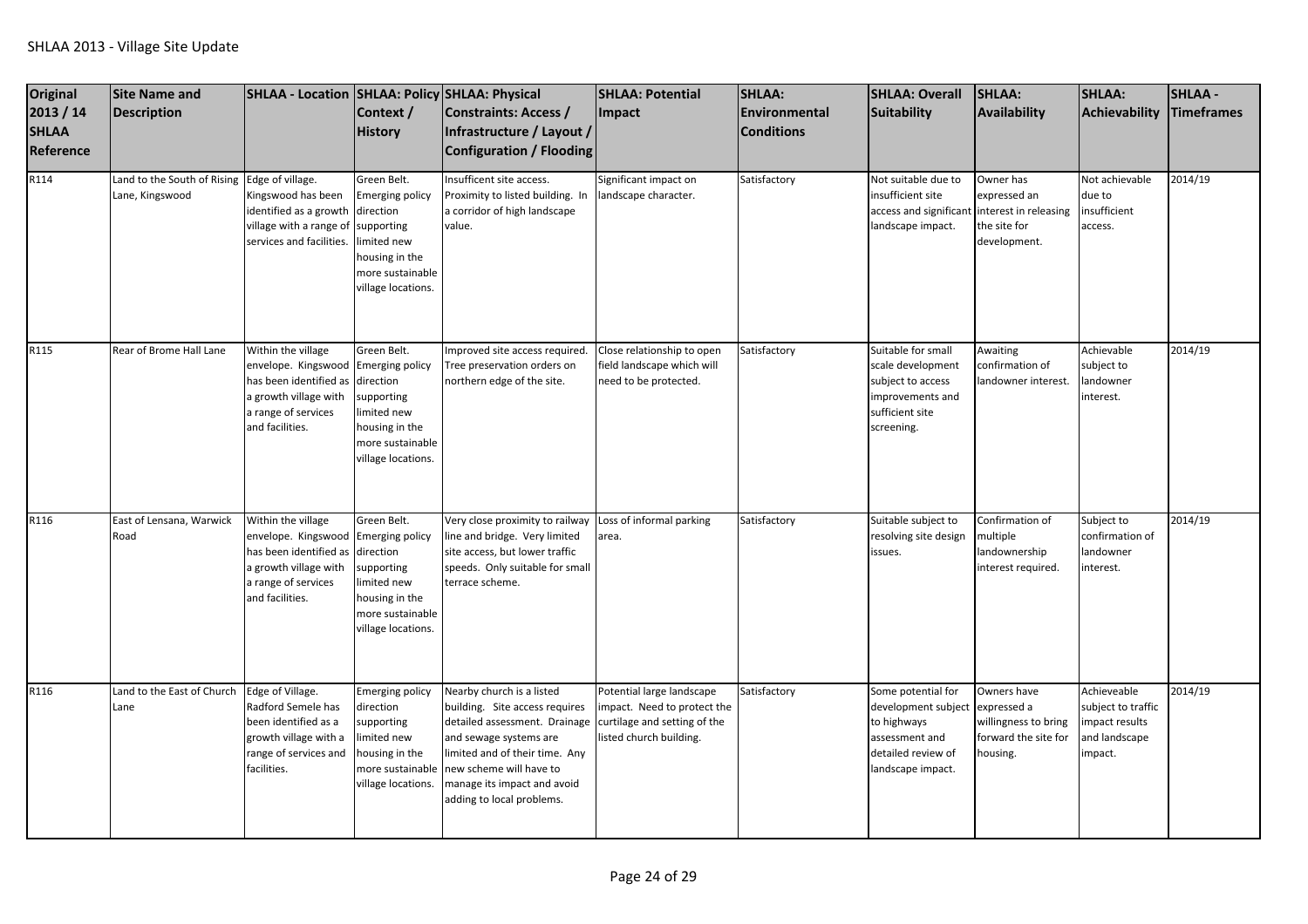| <b>Original</b><br>2013 / 14<br><b>SHLAA</b><br>Reference<br>R117 | Site Name and<br>Description<br>Priory Farm                  | SHLAA - Location SHLAA: Policy SHLAA: Physical<br>Within the village                                             | Context /<br><b>History</b><br>Green Belt.                                                                                                                                                                                                       | <b>Constraints: Access /</b><br>Infrastructure / Layout /<br><b>Configuration / Flooding</b><br>Regular site flooding linked to                                                                                                                                                                                                                    | <b>SHLAA: Potential</b><br>Impact<br>Loss of agricultural land.                                                                                                                                                                                                                                      | SHLAA:<br>Environmental<br><b>Conditions</b><br>Localised flooding       | <b>SHLAA: Overall</b><br>Suitability<br>Not suitable due to                                                                | SHLAA:<br>Availability<br>No confirmation of                                                                                   | <b>SHLAA:</b><br>Achievability<br>Not achievable                                                                   | <b>SHLAA-</b><br>Timeframes<br>Not assessed. |
|-------------------------------------------------------------------|--------------------------------------------------------------|------------------------------------------------------------------------------------------------------------------|--------------------------------------------------------------------------------------------------------------------------------------------------------------------------------------------------------------------------------------------------|----------------------------------------------------------------------------------------------------------------------------------------------------------------------------------------------------------------------------------------------------------------------------------------------------------------------------------------------------|------------------------------------------------------------------------------------------------------------------------------------------------------------------------------------------------------------------------------------------------------------------------------------------------------|--------------------------------------------------------------------------|----------------------------------------------------------------------------------------------------------------------------|--------------------------------------------------------------------------------------------------------------------------------|--------------------------------------------------------------------------------------------------------------------|----------------------------------------------|
|                                                                   |                                                              | envelope. Kingswood<br>has been identified as<br>a growth village with<br>a range of services<br>and facilities. | <b>Emerging policy</b><br>direction<br>supporting<br>limited new<br>housing in the<br>more sustainable<br>village locations.                                                                                                                     | nearby brook.                                                                                                                                                                                                                                                                                                                                      |                                                                                                                                                                                                                                                                                                      |                                                                          | localised flooding.                                                                                                        | landowner interest.                                                                                                            | due to flooding<br>and uncertainty<br>about landowner<br>interest.                                                 |                                              |
| R118                                                              | Land South of Hill Wootton Edge of village. Leek<br>Road     | Wootton has been<br>identified as a growth<br>village with a range of<br>services and facilities.                | <b>Emerging policy</b><br>direction<br>supporting<br>limited new<br>housing in the<br>more sustainable<br>village locations.<br>Green Belt<br>considerations.                                                                                    | Nosie from A46. Works on<br>access and visibility splays may<br>require the removal of trees on to the east. Loss of trees<br>frontage.                                                                                                                                                                                                            | Wootton Spinneys pLWS<br>bounds the site immediately substantial road / traffic<br>would impact significantly on be addressed as part of<br>the landscape character of<br>the area. Loss of important<br>environmental buffer<br>between the settlement and<br>A46. Major loss of open<br>landscape. | Satisfactory - although<br>noise issues will need to<br>any development. | Not suitable due to<br>mpact on trees<br>along the frontage<br>and loss of<br>environmental buffer development.<br>to A46. | Owner has<br>expressed an<br>interest in releasing<br>the site for                                                             | Potentially<br>achievable but<br>may result in a<br>loss of the tree<br>corridor.                                  | Not assessed.                                |
| R120                                                              | The Paddock, Warwickshire Edge of village. Leek<br>Police HQ | Wootton has been<br>identified as a growth<br>village with a range of<br>services and facilities.                | Emerging policy<br>direction<br>supporting<br>limited new<br>housing in the<br>more sustainable<br>village locations.<br>Green Belt and<br>also listed<br>building<br>considerations.<br>Other status<br>issues - see<br>existing local<br>plan. | Access would need to be made<br>along the existing driveway.<br>The development would need<br>to be of a high standard<br>reflecting its relationship to an<br>important listed building.<br>Suitable screening will be<br>required. Tree Preservation<br>Order covering the site. North<br>eastern edge of the site<br>borders Cattle Brook pLWS. | Adjacent / forms part of<br>locally listed park and<br>garden. Impact on setting of<br>listed building.                                                                                                                                                                                              | Satisfactory                                                             | Potentially suitable<br>site but as part of<br>wider masterplan.                                                           | Landowner has<br>marketed the site for as part of a<br>sale and has outline<br>design plans for<br>residential<br>development. | Needs to be seen 2014/19<br>comprehensive<br>masterplan for<br>the development<br>of the former<br>Police HQ site. |                                              |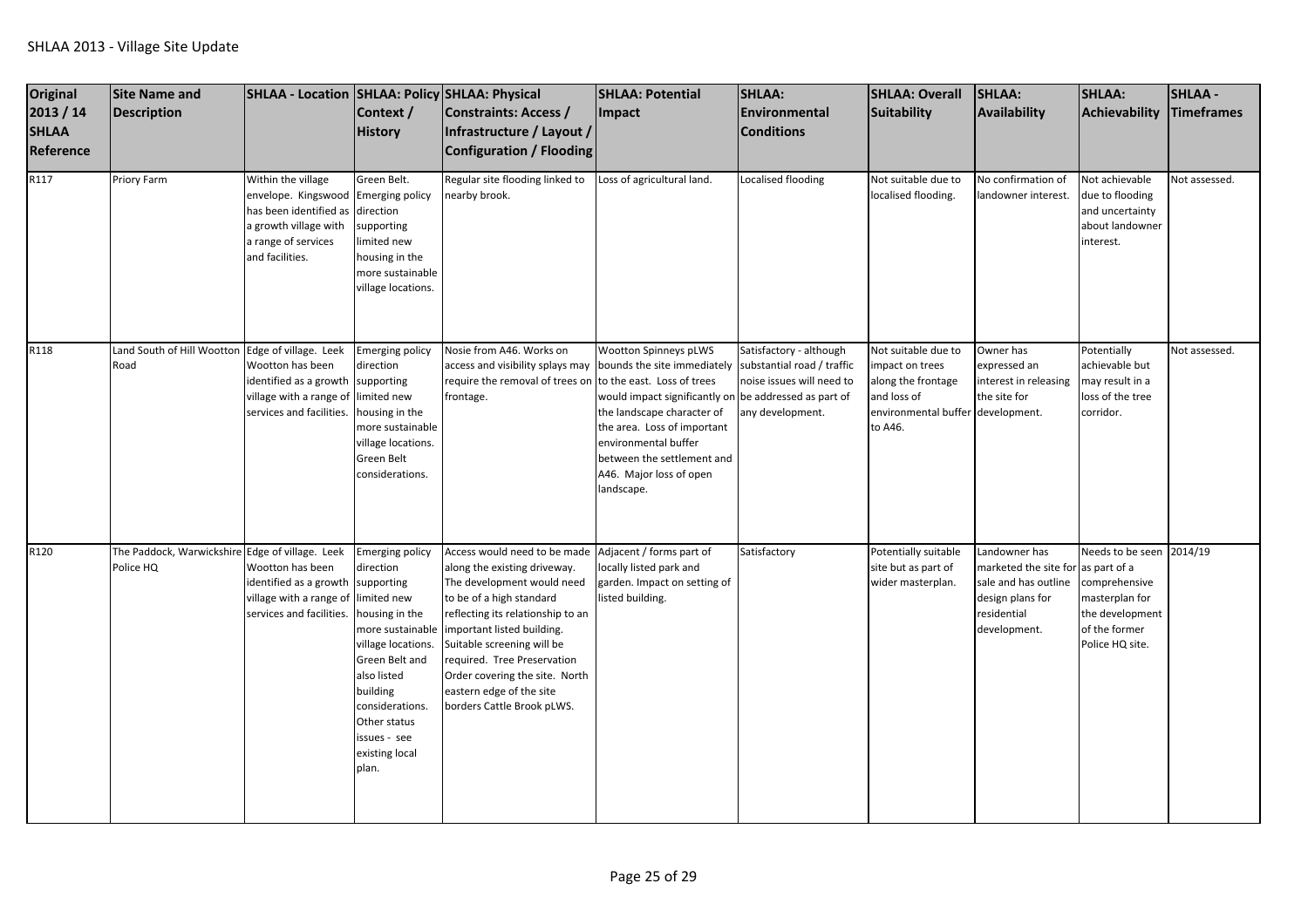| Original<br>2013 / 14<br><b>SHLAA</b><br>Reference<br>R121 | Site Name and<br>Description<br>Land north of main | SHLAA - Location SHLAA: Policy SHLAA: Physical<br>Edge of village. Leek                                                    | Context /<br><b>History</b><br><b>Emerging policy</b>                                                                                                                                                                               | Constraints: Access /<br>Infrastructure / Layout /<br>Configuration / Flooding<br>Access would need to be made Adjacent / forms part of                                                                                                                             | <b>SHLAA: Potential</b><br>Impact                                                                       | SHLAA:<br>Environmental<br><b>Conditions</b><br>Satisfactory | <b>SHLAA: Overall</b><br>Suitability<br>Potentially suitable     | SHLAA:<br>Availability<br>Landowner has                                                                                        | <b>SHLAA:</b><br>Achievability<br>Needs to be seen 2014/19                                                         | <b>SHLAA-</b><br>Timeframes |
|------------------------------------------------------------|----------------------------------------------------|----------------------------------------------------------------------------------------------------------------------------|-------------------------------------------------------------------------------------------------------------------------------------------------------------------------------------------------------------------------------------|---------------------------------------------------------------------------------------------------------------------------------------------------------------------------------------------------------------------------------------------------------------------|---------------------------------------------------------------------------------------------------------|--------------------------------------------------------------|------------------------------------------------------------------|--------------------------------------------------------------------------------------------------------------------------------|--------------------------------------------------------------------------------------------------------------------|-----------------------------|
|                                                            | entrance, Warwickshire<br>Police HQ                | Wootton has been<br>identified as a growth<br>village with a range of limited new<br>services and facilities.              | direction<br>supporting<br>housing in the<br>village locations.<br>Green Belt and<br>also listed<br>building<br>considerations.<br>Other status<br>ssues - see<br>existing local<br>plan.                                           | along the existing driveway.<br>The development would need<br>to be of a high standard<br>reflecting its relationship to an<br>more sustainable important listed building.<br>Suitable screening will be<br>required. Tree Preservation<br>Order covering the site. | locally listed park and<br>garden. Impact on setting of<br>listed building.                             |                                                              | site but as part of<br>wider masterplan.                         | marketed the site for as part of a<br>sale and has outline<br>design plans for<br>residential<br>development.                  | comprehensive<br>masterplan for<br>the development<br>of the former<br>Police HQ site.                             |                             |
| R123                                                       | Warwickshire Police HQ -<br>Northern Lodge         | Edge of village. Leek<br>Wootton has been<br>identified as a growth<br>village with a range of<br>services and facilities. | <b>Emerging policy</b><br>direction<br>supporting<br>limited new<br>housing in the<br>village locations.<br>Green Belt and<br>also listed<br>building<br>considerations.<br>Other status<br>issues - see<br>existing local<br>plan. | Site located near an existing<br>building. Exisiting access may<br>not support higher housing<br>numbers. Gas Pipeline<br>Consultation Zone (outer<br>more sustainable Zone). Police HQ Sportsground<br>Use                                                         | Adjacent / forms part of<br>locally listed park and<br>garden. Impact on setting of<br>listed building. | Satisfactory                                                 | Potentially suitable<br>site but as part of<br>wider masterplan. | Landowner has<br>marketed the site for as part of a<br>sale and has outline<br>design plans for<br>residential<br>development. | Needs to be seen 2014/19<br>comprehensive<br>masterplan for<br>the development<br>of the former<br>Police HQ site. |                             |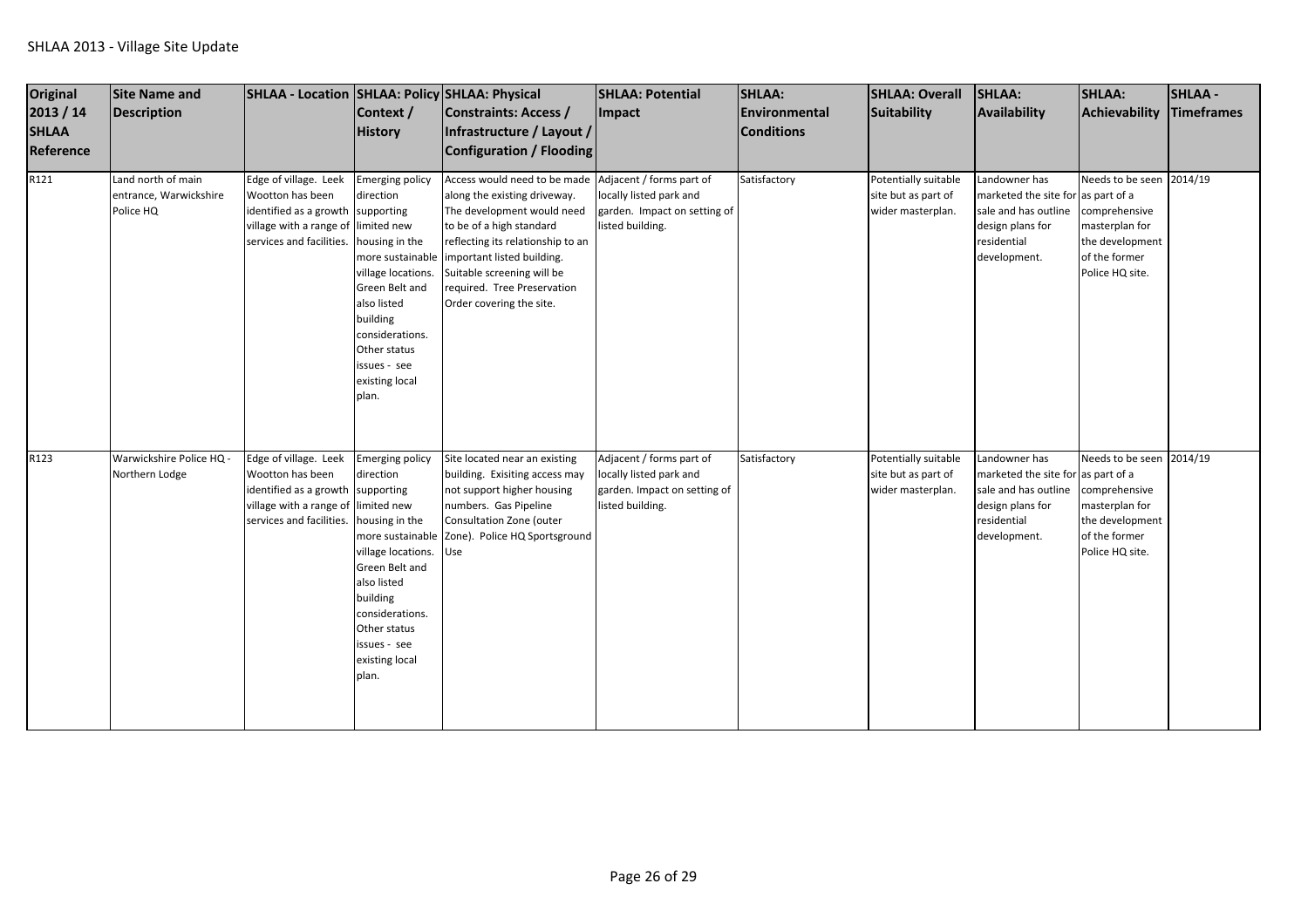| <b>Original</b><br>2013 / 14<br><b>SHLAA</b><br>Reference | <b>Site Name and</b><br><b>Description</b>                  | SHLAA - Location   SHLAA: Policy   SHLAA: Physical                                                                                                               | Context /<br><b>History</b>                                                                                                                                                                 | Constraints: Access /<br>Infrastructure / Layout /<br>Configuration / Flooding                                                                                                 | <b>SHLAA: Potential</b><br>Impact                                                                                                    | SHLAA:<br>Environmental<br><b>Conditions</b> | <b>SHLAA: Overall</b><br><b>Suitability</b>                                                                                      | <b>SHLAA:</b><br>Availability                                                                                           | <b>SHLAA:</b><br>Achievability                                         | <b>SHLAA -</b><br>Timeframes |
|-----------------------------------------------------------|-------------------------------------------------------------|------------------------------------------------------------------------------------------------------------------------------------------------------------------|---------------------------------------------------------------------------------------------------------------------------------------------------------------------------------------------|--------------------------------------------------------------------------------------------------------------------------------------------------------------------------------|--------------------------------------------------------------------------------------------------------------------------------------|----------------------------------------------|----------------------------------------------------------------------------------------------------------------------------------|-------------------------------------------------------------------------------------------------------------------------|------------------------------------------------------------------------|------------------------------|
| R124                                                      | <b>Black Spinney Fields</b>                                 | Edge of village. Leek<br>Wootton has been<br>identified as a growth supporting<br>village with a range of limited new<br>services and facilities.                | <b>Emerging policy</b><br>direction<br>housing in the<br>more sustainable<br>village locations.<br>Green Belt<br>considerations.                                                            | A gas pipeline traverses the<br>site. Potentially poor site<br>access.                                                                                                         | Black Spinney pLWS and<br>ancient and semi-natural<br>woodland are within close<br>proximity to the site. High<br>landscape scoring. | Satisfactory                                 | Not suitable due to<br>high landscape<br>scoring and<br>environmental<br>impacts.                                                | Owner has<br>expressed an<br>interest in releasing<br>the site for<br>development.                                      | Not achievable<br>due to<br>development<br>impacts.                    | Not assessed.                |
| R125                                                      | Informal Car Park,<br>Warwickshire Golf and<br>Country Club | Edge of village. Leek<br>Wootton has been<br>identified as a growth supporting<br>village with a range of limited new<br>services and facilities.                | <b>Emerging policy</b><br>direction<br>housing in the<br>more sustainable<br>village locations.<br>Green Belt<br>considerations.<br>Other status<br>issues - see<br>existing local<br>plan. | Site may require investigation<br>for previous uses. TPO's near<br>the rear of the site.                                                                                       | Loss of a well used local car<br>park.                                                                                               | Satisfactory                                 | Potentially suitable<br>as small scale<br>development option.                                                                    | Representation<br>made during PO<br>stage that a large<br>area, including this<br>site is available for<br>development. | Deliverable<br>subject to quality<br>design and<br>landscaping.        | 2014/19                      |
| R126                                                      | Land to the rear of<br>Kingswood Cottages                   | Within the village<br>envelope. Kingswood Emerging policy<br>has been identified as direction<br>a growth village with<br>a range of services<br>and facilities. | Green Belt.<br>supporting<br>limited new<br>housing in the<br>more sustainable<br>village locations.                                                                                        | Entrance to the site is subject<br>to flooding. Temporary TPO<br>covers the site. Substantial<br>environmental screening<br>required to protect nearby<br>residential amenity. | Listed properties on Old<br>Warwick Road. Close<br>proximity to other<br>properties near brook.                                      | Site flooding near<br>entrance.              | Suitable in part,<br>subject to detailed<br>design and attention<br>to addressing<br>flooding and<br>environmental<br>screening. | Owner has<br>expressed an<br>nterest in releasing<br>the site for<br>development.                                       | Achievable<br>subject to<br>overcoming<br>various site<br>constraints. | 2014/19                      |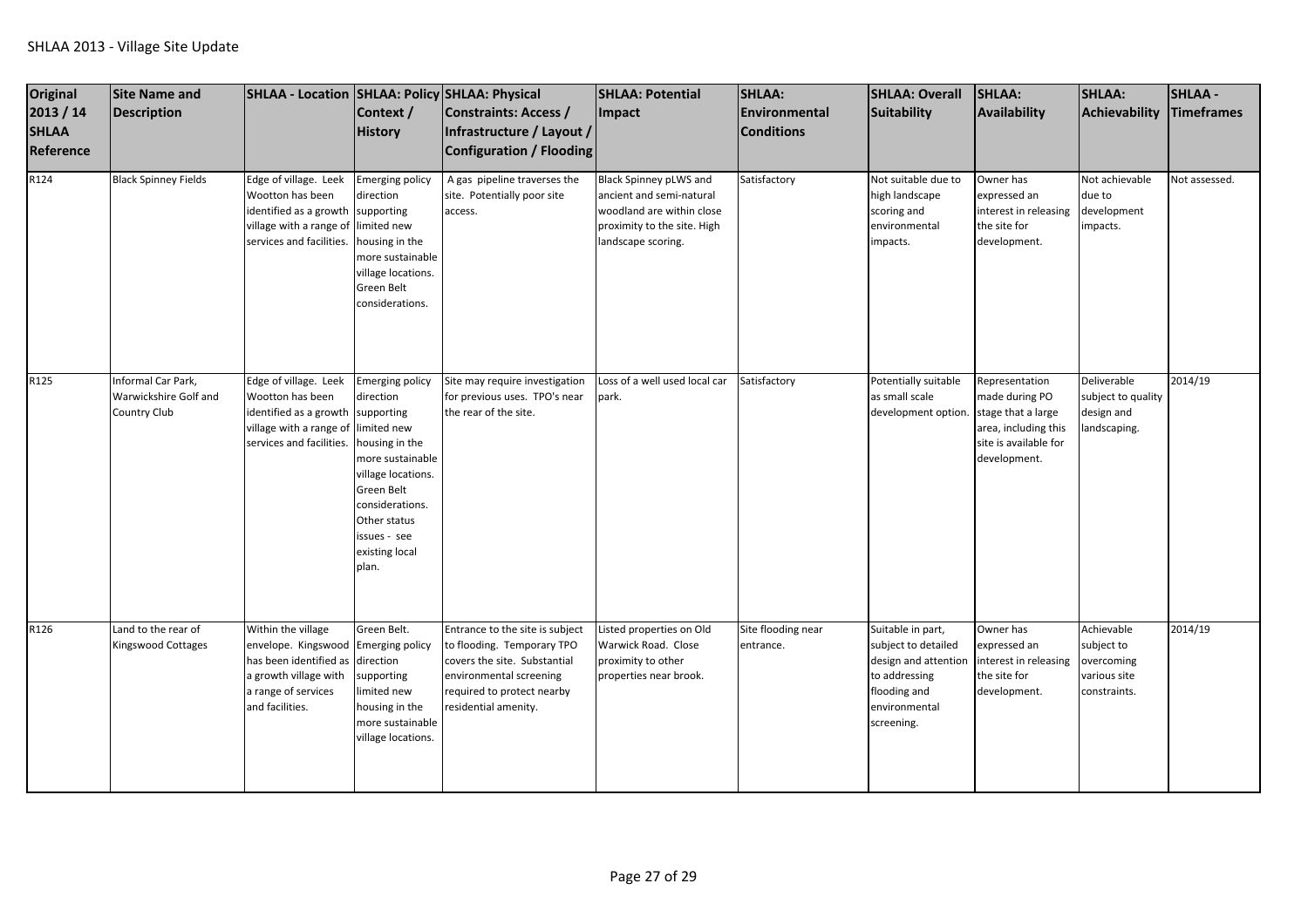| Original<br>2013 / 14<br><b>SHLAA</b><br>Reference | <b>Site Name and</b><br><b>Description</b>        | SHLAA - Location SHLAA: Policy SHLAA: Physical                                                                                                    | Context /<br><b>History</b>                                                                                                                                          | Constraints: Access /<br>Infrastructure / Layout /<br>Configuration / Flooding                                                                                                                                                                                                                                                                           | <b>SHLAA: Potential</b><br>Impact                                                                                                                                                                            | SHLAA:<br>Environmental<br><b>Conditions</b> | <b>SHLAA: Overall</b><br>Suitability                                                                                                                               | SHLAA:<br>Availability                                                                                                  | <b>SHLAA:</b><br>Achievability                      | <b>SHLAA -</b><br><b>Timeframes</b> |
|----------------------------------------------------|---------------------------------------------------|---------------------------------------------------------------------------------------------------------------------------------------------------|----------------------------------------------------------------------------------------------------------------------------------------------------------------------|----------------------------------------------------------------------------------------------------------------------------------------------------------------------------------------------------------------------------------------------------------------------------------------------------------------------------------------------------------|--------------------------------------------------------------------------------------------------------------------------------------------------------------------------------------------------------------|----------------------------------------------|--------------------------------------------------------------------------------------------------------------------------------------------------------------------|-------------------------------------------------------------------------------------------------------------------------|-----------------------------------------------------|-------------------------------------|
| R127                                               | Open Field, Warwickshire<br>Golf and Country Club | Edge of village. Leek<br>Wootton has been<br>identified as a growth supporting<br>village with a range of limited new<br>services and facilities. | <b>Emerging policy</b><br>direction<br>housing in the<br>more sustainable<br>village locations.<br>Green Belt and<br><b>Outdoor Sport</b><br><b>Facility Use</b>     | Site slopes steeply from east to<br>west. High/Medium landscape<br>scoring.                                                                                                                                                                                                                                                                              | Significant impact on<br>gateway / entrance to the<br>village. Surface water issues<br>will need to be effectively<br>managed.                                                                               | Satisfactory                                 | Not suitable as a<br>large scale<br>development option.                                                                                                            | Representation<br>made during PO<br>stage that a large<br>area, including this<br>site is available for<br>development. | Not achievable<br>on scale<br>envisaged.            | Not assessed.                       |
| R129                                               | Land south of Southam<br>Road                     | Edge of Village.<br>Radford Semele has<br>been identified as a<br>growth village with a<br>range of services and<br>facilities.                   | <b>Emerging policy</b><br>direction<br>supporting<br>limited new<br>housing in the<br>more sustainable<br>village locations.                                         | Footpath runs east to west<br>through the site. Buffer<br>required along the brook to the along the valley of the brook<br>south for surface water<br>drainage. South eastern part<br>of the site is within Gas<br>Pipeline Consultation Zone.<br>Vehicle access into the site is<br>unlikely to be achievable due<br>to insufficient visibility splays. | Development may have<br>potential to worsen drainage and clay quarry nearby.<br>to the south of the village.<br>Major impact on the open<br>landscape character of the<br>area.                              | Satisfactory - small sand                    | Not suitable due to<br>poor vehicle access<br>and high landscape<br>impact.                                                                                        | Owner has<br>expressed a<br>willingness to bring<br>the site forward for<br>development.                                | Not achievable<br>due to poor<br>vehicle access.    | 2014/21                             |
| R130                                               | Land off Home Farm, Leek<br>Wootton               | Edge of village. Leek<br>Wootton has been<br>identified as a growth<br>village with a range of<br>services and facilities.                        | <b>Emerging policy</b><br>direction<br>supporting<br>limited new<br>housing in the<br>more sustainable<br>village locations.<br><b>Green Belt</b><br>considerations. | Poor / inappropriate site access Holly Cottage listed building<br>off Home Farm - would only<br>support modest development.                                                                                                                                                                                                                              | next to the site. Also<br><b>Wootton Paddox listed</b><br>building near the site as is All<br>Saints Church and Leek<br>Wootton Conservation area.<br>High landscape impact.<br>Important Green Belt parcel. | Satisfactory                                 | Not suitable due to<br>high impact on<br>landscape and built<br>heritage character.<br>Access is also<br>insufficient to<br>support a larger scale<br>development. | Owner has<br>expressed an<br>interest in releasing<br>the site for<br>development.                                      | Not achievable<br>due to<br>development<br>impacts. | Not assessed.                       |